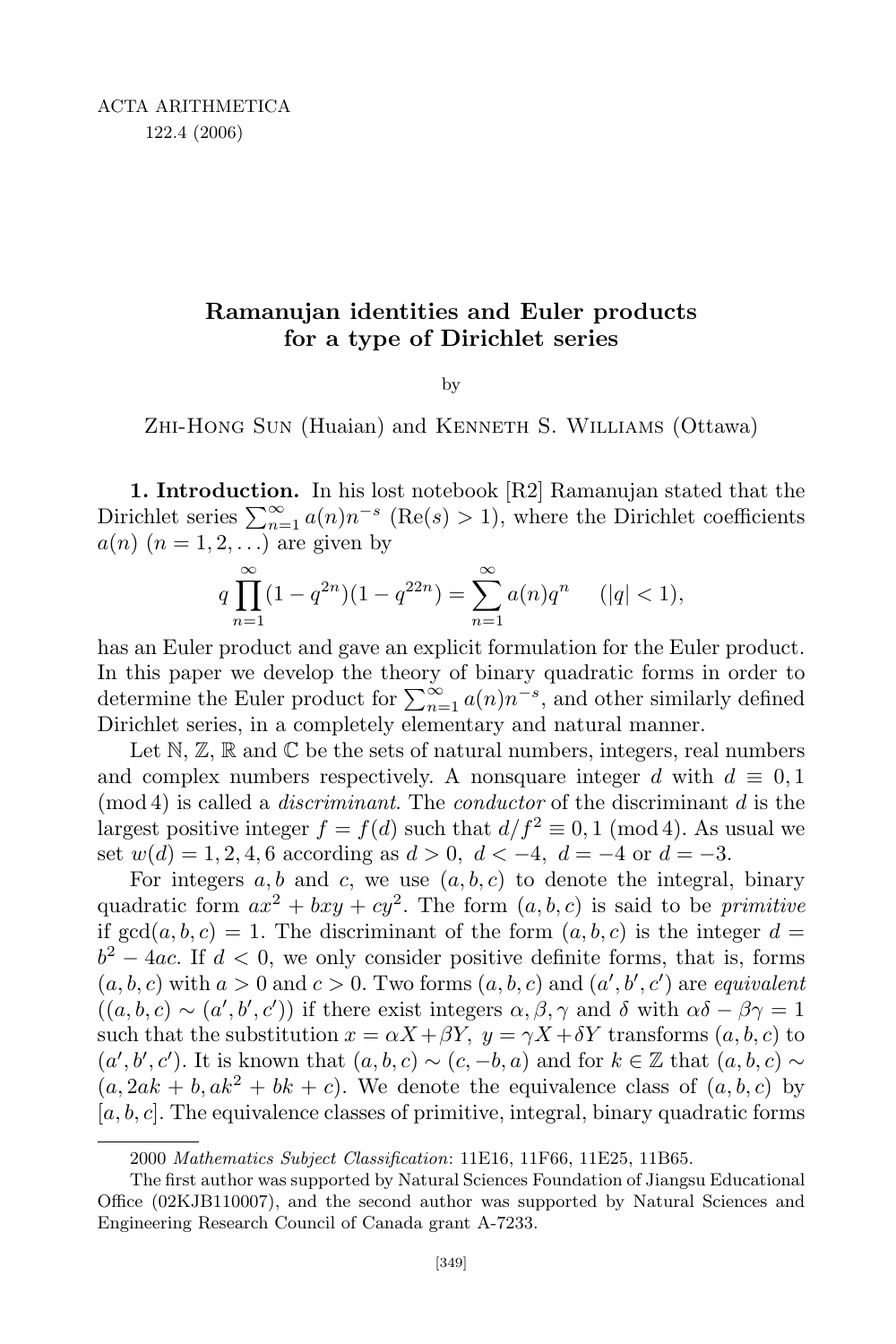of discriminant *d* form a finite abelian group under Gaussian composition, called the *form class group*. We denote this group by  $H(d)$  and its order by  $h(d)$ . The identity of  $H(d)$  is the so-called *principal class* [1,0*,*  $-d/4$ ] or  $[1, 1, (1 - d)/4]$  according as  $d \equiv 0 \pmod{4}$  or  $d \equiv 1 \pmod{4}$ , and the inverse of the class  $K = [a, b, c]$  is the class  $K^{-1} = [a, -b, c]$ .

Let (*a, b, c*) be an integral, binary quadratic form of discriminant *d*. The positive integer *n* is said to be *represented by*  $(a, b, c)$  if there exist integers *x* and *y* with  $n = ax^2 + bxy + cy^2$ , and the pair  $\{x, y\}$  is called a *representation*. If  $d < 0$ , every representation  $\{x, y\}$  is called *primary*. If  $d > 0$ , the representation  $\{x, y\}$  is called primary if it satisfies

$$
2ax + (b - \sqrt{d})y > 0 \quad \text{and} \quad 1 \le \left| \frac{2ax + (b + \sqrt{d})y}{2ax + (b - \sqrt{d})y} \right| < \varepsilon(d)^2,
$$

where  $\varepsilon(d) = (x_1 + y_1\sqrt{d})/2$  and  $(x_1, y_1)$  is the solution in positive integers to the equation  $X^2 - dY^2 = 4$  for which  $(x_1 + y_1\sqrt{d})/2$  (or equivalently  $y_1$ ) is least (see [Di], [H]). For  $a, b, c \in \mathbb{Z}$  and  $n \in \mathbb{N}$  we define

$$
(1.1) \quad R(a, b, c; n) = |\{\{x, y\} \mid n = ax^2 + bxy + cy^2, \{x, y\} \text{ is primary}\}|.
$$

If  $(a, b, c) \sim (a', b', c')$ , by [SW, Remark 3.1] we have

$$
R(a, b, c; n) = R(a, -b, c; n) = R(a', b', c'; n).
$$

From this we define  $R([a, b, c], n) = R(a, b, c; n)$  as in [SW].

Let *d* be a discriminant. Suppose  $H(d) = \{A_1^{k_1} \cdots A_r^{k_r} \mid 0 \leq k_1 <$  $h_1, \ldots, 0 \leq k_r < h_r$  with  $h_1 \cdots h_r = h(d)$ . For  $n \in \mathbb{N}$  and  $M = A_1^{m_1} \cdots A_r^{m_r}$ *∈ H*(*d*), following [SW, Definition 7.1] we define

$$
(1.2) \tF(M,n) = \frac{1}{w(d)} \sum_{\substack{0 \le k_1 < h_1 \\ 0 \le k_r < h_r}} \cos 2\pi \left(\frac{k_1 m_1}{h_1} + \dots + \frac{k_r m_r}{h_r}\right) \cdot R(A_1^{k_1} \cdots A_r^{k_r}, n).
$$

In particular, if  $h(d) = 2, 3, 4$  and  $H(d)$  is cyclic with principal class *I* and generator *A*, then (see [SW, Theorem 7.4])

(1.3) 
$$
F(A, n) = \begin{cases} \frac{1}{w(d)} (R(I, n) - R(A, n)) & \text{if } h(d) = 2, 3, \\ \frac{1}{w(d)} (R(I, n) - R(A^2, n)) & \text{if } h(d) = 4. \end{cases}
$$

Let  $s \in \mathbb{C}$  with  $\text{Re}(s) > 1$ . In this paper we introduce

(1.4) 
$$
L(M, s) = \sum_{n=1}^{\infty} \frac{F(M, n)}{n^s} \text{ for } M \in H(d).
$$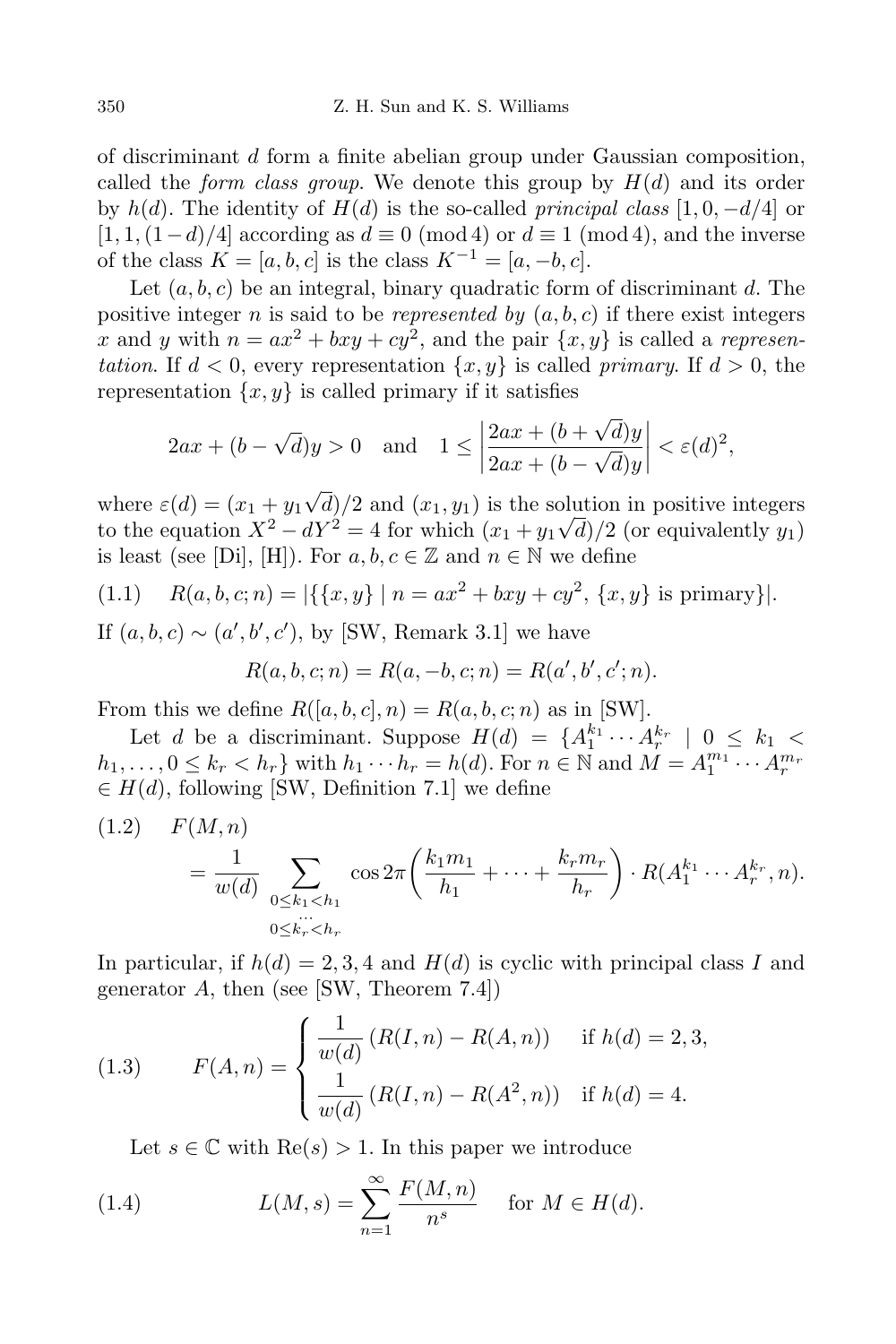From [SW, Theorem 7.2] we know that  $F(M, n)$  is a multiplicative function of  $n \in \mathbb{N}$ . Thus, if  $\text{Re}(s) > 1$ , then

(1.5) 
$$
L(M, s) = \prod_{p} \left( 1 + \sum_{t=1}^{\infty} F(M, p^t) p^{-st} \right),
$$

where *p* runs over all primes.

From (1.5) we see that *L*(*M, s*) has an Euler product. The main purpose of this paper is to give the Euler product for *L*(*M, s*). When *H*(*d*) is cyclic, in Section 5 we completely determine the Euler product for  $L(M, s)$  $(M \in H(d), \text{Re}(s) > 1)$ , see Theorem 5.3. As consequences, in Sections 6–8 we give explicit Euler products for  $L(M, s)$  in the cases  $h(d) = 2, 3$  and  $H(d)$ is cyclic of order 4.

For  $|q| < 1$  let  $\psi(q)$  and  $\phi(q)$  be the theta functions defined by

(1.6)  
\n
$$
\psi(q) = \sum_{n=0}^{\infty} q^{n(n+1)/2},
$$
\n
$$
\phi(q) = \prod_{m=1}^{\infty} (1 - q^m) = \sum_{n=-\infty}^{\infty} (-1)^n q^{(3n^2 - n)/2}.
$$

Ramanujan (see for example [B]) established many identities involving *ψ*(*q*) and  $\phi(q)$ . In Section 4 of this paper we prove some of these identities from our point of view.

For  $k = 1, ..., 12$  let

(1.7) 
$$
q\phi(q^k)\phi(q^{24-k}) = \sum_{n=1}^{\infty} \phi_k(n)q^n \quad (|q| < 1).
$$

Ramanujan ([R1], [R2]) conjectured that the Dirichlet series  $\sum_{n=1}^{\infty} \frac{\phi_k(n)}{n^s}$ *n<sup>s</sup>*  $(k = 1, 2, 3, 4, 6, 8, 12)$  have Euler products and gave the explicit Euler products in the cases  $k = 1, 2, 3$ . Unfortunately his formulae for  $k = 2, 3$  are wrong. In [Ra] Rangachari outlined the proofs of the formulae for  $k = 1, 2, 3$ using class field theory and modular forms. But Rangachari's formulae for  $k = 2, 3$  are also wrong and his proofs are neither clear nor elementary. So it remains to correct the results and to give elementary proofs of them. For instance, the corrected form of Ramanujan's conjecture in his lost notebook  $([R2])$  is

$$
\sum_{n=1}^{\infty} \frac{\phi_2(n)}{n^s} = \frac{1}{1 - 11^{-s}} \prod_{\substack{p \equiv 2,6,7,8,10 \pmod{11}}} \frac{1}{1 - p^{-2s}}
$$
  
 
$$
\times \prod_{\substack{p=3x^2+2xy+4y^2}} \frac{1}{1 + p^{-s} + p^{-2s}} \prod_{\substack{p=x^2+11y^2 \neq 11}} \frac{1}{(1 - p^{-s})^2},
$$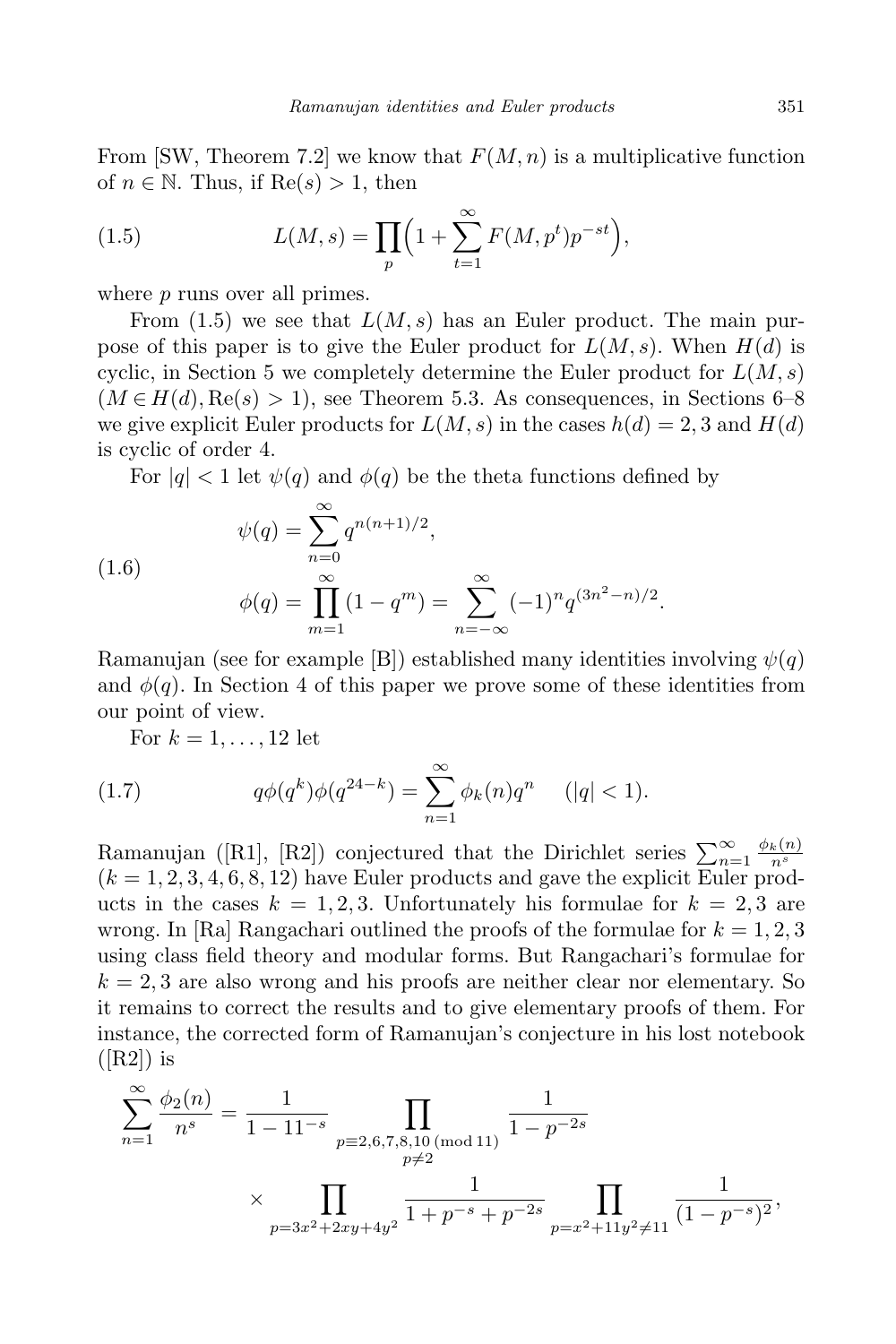where *p* runs over all primes. We note that this formula also corrects the incorrect formula in [Ra].

Let  $\delta_k = (1 - (-1)^k)/2$  and  $n \in \mathbb{N}$ . In Section 2 we show that for  $k = 1, \ldots, 12,$ 

$$
\phi_k(n) = \frac{1}{2} \left( R(1, \delta_k, (24k - k^2 + \delta_k)/4; n) - R(4, 4 - k, k + 1; n) \right).
$$

Moreover, we obtain explicit formulas for  $\phi_k(n)$  in the cases  $k = 1, 2, 3, 4, 6$ , 8, 12 (see Theorems 4.4 and 4.5). From the above it follows that for  $k =$ 1*,* 2*,* 3*,* 4*,* 6*,* 8*,* 12,

$$
\sum_{n=1}^{\infty} \frac{\phi_k(n)}{n^s} = L(A_k, s) \quad \text{for } \text{Re}(s) > 1,
$$

where  $A_k = [2, 1, 3], [3, 2, 4], [2, 1, 8], [3, 2, 7], [4, 2, 7], [3, 2, 11], [5, 4, 8]$  according as  $k = 1, 2, 3, 4, 6, 8, 12$ . Thus using the results for Dirichlet series  $L(M, n)$  we obtain the Euler products for  $\sum_{n=1}^{\infty} \phi_k(n) n^{-s}$  in the cases  $k = 1, 2, 3, 4, 6, 8, 12$ . In this way we prove all of Ramanujan conjectures for  $\phi_k(n)$ , and our proofs are natural and elementary. It seems that Ramanujan's conjecture for  $\phi_{12}(n)$  was first proved by Mordell ([M]).

We should mention that the Euler products for  $\sum_{n=1}^{\infty} \phi_k(n) n^{-s}$  in the cases  $k = 1, 2, 3, 4, 6, 8, 12$  are connected with modular forms (see for example  $|Ra|$ ).

In addition to the above notation, we also use throughout this paper the following notation: ord<sub>*p*</sub> *n* denotes the nonnegative integer  $\alpha$  such that  $p^{\alpha}$  |*n* but  $p^{\alpha+1} \nmid n, p^{\alpha} \parallel n$  means  $p^{\alpha} \mid n$  but  $p^{\alpha+1} \nmid n, \left(\frac{a}{m}\right)$  $\frac{a}{m}$ ) is the Kronecker symbol, (*a, b*) is the greatest common divisor of the integers *a* and *b* (not both zero), *I* denotes the principal class in *H*(*d*), and *R*(*K*) denotes the set of integers represented by forms in the class *K*.

Throughout this paper *p* denotes a prime and products (sums) over *p* run through all primes *p* satisfying any restrictions given under the product (summation) symbol. For example the condition  $p = x^2 + 11y^2$  under a product restricts the product to those primes  $p$  which are of the form  $x^2 +$  $11y<sup>2</sup>$  for some integers *x* and *y*.

2. Generating functions for  $\frac{1}{2}(R(I,n) - R(K,n))$  when  $I, K \in$ *H*(*d*). For  $q \in \mathbb{R}$ ,  $m \in \mathbb{N}$  and  $r \in \mathbb{Z}$  let

(2.1) 
$$
f(r,m;q) = \sum_{n=-\infty}^{\infty} (-1)^n q^{(mn^2 - rn)/2} \quad (|q| < 1).
$$

From Jacobi's identity (cf. [HW, Theorem 352, p. 282 (with  $x = q^{m/2}$ ,  $z =$ *−q*<sup>-*r*/2</sup>)]) we know that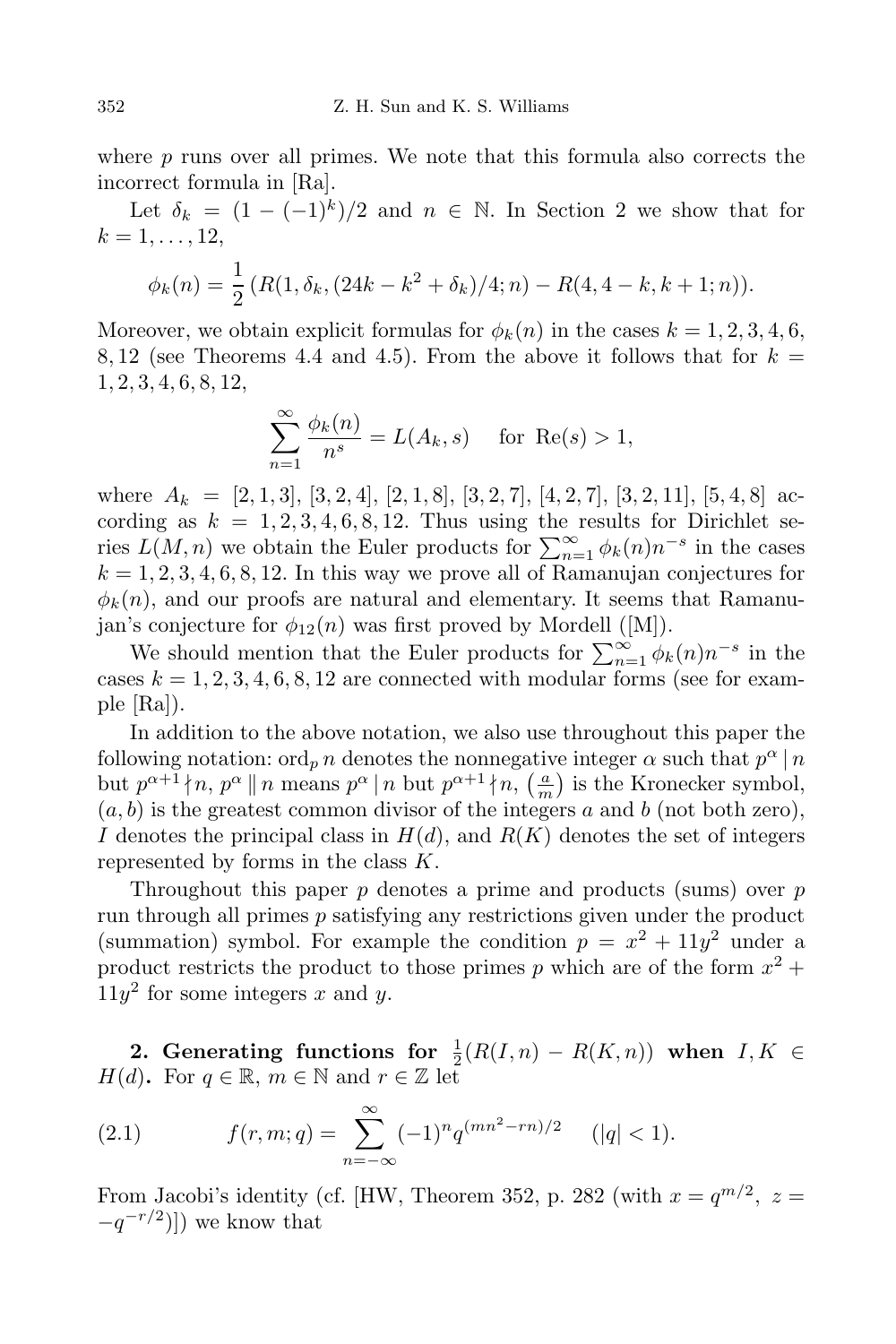$$
(2.2) \quad f(r, m; q) = \prod_{n=0}^{\infty} \{ (1 - q^{mn + (m-r)/2}) (1 - q^{mn + m}) (1 - q^{mn + (m+r)/2}) \} \quad (|q| < 1).
$$

DEFINITION 2.1. For  $r \in \mathbb{Z}$ ,  $m \in \mathbb{N}$  and  $k \in \{1, ..., 4m\}$  with  $2 | k(m-r)$ we define

$$
q^{r^2} f(r, m; q^k) f(r, m; q^{8m-k}) = \sum_{n=0}^{\infty} f_k(r, m; n) q^n.
$$

PROPOSITION 2.1. Let  $r \in \mathbb{Z}$  and let  $k, m, n \in \mathbb{N}$  with  $k \leq 4m$  and  $2 | k(m - r)$ *. Then* 

$$
f_k(r, m; n)
$$
\n
$$
= \begin{cases}\n2 \sum_{\substack{x, y \in \mathbb{Z} \\ 4x^2 - 2kxy + 2kmy^2 = n \\ x \equiv r/2 \pmod{m}}} 1 - \sum_{\substack{x, y \in \mathbb{Z} \\ x \equiv r/2 \pmod{m} \\ x \equiv r/2 \pmod{m}}} 1 - \sum_{\substack{x, y \in \mathbb{Z} \\ x \equiv r/2 \pmod{m} \\ x, y \in \mathbb{Z}}} 1 - \sum_{\substack{x, y \in \mathbb{Z} \\ x, y \in \mathbb{Z} \\ x \equiv r \pmod{2m}}} 1 \quad \text{if } 2 \nmid r.\n\end{cases}
$$

*Proof.* From (2.1) and Definition 2.1 we have

$$
f_k(r, m; n) = \sum_{\substack{x, y \in \mathbb{Z} \\ \frac{k(mx^2 - rx)}{2} + \frac{(8m - k)(my^2 - ry)}{2} + r^2 = n}} (-1)^{x+y}.
$$

It is clear that

$$
16\left(\frac{k(mx^2 - rx)}{2} + \frac{(8m - k)(my^2 - ry)}{2} + r^2\right)
$$
  
=  $(kx + (8m - k)y - 4r)^2 + k(8m - k)(x - y)^2$ .

Thus

$$
f_k(r, m; n) = \sum_{\substack{x, y \in \mathbb{Z} \\ (kx + (8m - k)y - 4r)^2 + k(8m - k)(x - y)^2 = 16n}} (-1)^{x - y}
$$
  
\n
$$
= \sum_{\substack{y, z \in \mathbb{Z} \\ (8my + kz - 4r)^2 + k(8m - k)z^2 = 16n \\ x, z \in \mathbb{Z} \\ x^2 + k(8m - k)z^2 = 16n \\ x \equiv kz - 4r \pmod{8m}} (-1)^z = \sum_{\substack{y, z \in \mathbb{Z} \\ y^2 + 2kyz + 8kmz^2 = 16n \\ y \equiv -4r \pmod{8m}} (-1)^z
$$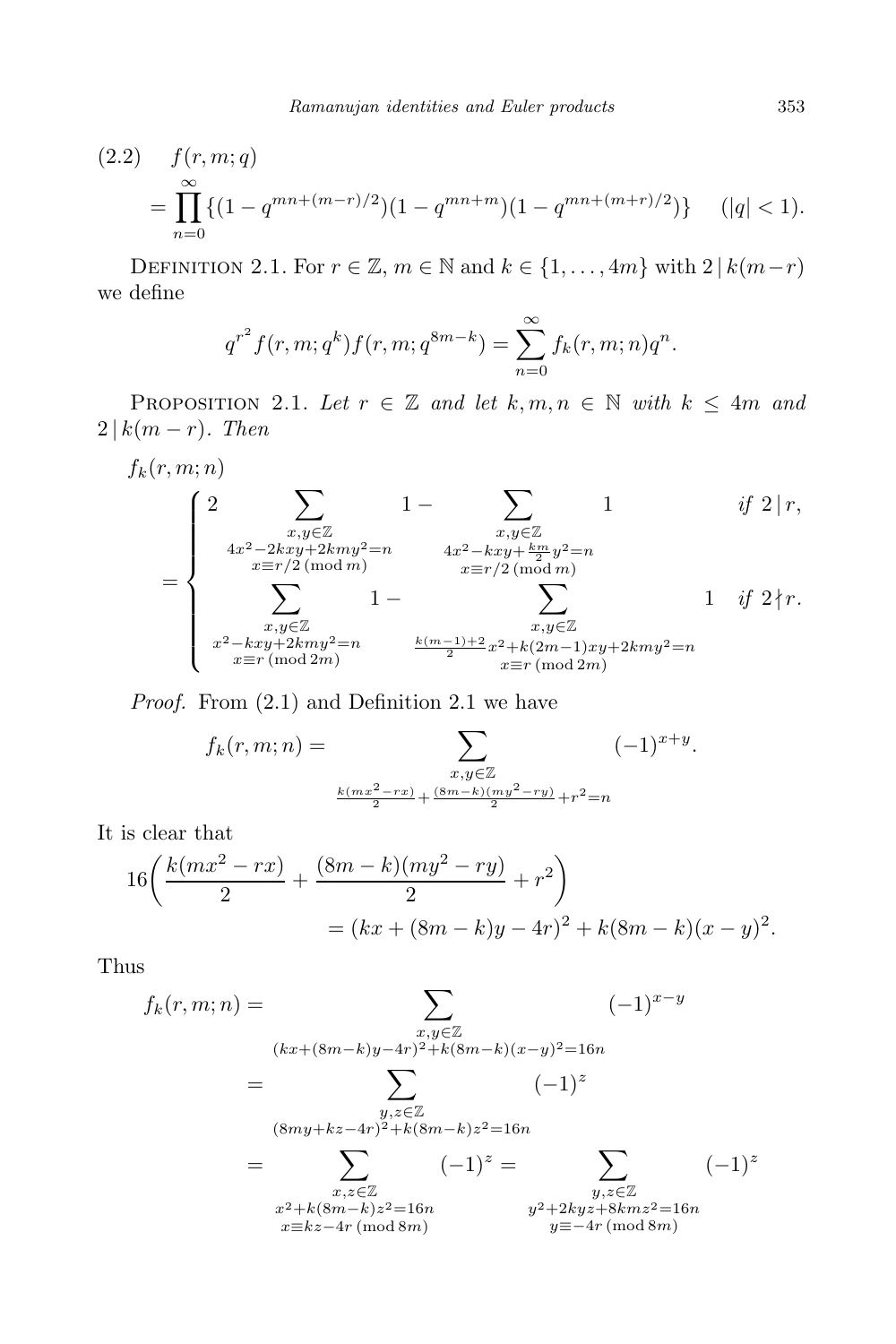$$
= \sum_{\substack{x,z \in \mathbb{Z} \\ 16x^2 - 8kxz + 8kmz^2 = 16n \\ -4x \equiv -4r \pmod{8m}}} (-1)^z = \sum_{\substack{x,y \in \mathbb{Z} \\ 2x^2 - kxy + kmy^2 = 2n \\ x \equiv r \pmod{2m}}} (-1)^y.
$$

If *r* is even, then  $2 \mid km$ . By the above we must have

$$
f_k(r, m; n) = \sum_{\substack{x, y \in \mathbb{Z} \\ 2(2x)^2 - k(2x)y + kmy^2 = 2n \\ 2x \equiv r \pmod{2m}}} (-1)^y = \sum_{\substack{x, y \in \mathbb{Z} \\ 4x^2 - kxy + \frac{km}{2}y^2 = n \\ x \equiv r/2 \pmod{m}}} (-1)^y
$$
\n
$$
= 2 \sum_{\substack{x, y \in \mathbb{Z} \\ 4x^2 - 2kxy + 2kmy^2 = n \\ x \equiv r/2 \pmod{m}}} 1 - \sum_{\substack{x, y \in \mathbb{Z} \\ x \equiv r/2 \pmod{m}}} 1.
$$
\n(4x<sup>2</sup> - 2kxy + 2kmy<sup>2</sup> = n  
x \equiv r/2 \pmod{m}}

If *r* is odd, then  $2 | k(m-1)$ . From the above we obtain

$$
f_k(r, m; n)
$$
\n
$$
= \sum_{\substack{x,y \in \mathbb{Z} \\ 2x^2 - kxy + kmy^2 = 2n \\ x \equiv r \, (\text{mod } 2m), 2|y}} 1 - \sum_{\substack{x,y \in \mathbb{Z} \\ x \equiv r \, (\text{mod } 2m), 2|y}} 1
$$
\n
$$
= \sum_{\substack{x,y \in \mathbb{Z} \\ x \equiv r \, (\text{mod } 2m)}} 1 - \sum_{\substack{x,y \in \mathbb{Z} \\ x \equiv r \, (\text{mod } 2m)}} 1 - \sum_{\substack{x,y \in \mathbb{Z} \\ x \equiv r \, (\text{mod } 2m)}} 1 - \sum_{\substack{x,y \in \mathbb{Z} \\ x \equiv r \, (\text{mod } 2m), 2|y - x}} 1
$$
\n
$$
= \sum_{\substack{x,y \in \mathbb{Z} \\ x^2 - kxy + 2kmy^2 = n \\ x \equiv r \, (\text{mod } 2m)}} 1 - \sum_{\substack{x,y \in \mathbb{Z} \\ x \equiv r \, (\text{mod } 2m)}} 1
$$
\n
$$
= \sum_{\substack{x,y \in \mathbb{Z} \\ x \equiv r \, (\text{mod } 2m)}} 1 - \sum_{\substack{x,y \in \mathbb{Z} \\ x \equiv r \, (\text{mod } 2m)}} 1
$$
\n
$$
= \sum_{\substack{x,y \in \mathbb{Z} \\ x \equiv r \, (\text{mod } 2m)}} 1 - \sum_{\substack{x,y \in \mathbb{Z} \\ x \equiv r \, (\text{mod } 2m)}} 1.
$$

This finishes the proof.

DEFINITION 2.2. Let  $\psi(q) = \sum_{n=0}^{\infty} q^{n(n+1)/2}$ . For  $k \in \{1, 2, 3, 4\}$  we define  $\psi_k(n)$  by

$$
q\psi(-q^k)\psi(-q^{8-k}) = \sum_{n=1}^{\infty} \psi_k(n)q^n \quad (|q| < 1).
$$

THEOREM 2.1. *For*  $k \in \{1, 2, 3, 4\}$  *and*  $n \in \mathbb{N}$  *we have* 

$$
\psi_k(n) = \frac{1}{2}(R(1,0,k(8-k);n) - R(4,4-2k,k+1;n)).
$$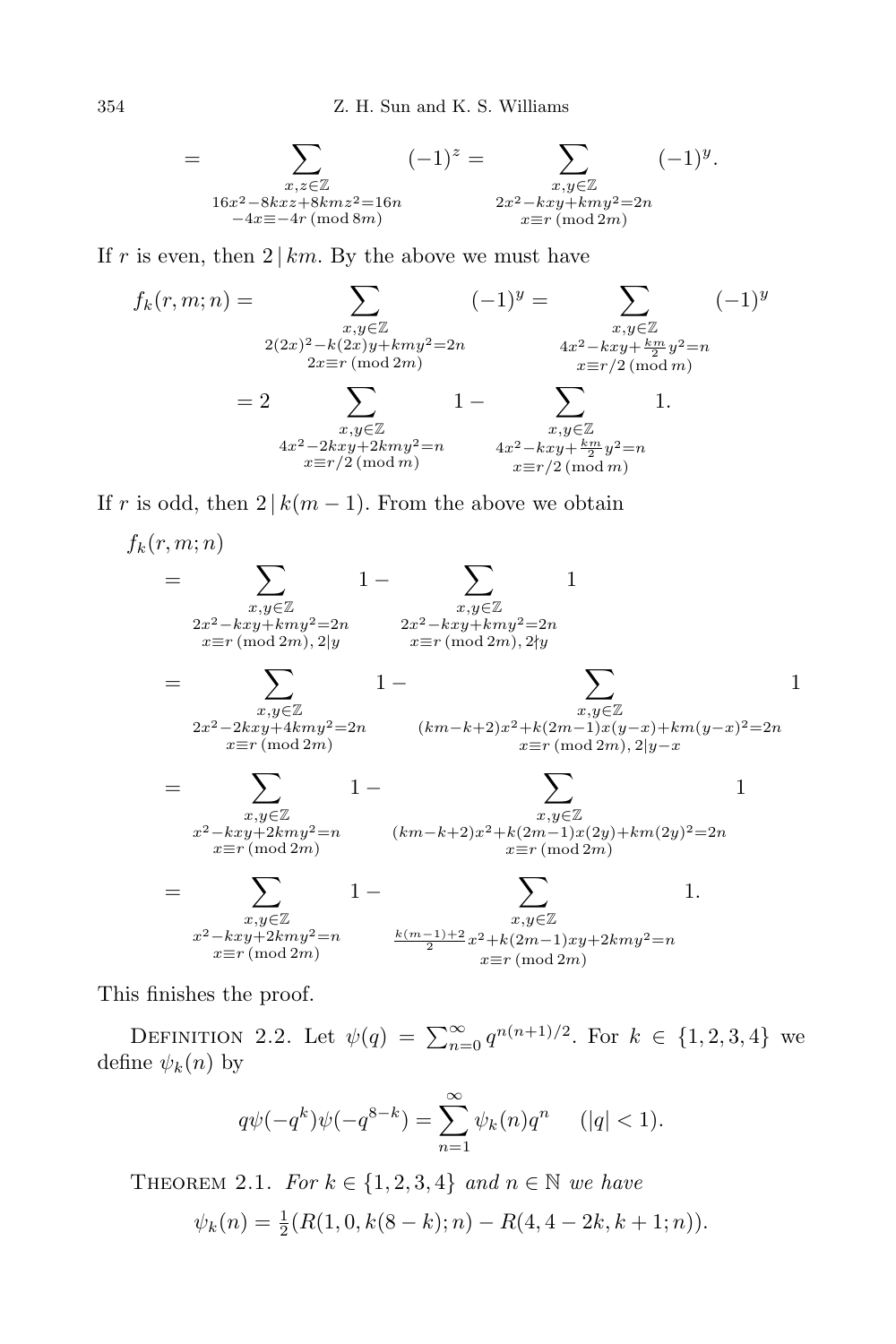*Proof.* Since

$$
\sum_{n=0}^{\infty} q^{n(n+1)/2} = 1 + \sum_{n=1}^{\infty} q^{(2n-1)(2n)/2} + \sum_{n=1}^{\infty} q^{2n(2n+1)/2}
$$

$$
= \sum_{n=-\infty}^{\infty} q^{2n^2 - n} \quad (|q| < 1)
$$

we see that

$$
\sum_{n=1}^{\infty} \psi_k(n) q^n = q \psi(-q^k) \psi(-q^{8-k})
$$
  
=  $q \Big( \sum_{n=-\infty}^{\infty} (-q^k)^{2n^2-n} \Big) \Big( \sum_{n=-\infty}^{\infty} (-q^{8-k})^{2n^2-n} \Big)$   
=  $q \Big( \sum_{n=-\infty}^{\infty} (-1)^n q^{k(2n^2-n)} \Big) \Big( \sum_{n=-\infty}^{\infty} (-1)^n q^{(8-k)(2n^2-n)} \Big)$   
=  $qf(1, 2; q^{2k}) f(1, 2; q^{16-2k}) = \sum_{n=0}^{\infty} f_{2k}(1, 2; n) q^n \qquad (|q| < 1).$ 

Thus  $\psi_k(n) = f_{2k}(1, 2; n)$ . Applying Proposition 2.1 we obtain

$$
\psi_k(n) = \sum_{\substack{x,y \in \mathbb{Z} \\ x^2 - 2kxy + 8ky^2 = n \\ x \equiv 1 \pmod{4}}} 1 - \sum_{\substack{x,y \in \mathbb{Z} \\ x \equiv 1 \pmod{4}}} (k+1)x^2 + 6kxy + 8ky^2 = n
$$

$$
= \frac{1}{2} \left( \sum_{\substack{x,y \in \mathbb{Z} \\ x^2 - 2kxy + 8ky^2 = n}} 1 - \sum_{\substack{x,y \in \mathbb{Z} \\ 2|x}} 1 \right)
$$

$$
- \frac{1}{2} \left( \sum_{\substack{x,y \in \mathbb{Z} \\ (k+1)x^2 + 6kxy + 8ky^2 = n}} 1 - \sum_{\substack{x,y \in \mathbb{Z} \\ 2|x}} 1 \right)
$$

$$
= \frac{1}{2} (R(1, -2k, 8k; n) - R(4, -4k, 8k; n)
$$

$$
- R(k+1, 6k, 8k; n) + R(4k+4, 12k, 8k; n)).
$$

Note that  $(4k+4, 12k, 8k)$   $∼$   $(8k, -12k, 4k+4)$   $∼$   $(8k, 4k, 4)$   $∼$   $(4, -4k, 8k)$ ,  $(1, -2k, 8k) \sim (1, 0, k(8-k))$  and  $(k+1, 6k, 8k) \sim (k+1, 2k-4, 4) \sim$  $(4, 4-2k, k+1)$ . We then obtain the desired result.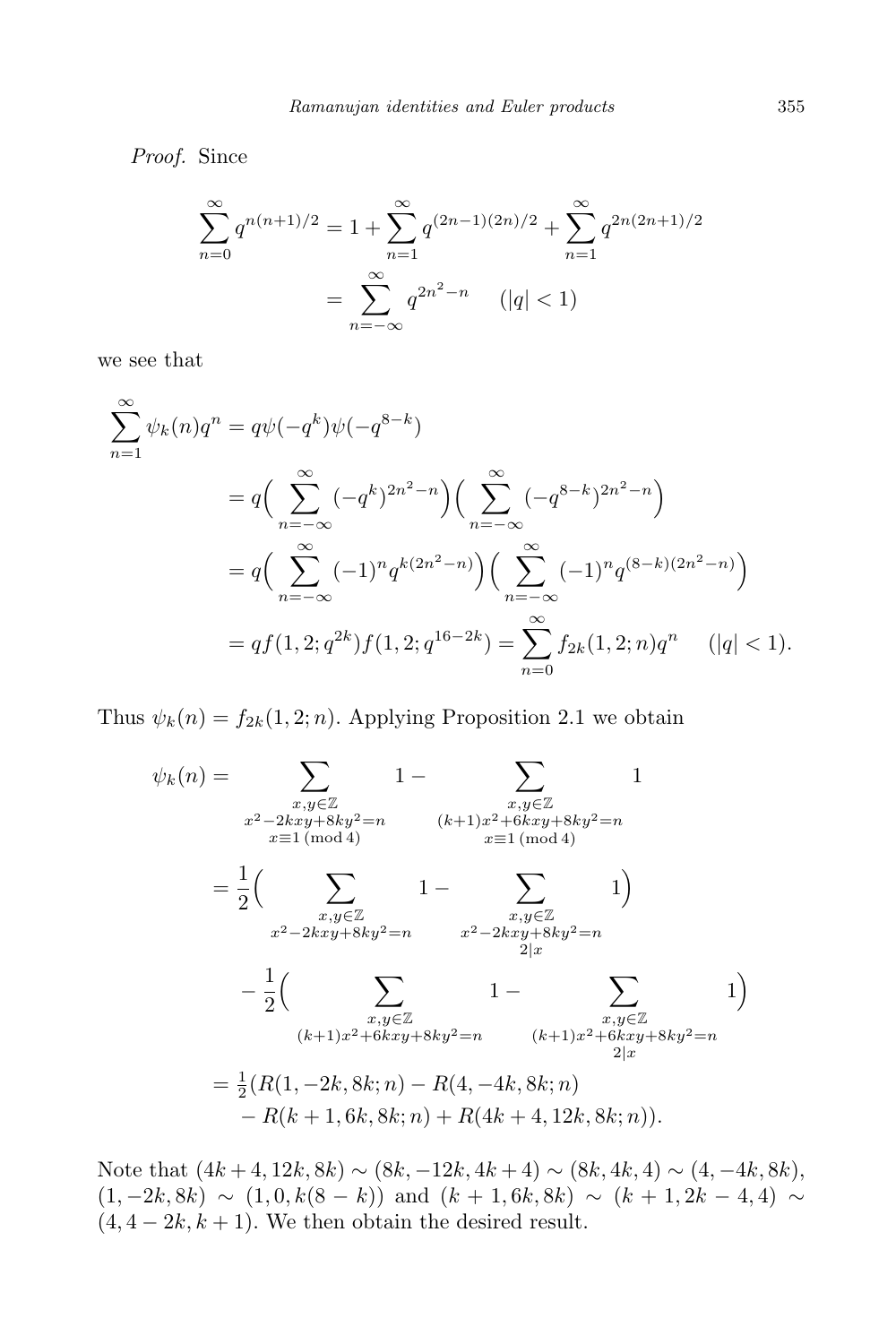DEFINITION 2.3. Let  $\phi(q) = \sum_{n=-\infty}^{\infty} (-1)^n q^{(3n^2-n)/2}$  (|q| < 1). For  $k \in \{1, \ldots, 12\}$  define  $\phi_k(n)$  by

$$
\sum_{n=1}^{\infty} \phi_k(n) q^n = q \phi(q^k) \phi(q^{24-k}) \quad (|q| < 1).
$$

As  $\phi(q) = f(1, 3; q)$  it is clear that  $\phi_k(n) = f_k(1, 3; n)$ .

**THEOREM** 2.2. Let  $k \in \{1, ..., 12\}$  and  $\delta_k = (1 - (-1)^k)/2$ . For  $n \in \mathbb{N}$ *we have*

$$
\phi_k(n) = \frac{1}{2} (R(1, \delta_k, (24k - k^2 + \delta_k)/4; n) - R(4, 4 - k, k + 1; n))
$$
\n
$$
= \begin{cases}\n\frac{1}{2} (R(1, 1, 6; n) - R(2, 1, 3; n)) & \text{if } k = 1, \\
\frac{1}{2} (R(1, \delta_k, (24k - k^2 + \delta_k)/4; n) - R(k + 1, 4 - k, 4; n)) & \text{if } 2 \le k \le 3, \\
\frac{1}{2} (R(1, \delta_k, (24k - k^2 + \delta_k)/4; n) - R(4, k - 4, k + 1; n)) & \text{if } 4 \le k \le 8, \\
\frac{1}{2} (R(1, \delta_k, (24k - k^2 + \delta_k)/4; n) - R(4, 12 - k, 9; n)) & \text{if } 9 \le k \le 12.\n\end{cases}
$$

*Proof.* As  $\phi_k(n) = f_k(1, 3; n)$ , by Proposition 2.1 we have

$$
\phi_k(n) = \sum_{\substack{x, y \in \mathbb{Z} \\ x^2 - kxy + 6ky^2 = n \\ x \equiv 1 \pmod{6}}} 1 - \sum_{\substack{x, y \in \mathbb{Z} \\ (k+1)x^2 + 5kxy + 6ky^2 = n \\ x \equiv 1 \pmod{6}}} 1.
$$

Since

$$
\sum_{\substack{x,y \in \mathbb{Z} \\ x \equiv 1 \pmod{6}}} 1
$$
\n
$$
= \sum_{\substack{x,y \in \mathbb{Z} \\ 2 \nmid x, x \equiv 1 \pmod{3}}} 1 = \sum_{\substack{x,y \in \mathbb{Z} \\ 2 \nmid x, x \equiv 1 \pmod{3}}} 1 - \sum_{\substack{x,y \in \mathbb{Z} \\ 2 \nmid x, x \equiv 1 \pmod{3}}} 1
$$
\n
$$
= \frac{1}{2} \Big( \sum_{\substack{x,y \in \mathbb{Z} \\ ax^2 + bxy + cy^2 = n}} 1 - \sum_{\substack{x,y \in \mathbb{Z} \\ x \equiv 1 \pmod{3}}} 1 \Big)
$$
\n
$$
= \frac{1}{2} \Big( \sum_{\substack{x,y \in \mathbb{Z} \\ ax^2 + bxy + cy^2 = n}} 1 - \sum_{\substack{x,y \in \mathbb{Z} \\ 9ax^2 + 3bxy + cy^2 = n}} 1 \Big)
$$
\n
$$
= \frac{1}{2} \Big( \sum_{\substack{x,y \in \mathbb{Z} \\ 4ax^2 + 2bxy + cy^2 = n}} 1 - \sum_{\substack{x,y \in \mathbb{Z} \\ 36ax^2 + 6bxy + cy^2 = n}} 1 \Big)
$$
\n
$$
= \frac{1}{2} (R(a, b, c; n) - R(9a, 3b, c; n) - R(4a, 2b, c; n) + R(36a, 6b, c; n)),
$$

we see that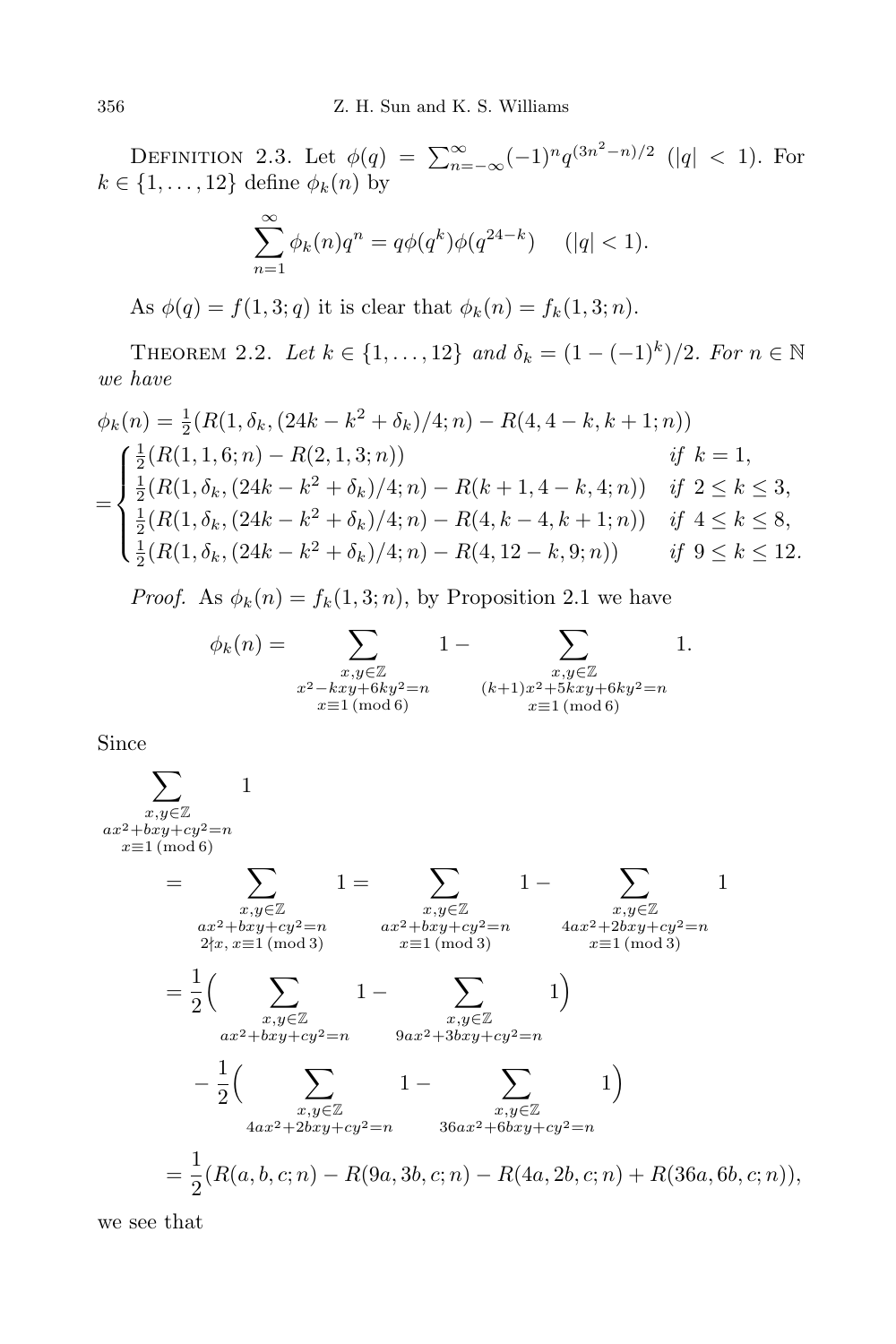$$
2\phi_k(n) = (R(1, -k, 6k; n) - R(9, -3k, 6k; n) - R(4, -2k, 6k; n) + R(36, -6k, 6k; n)) - (R(k + 1, 5k, 6k; n) - R(9k + 9, 15k, 6k; n) - R(4k + 4, 10k, 6k; n) + R(36k + 36, 30k, 6k; n)).
$$

Note that  $(9k+9, 15k, 6k) \sim (6k, -15k, 9k+9) \sim (6k, -3k, 9) \sim (9, 3k, 6k)$ ,  $(36k+36, 30k, 6k) \sim (6k, -30k, 36k+36) \sim (6k, 6k, 36) \sim (36, -6k, 6k)$  and  $(4k + 4, 10k, 6k) \sim (4k + 4, 2k - 8, 4) \sim (4, 8 - 2k, 4k + 4) \sim (4, -2k, 6k).$  $\mathbf{W}\in \text{find } R(9k+9, 15k, 6k; n) = R(9, -3k, 6k; n), R(36k+36, 30k, 6k; n) =$  $R(36, -6k, 6k; n)$  and  $R(4k + 4, 10k, 6k; n) = R(4, -2k, 6k; n)$ . Thus

$$
\phi_k(n) = \frac{1}{2}(R(1, -k, 6k; n) - R(k+1, 5k, 6k; n)).
$$

Clearly  $(1, -k, 6k) \sim (1, \delta_k, (24k - k^2 + \delta_k)/4)$  and  $(k + 1, 5k, 6k) \sim (k + 1, 6k)$ *k*−4*,* 4)  $\sim$  (4*,* 4−*k, k*+1). If  $9 \leq k \leq 12$ , then  $(4, 4-k, k+1) \sim (4, 12-k, 9)$ . Also,  $(4, 3, 2) \sim (2, -3, 4) \sim (2, 1, 3)$ . Now combining the above we get the desired result.

COROLLARY 2.1. Let 
$$
n \in \mathbb{N}
$$
,  $2 | n$  and  $m \in \{1, 2, 3, 4, 5, 6\}$ . Then  

$$
R(1, 0, m(12 - m); n) = R(4, 4 - 2m, 2m + 1; n).
$$

*Proof.* Note that  $\phi_{2m}(n) = 0$  by Definition 2.3. Putting  $k = 2m$  in Theorem 2.2 gives the result.

Corollary 2.1 can also be deduced from [KW2, Theorem 1]. For  $m =$ 1*,* 2*,* 3*,* 4*,* 5 see Corollaries 1, 4, 5, 6, 8 in [KW2] respectively.

Let  $\tau$  be the Ramanujan tau function defined by

$$
q\prod_{n=1}^{\infty}(1-q^n)^{24} = \sum_{n=1}^{\infty}\tau(n)q^n \quad (|q| < 1).
$$

Then we have

Corollary 2.2. *For any positive integer n we have*

$$
\tau(n) \equiv \begin{cases}\n0 \ (\text{mod } 23) & \text{if there is a prime } p \text{ such that } \left(\frac{p}{23}\right) = -1 \text{ and } \\
2 \nmid \text{ord}_p n, \text{ or } p = 2x^2 + xy + 3y^2 \text{ and } \\
3 \mid \text{ord}_p n - 2, \\
(-1)^{\mu} \prod_{p=x^2 + xy + 6y^2 \neq 23} (1 + \text{ord}_p n) \ (\text{mod } 23) & otherwise,\n\end{cases}
$$

*where*

$$
\mu = \sum_{\substack{p=2x^2+xy+3y^2 \ \text{ord}_p \ n \equiv 1 \pmod{3}}} 1
$$

*and p runs over all primes.*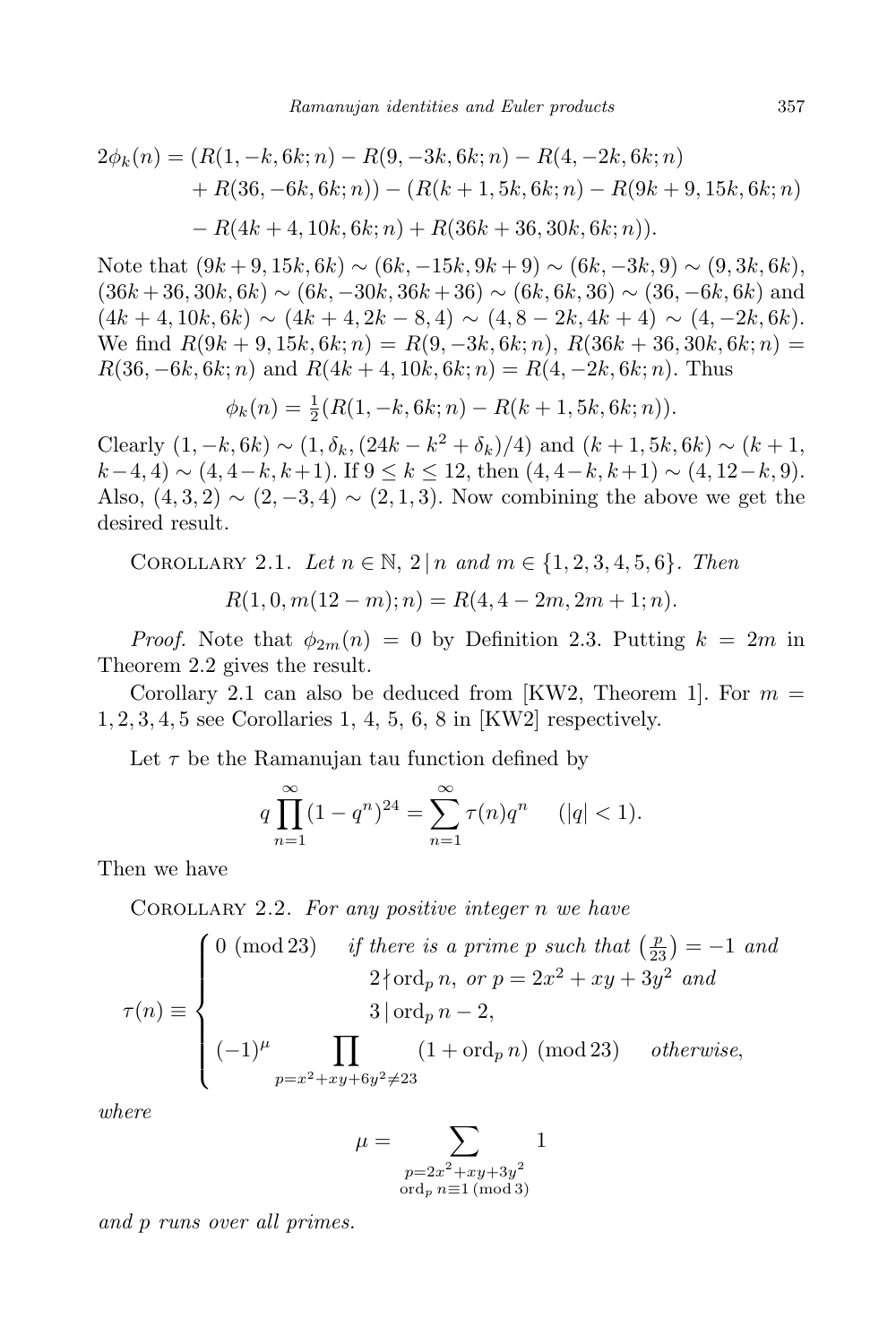*Proof.* Euler's identity states that (see for example [HW, Theorem 353, p. 284])

$$
\sum_{n=-\infty}^{\infty} (-1)^n q^{(3n^2 - n)/2} = \prod_{n=1}^{\infty} (1 - q^n) \quad (|q| < 1).
$$

So

$$
\frac{\sum_{n=1}^{\infty} \tau(n)q^n}{\sum_{n=1}^{\infty} \phi_1(n)q^n} = \frac{q \prod_{n=1}^{\infty} (1-q^n)^{24}}{q \prod_{n=1}^{\infty} (1-q^n) \prod_{n=1}^{\infty} (1-q^{23n})} = \frac{\prod_{n=1}^{\infty} (1-q^n)^{23}}{\prod_{n=1}^{\infty} (1-q^{23n})}
$$

$$
= \prod_{n=1}^{\infty} \left(1 + \left(\sum_{k=1}^{22} {23 \choose k} (-1)^k q^{kn}\right) (1-q^{23n})^{-1}\right)
$$

$$
= 1 + 23 \sum_{n=1}^{\infty} a_n q^n \quad (a_n \in \mathbb{Z})
$$

and hence applying Theorem 2.2 we get

$$
\tau(n) \equiv \phi_1(n) = \frac{1}{2}(R(1, 1, 6; n) - R(2, 1, 3; n)) = F([2, 1, 3], n) \pmod{23}.
$$
  
Observe that  $H(-23) = \{[1, 1, 6], [2, 1, 3], [2, -1, 3]\}$ . Then applying [SW,  
Theorem 10.2(i)] we obtain the result.

We remark that Corollary 2.2 generalizes the known result  $23 | \tau(n)$  for those positive integers *n* such that  $\left(\frac{n}{23}\right) = -1$  (see for example [BO]).

THEOREM 2.3. *For*  $k = 1, ..., 8$  *and*  $n \in \mathbb{N}$  *we have* 

 $f_{2k}(1,4;n) + f_{2k}(3,4;n) = \frac{1}{2}(R(1,0,k(16-k);n) - R(4,4-2k,3k+1;n)).$ 

*Proof.* By Proposition 2.1 we have

$$
f_{2k}(1,4;n) + f_{2k}(3,4;n)
$$
  
= 
$$
\sum_{\substack{x,y \in \mathbb{Z} \\ x^2 - 2kxy + 16ky^2 = n \\ x \equiv 1,3 \pmod{8}}} 1 - \sum_{\substack{x,y \in \mathbb{Z} \\ x \equiv 1,3 \pmod{8}}} 1
$$
  
= 
$$
\frac{1}{2} \Big( \sum_{\substack{x,y \in \mathbb{Z}, 2 \nmid x \\ x^2 - 2kxy + 16ky^2 = n}} 1 - \sum_{\substack{x,y \in \mathbb{Z}, 2 \nmid x \\ (3k+1)x^2 + 14kxy + 16ky^2 = n}} 1 \Big)
$$
  
= 
$$
\frac{1}{2} \{ (R(1, -2k, 16k; n) - R(4, -4k, 16k; n)) - (R(3k+1, 14k, 16k; n) - R(12k+4, 28k, 16k; n)) \}.
$$

Note that  $(12k + 4, 28k, 16k) \sim (16k, -28k, 12k + 4) \sim (16k, 4k, 4) \sim$  $(4, -4k, 16k), (1, -2k, 16k) \sim (1, 0, k(16 - k))$  and  $(3k + 1, 14k, 16k) \sim$  $(3k + 1, 2k - 4, 4) \sim (4, 4 - 2k, 3k + 1)$ . We then obtain the result.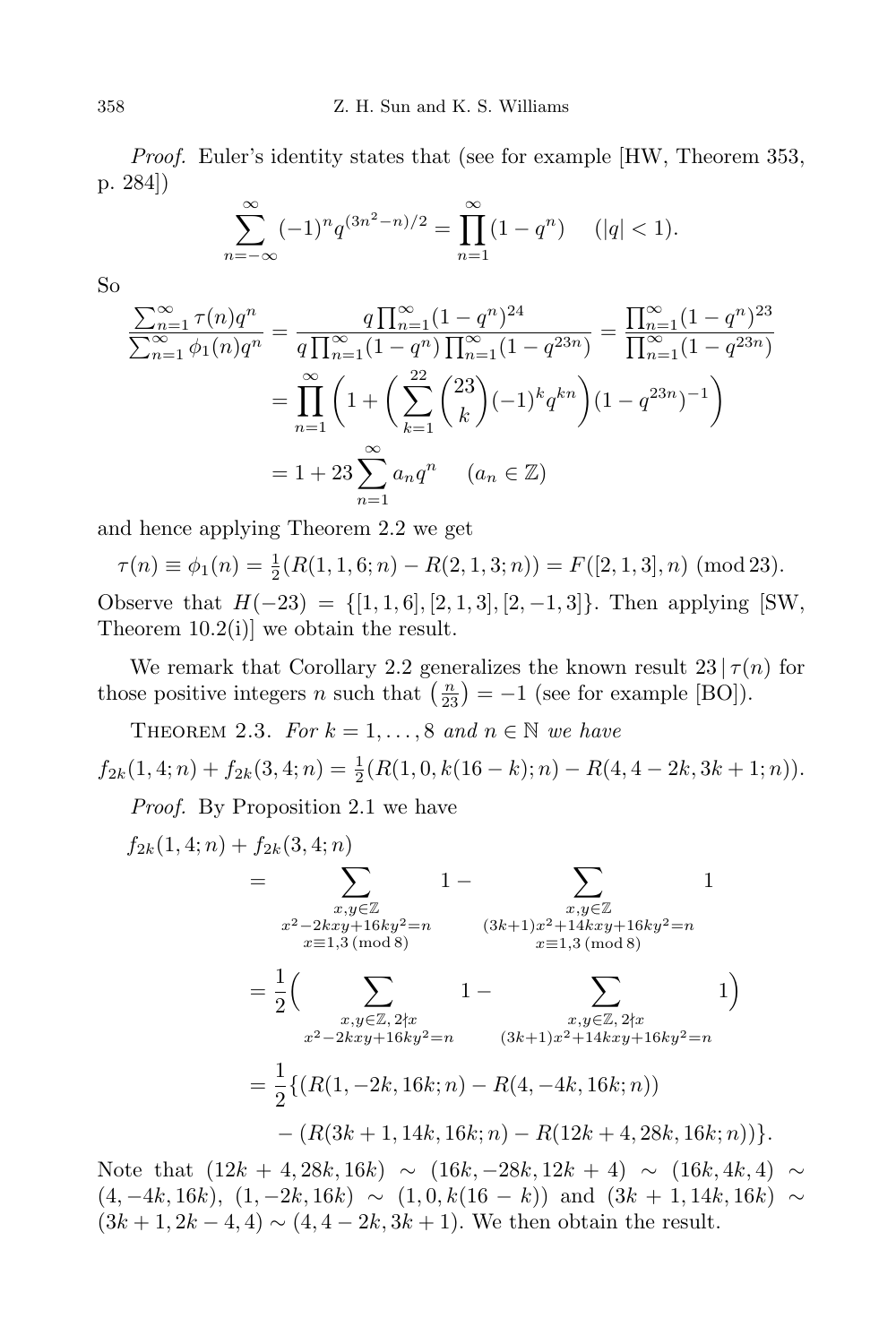THEOREM 2.4. *Let*  $k \in \{1, ..., 20\}$ ,  $\delta_k = (1 - (-1)^k)/2$ ,  $n \in \mathbb{N}$ . *Then*  $f_k(1, 5; n) + f_k(3, 5; n)$  $=\frac{1}{2}$  $\frac{1}{2}(R(1, \delta_k, (40k - k^2 + \delta_k)/4; n) - R(4, 4 - k, 2k + 1; n)).$ 

*Proof.* By Proposition 2.1 we have

$$
f_k(1,5;n) + f_k(3,5;n)
$$
  
= 
$$
\sum_{\substack{x,y \in \mathbb{Z} \\ x^2 - kxy + 10ky^2 = n}} 1 - \sum_{\substack{x,y \in \mathbb{Z} \\ x \equiv 1,3 \pmod{10}}} 1
$$
  
= 
$$
\frac{1}{2} \Big( \sum_{\substack{x,y \in \mathbb{Z}, 2 \nmid x \\ x^2 - kxy + 10ky^2 = n}} 1 - \sum_{\substack{x,y \in \mathbb{Z}, x \equiv 5 \pmod{10} \\ x^2 - kxy + 10ky^2 = n}} 1 \Big) \newline - \frac{1}{2} \Big( \sum_{\substack{x,y \in \mathbb{Z}, 2 \nmid x \\ x^2 - kxy + 10ky^2 = n}} 1 - \sum_{\substack{x,y \in \mathbb{Z}, x \equiv 5 \pmod{10} \\ (2k+1)x^2 + 9kxy + 10ky^2 = n}} (2k+1)x^2 + 9kxy + 10ky^2 = n} 1 \Big)
$$
  
= 
$$
\frac{1}{2} \{ (R(1, -k, 10k; n) - R(4, -2k, 10k; n)) - (R(25, -5k, 10k; n) - R(100, -10k, 10k; n)) - (R(2k+1, 9k, 10k; n) - R(8k+4, 18k, 10k; n)) - (R(200k+25, 45k, 10k; n) - R(200k+100, 90k, 10k; n)) \}.
$$

Observe that  $(8k + 4, 18k, 10k) \sim (8k + 4, 2k - 8, 4) \sim (4, 8 - 2k, 8k + 4) \sim$  $(4, -2k, 10k), (50k + 25, 45k, 10k) \sim (10k, -45k, 50k + 25) \sim (10k, -5k, 25)$ *∼* (25*,* 5*k,* 10*k*) and (200*k* + 100*,* 90*k,* 10*k*) *∼* (10*k, −*90*k,* 200*k* + 100) *∼* (10*k,* 10*k,* 100) *∼* (100*, −*10*k,* 10*k*). We then obtain

 $f_k(1,5;n) + f_k(3,5;n) = \frac{1}{2} \{ R(1,-k,10k;n) - R(2k+1,9k,10k;n) \}.$ Since  $(1, -k, 10k) \sim (1, \delta_k, (40k - k^2 + \delta_k)/4)$  and  $(2k + 1, 9k, 10k) \sim (2k + 1,$  $k - 4, 4$ )  $\sim (4, 4 - k, 2k + 1)$ , we obtain the desired result.

COROLLARY 2.3. *If n is even and*  $m \in \{1, \ldots, 10\}$ , *then* 

$$
R(1,0,m(20-m);n) = R(4,4-2m,4m+1;n).
$$

*Proof.* Note that  $f_{2m}(1,5; n) = f_{2m}(3,5; n) = 0$  by Definition 2.1. Taking  $k = 2m$  in Theorem 2.4 yields the result.

The case  $m = 1$  of Corollary 2.3 has been given in [KW2, Corollary 3].

COROLLARY 2.4. *For*  $n \in \mathbb{N}$  *we have* 

- (i)  $f_2(1, 4; n) + f_2(3, 4; n) = \psi_3(n)$ , (ii)  $f_4(1, 5; n) + f_4(3, 5; n) = \phi_{12}(n)$ ,
- (iii)  $f_8(1, 5; n) + f_8(3, 5; n) = f_{16}(1, 4; n) + f_{16}(3, 4; n)$ .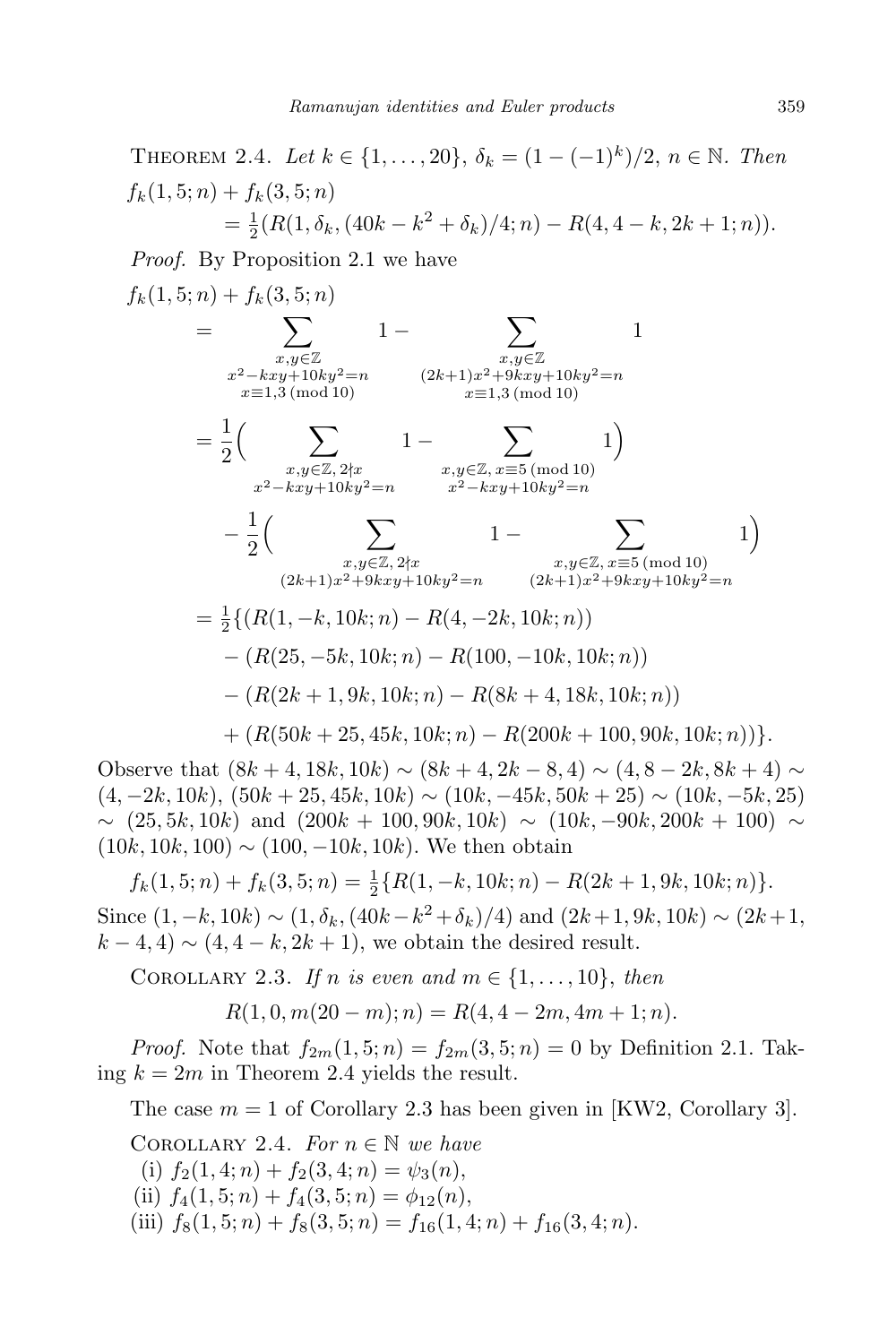*Proof.* From Theorems 2.1–2.4 we see that

$$
f_2(1,4;n) + f_2(3,4;n) = \frac{1}{2}(R(1,0,15;n) - R(4,2,4;n)) = \psi_3(n),
$$
  

$$
f_4(1,5;n) + f_4(3,5;n) = \frac{1}{2}(R(1,0,36;n) - R(4,0,9;n)) = \phi_{12}(n)
$$

and

$$
f_8(1,5;n) + f_8(3,5;n)
$$
  
=  $\frac{1}{2}(R(1,0,64;n) - R(4,4,17;n)) = \frac{1}{2}(R(1,0,64;n) - R(4,-12,25;n))$   
=  $f_{16}(1,4;n) + f_{16}(3,4;n).$ 

So the corollary is proved.

THEOREM 2.5. Let p be an odd prime. Let r be odd with  $p \nmid r$  and  $n \in \mathbb{N}$ . *Then*

$$
f_{4p}(r,p;n) = \begin{cases} \frac{1}{2}(R(1,0,4p^2;n) - R(4,0,p^2;n)) & \text{if } n \equiv r^2 \pmod{4p}, \\ 0 & \text{otherwise.} \end{cases}
$$

*Proof.* From Proposition 2.1 we know that

$$
f_{4p}(r,p;n) = \sum_{\substack{x,y \in \mathbb{Z} \\ x^2 - 4pxy + 8p^2y^2 = n \\ x \equiv r \, (\text{mod } 2p)}} 1 - \sum_{\substack{x,y \in \mathbb{Z} \\ (1+2p(p-1))x^2 + 4p(2p-1)xy + 8p^2y^2 = n}} 1.
$$

If  $n \not\equiv r^2 \pmod{4p}$ , then clearly  $f_{4p}(r, p; n) = 0$  by Definition 2.1. If  $n \equiv r^2$ (mod 4*p*), then  $x^2 \equiv n \pmod{4p}$  if and only if  $x \equiv \pm r \pmod{2p}$ . Thus, by the above we obtain

$$
f_{4p}(r, p; n) = \frac{1}{2}R(1, -4p, 8p^2; n) - \frac{1}{2}R(2p^2 - 2p + 1, 4p(2p - 1), 8p^2; n).
$$
  
Since  $(1, -4p, 8p^2) \sim (1, 0, 4p^2)$  and  $(2p^2 - 2p + 1, 4p(2p - 1), 8p^2) \sim (2p^2 - 2p + 1, 4p - 4, 4) \sim (4, 4 - 4p, 2p^2 - 2p + 1) \sim (4, 0, p^2)$ , we obtain the result.

**3.** The Euler product for  $\sum_{n=1}^{\infty}$  $\frac{\Delta(n,d)}{n^s}$ . Let *d* be a discriminant with conductor  $f$  and  $d_0 = d/f^2$ . In view of [SW, Lemma 3.5] we introduce

(3.1) 
$$
C(d) = f \prod_{p \mid f} \left( 1 - \frac{1}{p} \left( \frac{d_0}{p} \right) \right) = \begin{cases} \frac{h(d)w(d_0)}{h(d_0)w(d)} & \text{if } d < 0, \\ \frac{h(d) \log \varepsilon(d)}{h(d_0) \log \varepsilon(d_0)} & \text{if } d > 0, \end{cases}
$$

where *p* runs over all distinct prime divisors of *f*. If *f* is a prime, then clearly  $C(d) = f - \left(\frac{d_0}{p}\right).$ 

DEFINITION 3.1. Let *d* be a discriminant with conductor *f*. Let  $d_0 =$ *d*/ $f^2$  and *n* ∈ N. Then we define

$$
\delta(n, d) = \sum_{m|n} \left(\frac{d}{m}\right)
$$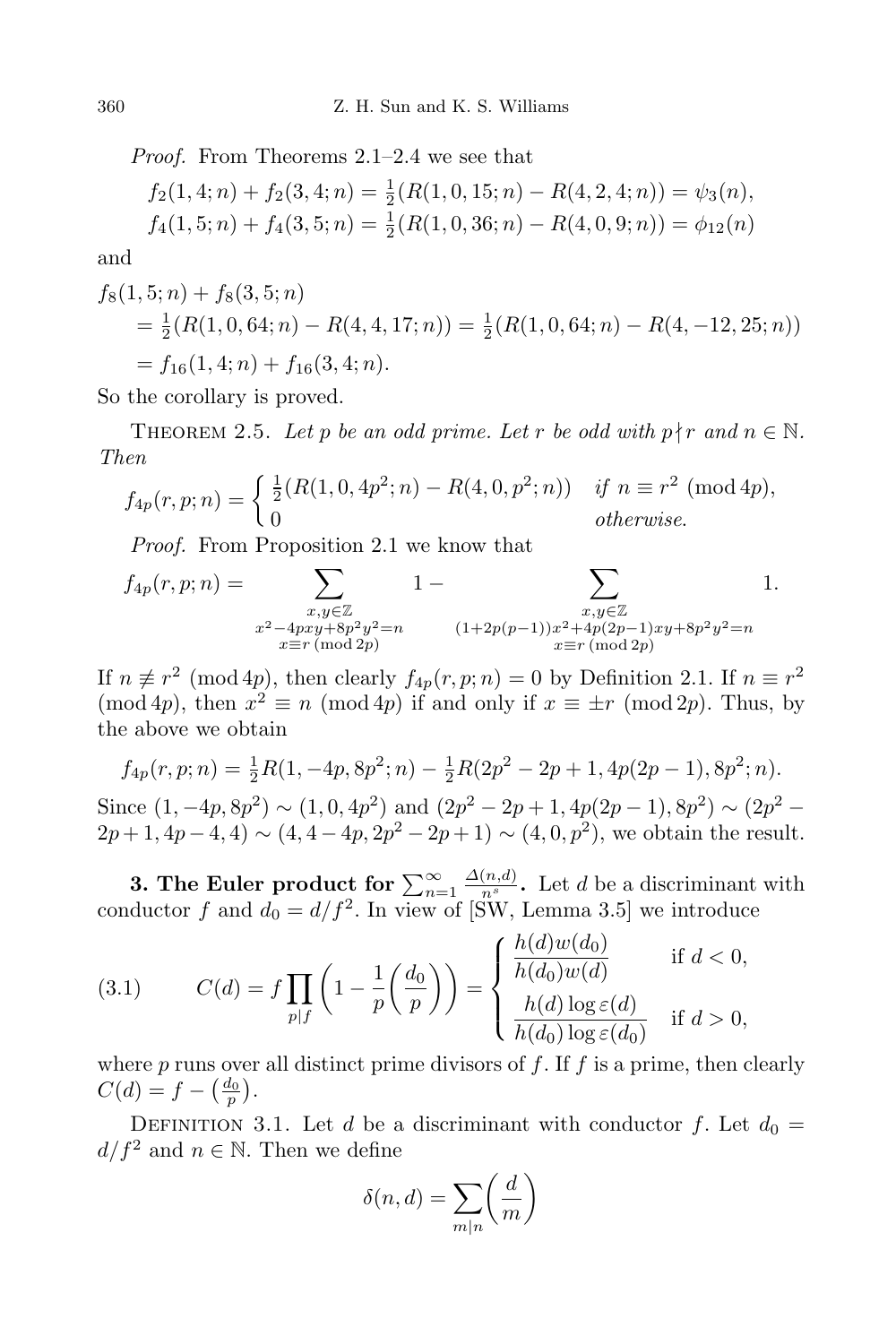and

$$
\Delta(n,d) = \begin{cases} \delta(n,d) & \text{if } f \nmid n, \\ -C(d) \left( \frac{d_0}{f} \right)^{\text{ord}_{f} n-1} \delta(n,d) & \text{if } f \mid n. \end{cases}
$$

LEMMA 3.1 ([SW, Lemma 4.1]). Let *d* be a discriminant and  $n \in \mathbb{N}$ . *Then*  $\delta(n, d)$  *is a multiplicative function of n. Moreover*,

$$
\delta(n,d) = \prod_{\left(\frac{d}{p}\right)=-1} \frac{1+(-1)^{\text{ord}_p n}}{2} \prod_{\left(\frac{d}{p}\right)=1} (1+\text{ord}_p n)
$$

*and*

$$
\sum_{n=1}^{\infty} \frac{\delta(n, d)}{n^s} = \prod_{p} \frac{1}{(1 - p^{-s})(1 - (\frac{d}{p})p^{-s})}
$$
 (Re(s) > 1).

From Definition 3.1 and Lemma 3.1 we have

LEMMA 3.2. Let *d* be a discriminant with conductor  $f$ . Let  $s \in \mathbb{C}$  with  $\text{Re}(s) > 1$ *. Set*  $d_0 = d/f^2$ *. If f is a prime, then*  $\Delta(n, d)$  *is a multiplicative function of*  $n \in \mathbb{N}$  *and* 

$$
\sum_{n=1}^{\infty} \frac{\Delta(n,d)}{n^s} = \left(1 - \frac{C(d)f^{-s}}{1 - \left(\frac{d_0}{f}\right)f^{-s}}\right) \prod_{p \neq f} \frac{1}{(1 - p^{-s})(1 - \left(\frac{d_0}{p}\right)p^{-s})}.
$$

LEMMA 3.3. Let *d* be a discriminant such that  $h(d) = 1$  and the con*ductor f is a prime.* Set  $d_0 = d/f^2$  *and*  $\delta_k = (1 - (-1)^k)/2$  *for*  $k \in \mathbb{Z}$ *. For n ∈* N *we have*

$$
\Delta(n, d)
$$
\n
$$
= \begin{cases}\n\frac{1}{2}\left(R\left(1, \delta_d, \frac{-d + \delta_d}{4}; n\right) - R\left(f, \delta_{d_0}f, \frac{-d_0 + \delta_{d_0}}{4}f; n\right)\right) & \text{if } d < 0, \\
R\left(1, \delta_d, \frac{-d + \delta_d}{4}; n\right) - C(d)R\left(f, \delta_{d_0}f, \frac{-d_0 + \delta_{d_0}}{4}f; n\right) & \text{if } d > 0.\n\end{cases}
$$

*Proof.* Let  $N(n,d) = \sum_{K \in H(d)} R(K,n)$ . From [SW, Theorem 4.1] we know that

(3.2) 
$$
N(n,d) = \begin{cases} 0 & \text{if } (n, f^2) \text{ is not a square,} \\ w(d) \cdot m \prod_{p|m} \left(1 - \frac{1}{p} \left(\frac{d/m^2}{p}\right)\right) \sum_{k \mid \frac{n}{m^2}} \left(\frac{d_0}{k}\right) \\ \text{if } (n, f^2) = m^2 \text{ for } m \in \mathbb{N}. \end{cases}
$$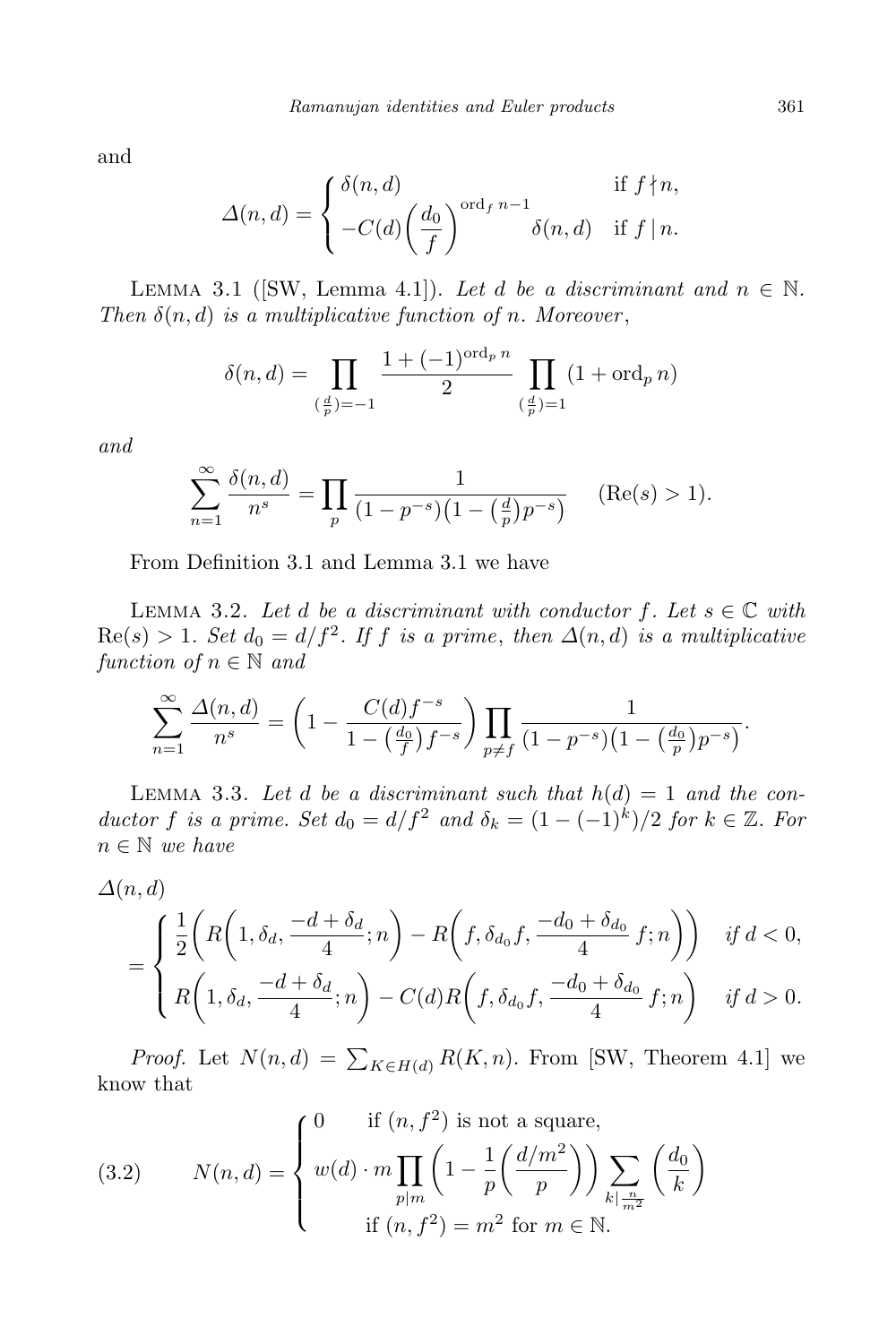Observing that  $h(d) = 1$  and f is a prime, by  $(3.2)$  we have

(3.3) 
$$
R(1, \delta_d, (-d + \delta_d)/4; n) = \begin{cases} 0 & \text{if } f \parallel n, \\ w(d) \sum_{k|n} \left(\frac{d_0}{k}\right) & \text{if } f \nmid n, \\ w(d)C(d) \sum_{k|\frac{n}{f^2}} \left(\frac{d_0}{k}\right) & \text{if } f^2 \mid n. \end{cases}
$$

Since  $h(d_0) | h(d)$  (see [SW, Remark 2.2]) we see that  $h(d_0) = 1$ . If  $f \nmid n$ , clearly  $R(f, \delta_{d_0}f, (-d_0 + \delta_{d_0})f/4; n) = 0$ . If  $f | n$ , by (3.2), [SW, Remark 3.1] and the fact that  $f(d_0) = 1$  we have

$$
R(f, \delta_{d_0} f, (-d_0 + \delta_{d_0}) f/4; n) = R(1, \delta_{d_0}, (-d_0 + \delta_{d_0})/4; n/f)
$$
  
=  $w(d_0) \sum_{k|\frac{n}{f}} \left(\frac{d_0}{k}\right).$ 

Thus

$$
\frac{1}{w(d)}\left(R\left(1,\delta_d,\frac{-d+\delta_d}{4};n\right)-\frac{C(d)w(d)}{w(d_0)}R\left(f,\delta_{d_0}f,\frac{-d_0+\delta_{d_0}}{4}f;n\right)\right)
$$

$$
\left(\sum_{k|n}\left(\frac{d_0}{k}\right)-0\right)
$$
if  $f\nmid n$ ,

$$
\frac{\sum_{k|n} \left(\frac{\overline{k}}{k}\right) - 0}{0 - C(d) \sum_{k|\frac{n}{f}} \left(\frac{d_0}{k}\right) = -C(d) \sum_{k|n, f \nmid k} \left(\frac{d_0}{k}\right) \quad \text{if } f \parallel n,
$$
\n
$$
-C(d) \sum_{k|\frac{n}{f}} \left(\frac{d_0}{k}\right) = -C(d) \sum_{k|\frac{n}{f}|n} \left(\frac{d_0}{k}\right) \quad \text{if } f^2 \mid n.
$$

$$
-C(d) \sum_{k|\frac{n}{f}, k|\frac{n}{f^2}}^{\infty} \left(\frac{d_0}{k}\right) = -C(d) \sum_{k|n, f\nmid k} \left(\frac{d_0}{kf^{\text{ord}_f n - 1}}\right) \text{ if } f^2 | n
$$

To complete the proof, we note that

$$
\sum_{k|n,\,f\nmid k} \left(\frac{d_0}{k}\right) = \sum_{k|n} \left(\frac{d_0 f^2}{k}\right) = \delta(n,d)
$$

and

$$
\frac{C(d)w(d)}{w(d_0)} = \begin{cases} 1 & \text{if } d < 0, \\ C(d) & \text{if } d > 0. \end{cases}
$$

If  $q \equiv 1 \pmod{4}$  is a prime such that  $h(4q) = 1$ , then  $h(q) = 1$  by [SW, Remark 2.2]. From (3.1) we find  $C(4q) = 2(1 - \frac{1}{2})$  $rac{1}{2}$  $\left(\frac{q}{2}\right)$  $\left(\frac{q}{2}\right)$ ) = 2 – (-1)<sup>(q-1)/4</sup>. Now applying Lemmas 3.2 and 3.3 in the cases *d* = *−*12*, −*16*, −*27*, −*28*,* 4*q* we get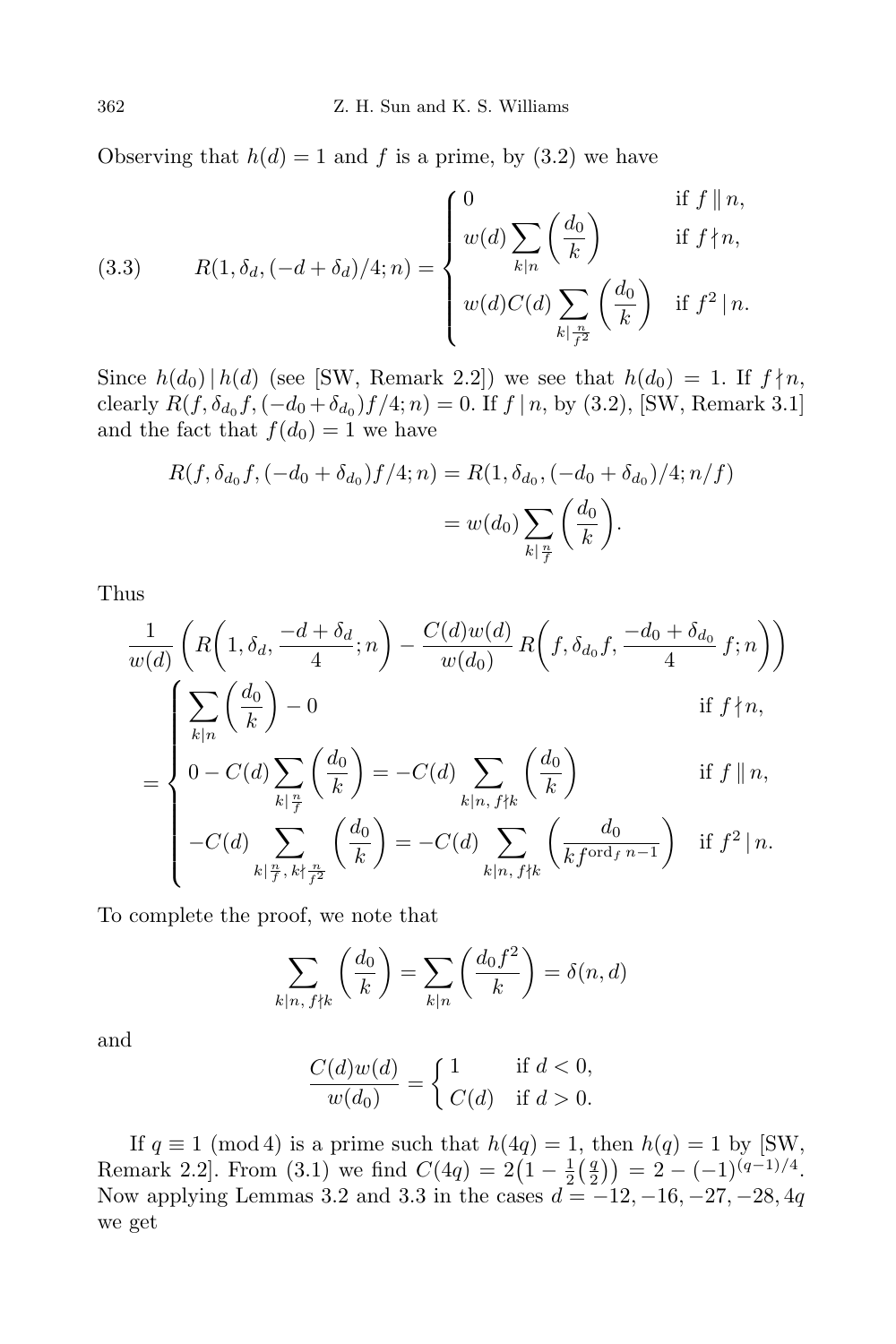THEOREM 3.1. Let  $s \in \mathbb{C}$  with  $\text{Re}(s) > 1$ . Then (a)  $\sum_{1}^{\infty} \frac{1}{2}$ *n*=1  $\frac{1}{2}(R(1,0,3;n)-R(2,2,2;n))$ *ns*  $=\frac{1-2^{1-s}}{1+2^{-s}}$  $\frac{1+2^{-s}}{s}$ 1 1 *−* 3*−<sup>s</sup>*  $\Pi$ *p≡*5 (mod 6) 1 1 *− p−*2*<sup>s</sup>*  $\Pi$ *p≡*1 (mod 6) 1  $\frac{1}{(1-p^{-s})^2}$ (b)  $\sum_{1}^{\infty} \frac{1}{2}$ *n*=1  $\frac{1}{2}(R(1,0,4;n)-R(2,0,2;n))$ *ns*  $=(1-2^{1-s})$  II *p≡*3 (mod 4) 1 1 *− p−*2*<sup>s</sup>*  $\prod$ *p≡*1 (mod 4) 1  $\frac{1}{(1-p^{-s})^2}$  $(c)$   $\sum_{1}^{\infty} \frac{1}{2}$ *n*=1  $\frac{1}{2}(R(1,1,7;n)-R(3,3,3;n))$ *ns*  $=(1-3^{1-s})$  II *p≡*2 (mod 3) 1 1 *− p−*2*<sup>s</sup>*  $\prod$ *p≡*1 (mod 3) 1  $\frac{1}{(1-p^{-s})^2}$ (d)  $\sum_{1}^{\infty} \frac{1}{2}$ *n*=1  $\frac{1}{2}(R(1,0,7;n)-R(2,2,4;n))$ *ns*  $=\frac{1-2^{1-s}}{1-2^{-s}}$  $\frac{1-2^{-s}}{s}$ 1 1 *−* 7*−<sup>s</sup>*  $\Pi$ *p≡*3*,*5*,*6 (mod 7) 1 1 *− p−*2*<sup>s</sup>*  $\Pi$ *p≡*1*,*2*,*4 (mod 7) *p*≠2 1  $\frac{1}{(1-p^{-s})^2}$ .

(e) If 
$$
q \equiv 1 \pmod{4}
$$
 is a prime such that  $h(4q) = 1$  (for example  $q = 5, 13, 17, 29, 41, 53, 61, 73, 89, 97, 109, 113, ...$ ), then

$$
\sum_{n=1}^{\infty} \frac{R(1,0,-q;n) - (2 - (-1)^{(q-1)/4})R(2,2,(1-q)/2;n)}{n^s}
$$
  
= 
$$
\frac{1 - 2^{1-s}}{1 - (-1)^{(q-1)/4}2^{-s}} \prod_{p>2} \frac{1}{(1 - p^{-s})(1 - (\frac{q}{p})p^{-s})}.
$$

THEOREM 3.2. *For*  $s \in \mathbb{C}$  *with*  $\text{Re}(s) > 1$  *we have* 

$$
\sum_{n=1}^{\infty} \frac{\psi_1(n)}{n^s} = \left(2 - \frac{1}{1 - 2^{-s}}\right) \cdot \frac{1}{1 - 7^{-s}} \prod_{\substack{p \equiv 3, 5, 6 \pmod{7} \\ p \equiv 1, 2, 4 \pmod{7}}} \frac{1}{1 - p^{-2s}}
$$

$$
\times \prod_{\substack{p \equiv 1, 2, 4 \pmod{7} \\ p \neq 2}} \frac{1}{(1 - p^{-s})^2}
$$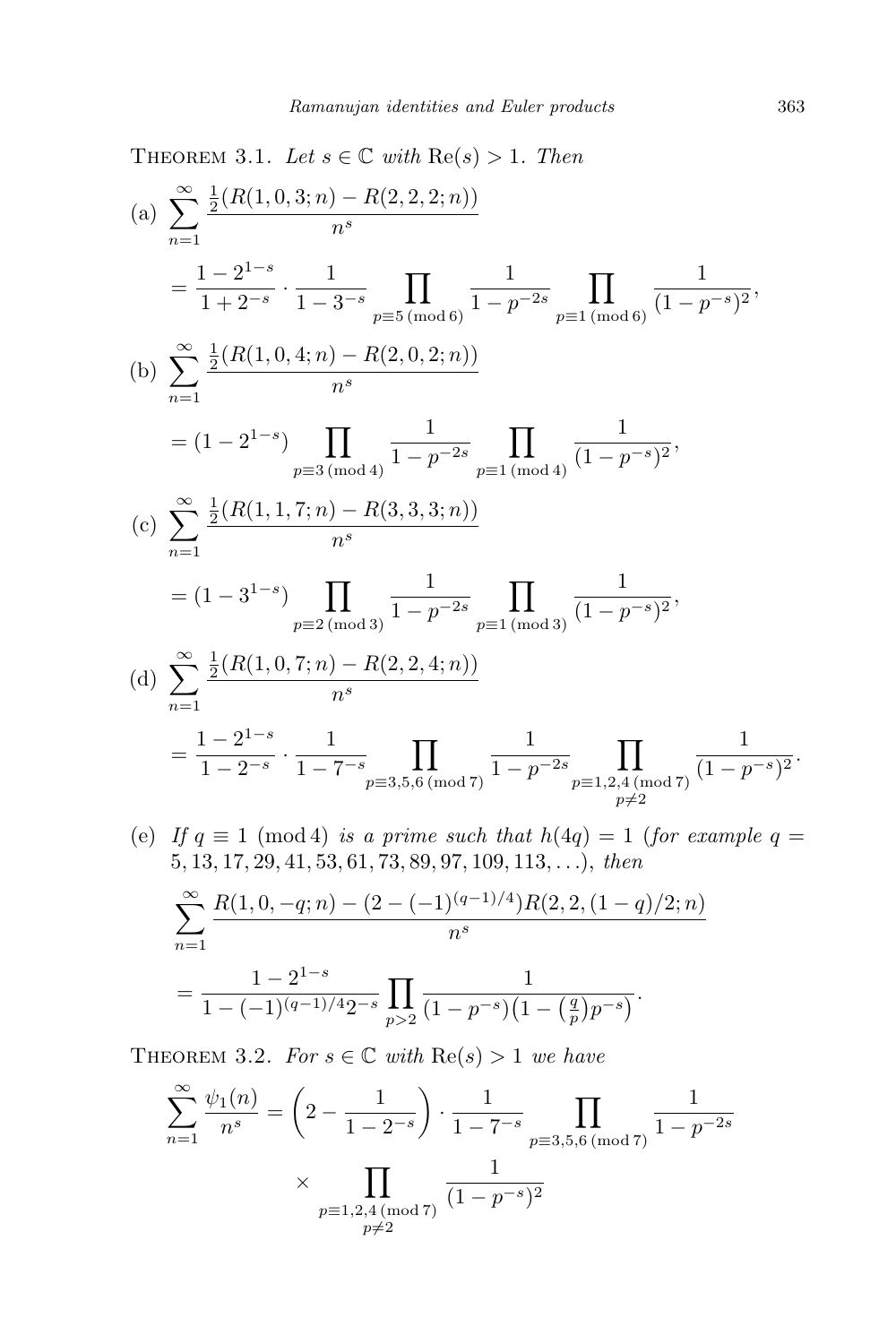*and*

$$
\sum_{n=1}^{\infty} \frac{(-1)^{n-1} \psi_1(n)}{n^s} = \frac{1}{(1-2^{-s})(1-7^{-s})} \prod_{\substack{p\equiv 3,5,6 \pmod{7} \\ p\equiv 1,2,4 \pmod{7}}} \frac{1}{1-p^{-2s}}
$$

$$
\times \prod_{\substack{p\equiv 1,2,4 \pmod{7} \\ p\neq 2}} \frac{1}{(1-p^{-s})^2}.
$$

*Proof.* From Theorem 2.1 we know that

$$
\psi_1(n) = \frac{1}{2}(R(1,0,7;n) - R(2,2,4;n)).
$$

Using Lemma 3.3 with  $d = -28$  we see that

$$
(-1)^{n-1}\psi_1(n) = (-1)^{n-1}(R(1,0,7;n) - R(2,2,4;n))/2
$$
  
=  $(-1)^{n-1}\Delta(n,-28) = \delta(n,-28).$ 

Thus applying Lemma 3.1 and Theorem 3.1 we obtain the result.

## **4. Values of**  $\psi_k(n)$  and  $\phi_k(n)$  and related identities

THEOREM 4.1. For  $n \in \mathbb{N}$  we have

$$
\psi_1(n) = (-1)^{n-1} \sum_{m|n} \left( \frac{-28}{m} \right) = (-1)^{n-1} \sum_{m|n, 2\nmid m} \left( \frac{m}{7} \right),
$$

$$
\psi_2(n) = \begin{cases} (-1)^{(n-1)/2} \sum_{m|n} \left( \frac{m}{3} \right) & \text{if } 2 \nmid n, \\ 0 & \text{if } 2 \mid n \end{cases}
$$

*and*

$$
\psi_4(n) = \begin{cases} (-1)^{(n-1)/4} \sum_{m|n} \left( \frac{-1}{m} \right) & \text{if } n \equiv 1 \pmod{4}, \\ 0 & \text{if } n \not\equiv 1 \pmod{4}. \end{cases}
$$

*Proof.* From the proof of Theorem 3.1 we see that

$$
(-1)^{n-1}\psi_1(n) = \delta(n, -28) = \sum_{m|n} \left(\frac{-28}{m}\right) = \sum_{m|n, 2\nmid m} \left(\frac{-7}{m}\right) = \sum_{m|n, 2\nmid m} \left(\frac{m}{7}\right).
$$

According to Theorem 2.1, [SW, Theorem 9.2] and Lemma 3.1 we have

$$
\psi_2(n) = \frac{1}{2}(R(1,0,12;n) - R(3,0,4;n))
$$
  
= 
$$
\begin{cases} (-1)^{(n-1)/2} \sum_{m|n} \left(\frac{-3}{m}\right) = (-1)^{(n-1)/2} \sum_{m|n} \left(\frac{m}{3}\right) & \text{if } 2 \nmid n, \\ 0 & \text{if } 2 \mid n, \end{cases}
$$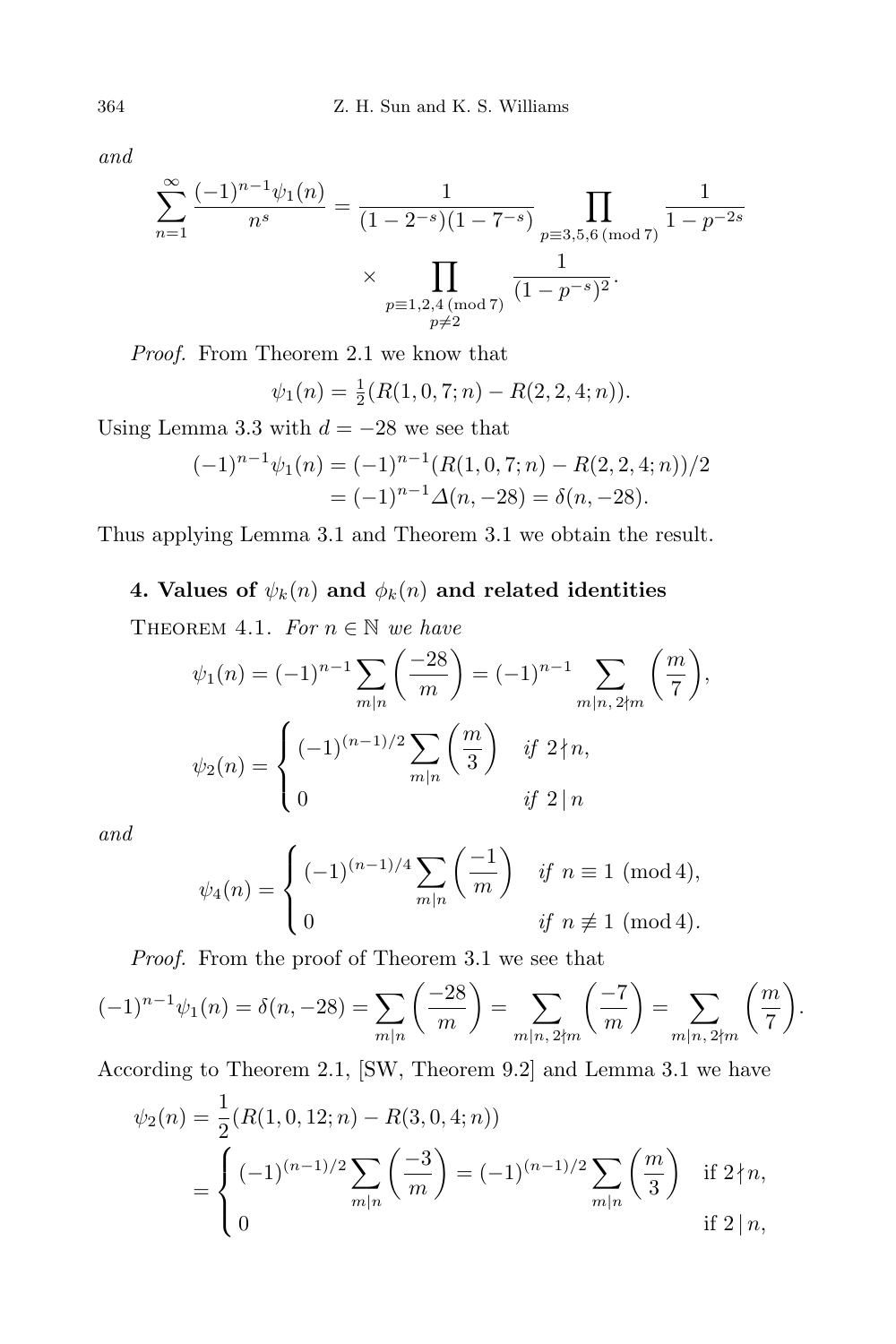$$
\psi_4(n) = \frac{1}{2}(R(1, 0, 16; n) - R(4, 4, 5; n))
$$
  
= 
$$
\begin{cases} \left(\frac{2}{n}\right) \sum_{m|n} \left(\frac{-1}{m}\right) & \text{if } 2 \nmid n, \\ 0 & \text{if } 2 \mid n \end{cases}
$$
  
= 
$$
\begin{cases} (-1)^{(n-1)/4} \sum_{m|n} \left(\frac{-1}{m}\right) & \text{if } n \equiv 1 \pmod{4}, \\ 0 & \text{otherwise.} \end{cases}
$$

In the last step we note that if  $n \equiv 3 \pmod{4}$ , then

$$
\sum_{m|n} \left( \frac{-1}{m} \right) = \sum_{\substack{m|n \\ m < \sqrt{n}}} \left( \left( \frac{-1}{m} \right) + \left( \frac{-1}{n/m} \right) \right) = \sum_{\substack{m|n \\ m < \sqrt{n}}} \left( \frac{-1}{m} \right) \left( 1 + \left( \frac{-1}{n} \right) \right) = 0.
$$

This completes the proof.

**THEOREM 4.2.** *For*  $n \in \mathbb{N}$  *let*  $n = 3^{\alpha}n_0$  (3 $\nmid n_0$ )*. Then* 

$$
\psi_3(n) = (-1)^{n-1} \frac{1 + (-1)^{\alpha} \left(\frac{n_0}{3}\right)}{2} \sum_{m|n, 2 \nmid m} \left(\frac{m}{15}\right).
$$

*Proof.* By Theorem 2.1 we have

$$
\psi_3(n) = \frac{1}{2}(R(1, 0, 15; n) - R(4, -2, 4; n))
$$
  
= 
$$
\begin{cases} \frac{1}{2}R(1, 0, 15; n) & \text{if } 2 \nmid n, \\ \frac{1}{2}(R(1, 0, 15; n) - R(2, 1, 2; n/2)) & \text{if } 2 \mid n. \end{cases}
$$

Now we consider the following three cases.

CASE 1:  $2 \nmid n$ . By the above, [SW, Theorem 9.3] and Lemma 3.1,

$$
\psi_3(n) = \frac{1}{2}R(1, 0, 15; n) = \frac{1 + (-1)^{\alpha} \left(\frac{n_0}{3}\right)}{2} \sum_{m|n} \left(\frac{-15}{m}\right)
$$

$$
= \frac{1 + (-1)^{\alpha} \left(\frac{n_0}{3}\right)}{2} \sum_{m|n, 2\nmid m} \left(\frac{m}{15}\right).
$$

CASE 2:  $2||n.$  By [SW, Theorem 9.3] and Lemma 3.1,  $R(1,0,15;n) = 0$ and

$$
R(2, 1, 2; n/2) = \left(1 - (-1)^{\alpha} \left(\frac{n_0/2}{3}\right)\right) \sum_{m|\frac{n}{2}} \left(\frac{-15}{m}\right)
$$

$$
= \left(1 + (-1)^{\alpha} \left(\frac{n_0}{3}\right)\right) \sum_{m|\frac{n}{2}} \left(\frac{m}{15}\right).
$$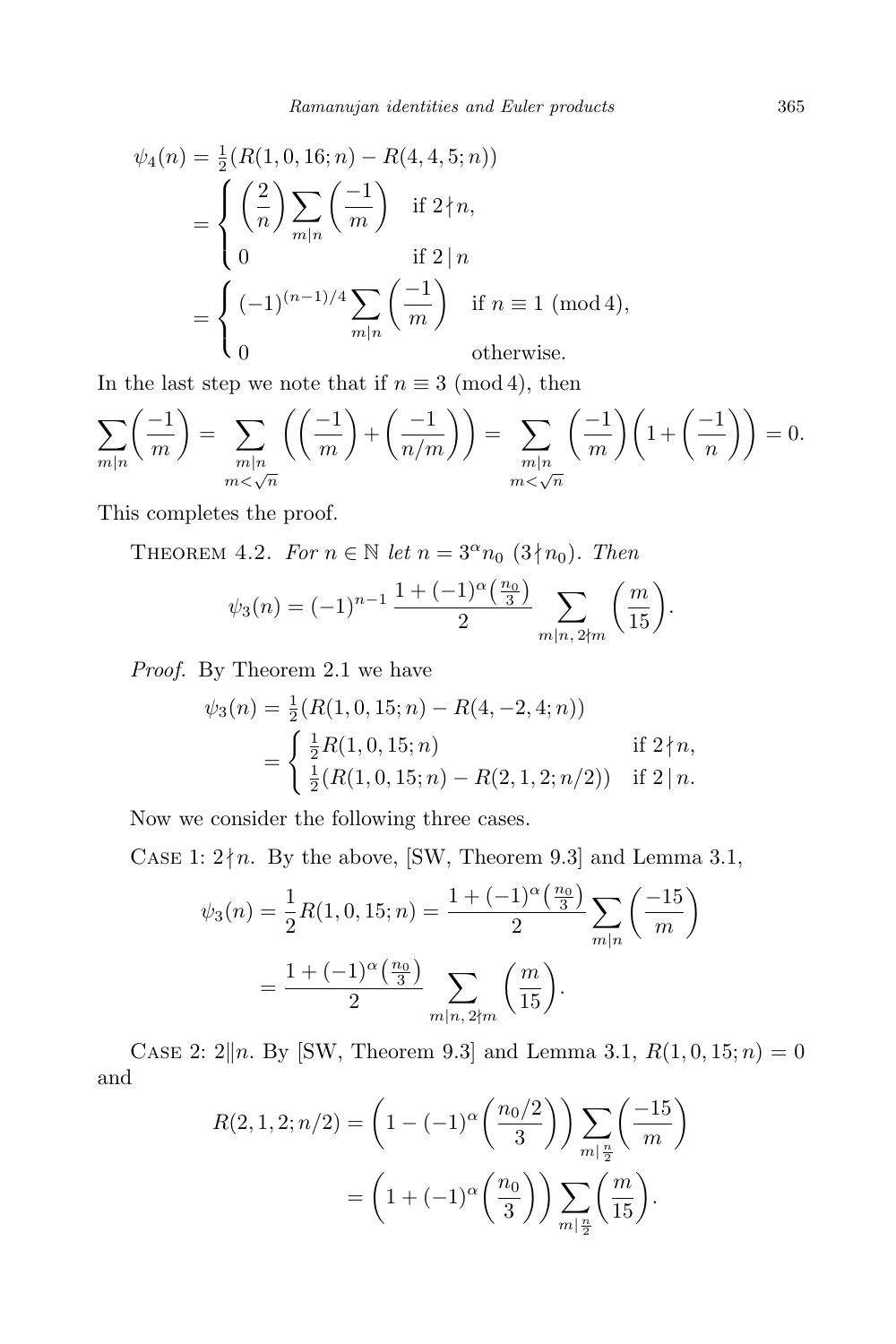Thus

$$
2\psi_3(n) = R(1, 0, 15; n) - R(2, 1, 2; n/2)
$$
  
=  $-\left(1 + (-1)^{\alpha} \left(\frac{n_0}{3}\right)\right) \sum_{m|\frac{n}{2}} \left(\frac{m}{15}\right)$   
=  $-\left(1 + (-1)^{\alpha} \left(\frac{n_0}{3}\right)\right) \sum_{m|n, 2\nmid m} \left(\frac{m}{15}\right).$ 

CASE 3:  $4 | n$ . From [SW, Theorem 9.3] and Lemma 3.1 we know that

$$
R(1,0,15;n) = \left(1 + (-1)^{\alpha} \left(\frac{n_0}{3}\right)\right) \sum_{m|\frac{n}{4}} \left(\frac{m}{15}\right)
$$

and

$$
R(2, 1, 2; n/2) = \left(1 + (-1)^{\alpha} \left(\frac{n_0}{3}\right)\right) \sum_{m \mid \frac{n}{2}} \left(\frac{m}{15}\right).
$$

Thus

$$
\psi_3(n) = \frac{1}{2}(R(1,0,15;n) - R(2,1,2;n/2)) = -\frac{1 + (-1)^{\alpha} \left(\frac{n_0}{3}\right)}{2} \sum_{m \mid \frac{n}{2}, m \nmid \frac{n}{4}} \left(\frac{m}{15}\right).
$$

Observing that

$$
\sum_{m|\frac{n}{2}, m\nmid \frac{n}{4}} \left(\frac{m}{15}\right) = \sum_{m|n, 2\nmid m} \left(\frac{2^{\text{ord}_2 n - 1} m}{15}\right) = \sum_{m|n, 2\nmid m} \left(\frac{m}{15}\right)
$$

we then get the desired result.

Summarizing the above we prove the following theorem.

THEOREM 4.3. Let 
$$
|q| < 1
$$
 and  $\psi(q) = \sum_{n=0}^{\infty} q^{n(n+1)/2}$ . Then  
\n(i)  $q\psi(q)\psi(q^7) = \sum_{n=1}^{\infty} \left(\sum_{m|n, 2\nmid m} {m \choose 7} q^n$ .  
\n(ii)  $\psi(q)\psi(q^3) = \sum_{n=0}^{\infty} \left(\sum_{m|2n+1} {m \choose 3} q^n$ .  
\n(iii)  $\psi^2(q) = \sum_{n=0}^{\infty} \left(\sum_{m|4n+1} (-1)^{(m-1)/2} q^n\right)$ .  
\n(iv)  $\psi^4(q) = \sum_{n=0}^{\infty} \left(\sum_{d|2n+1} d \right) q^n$ .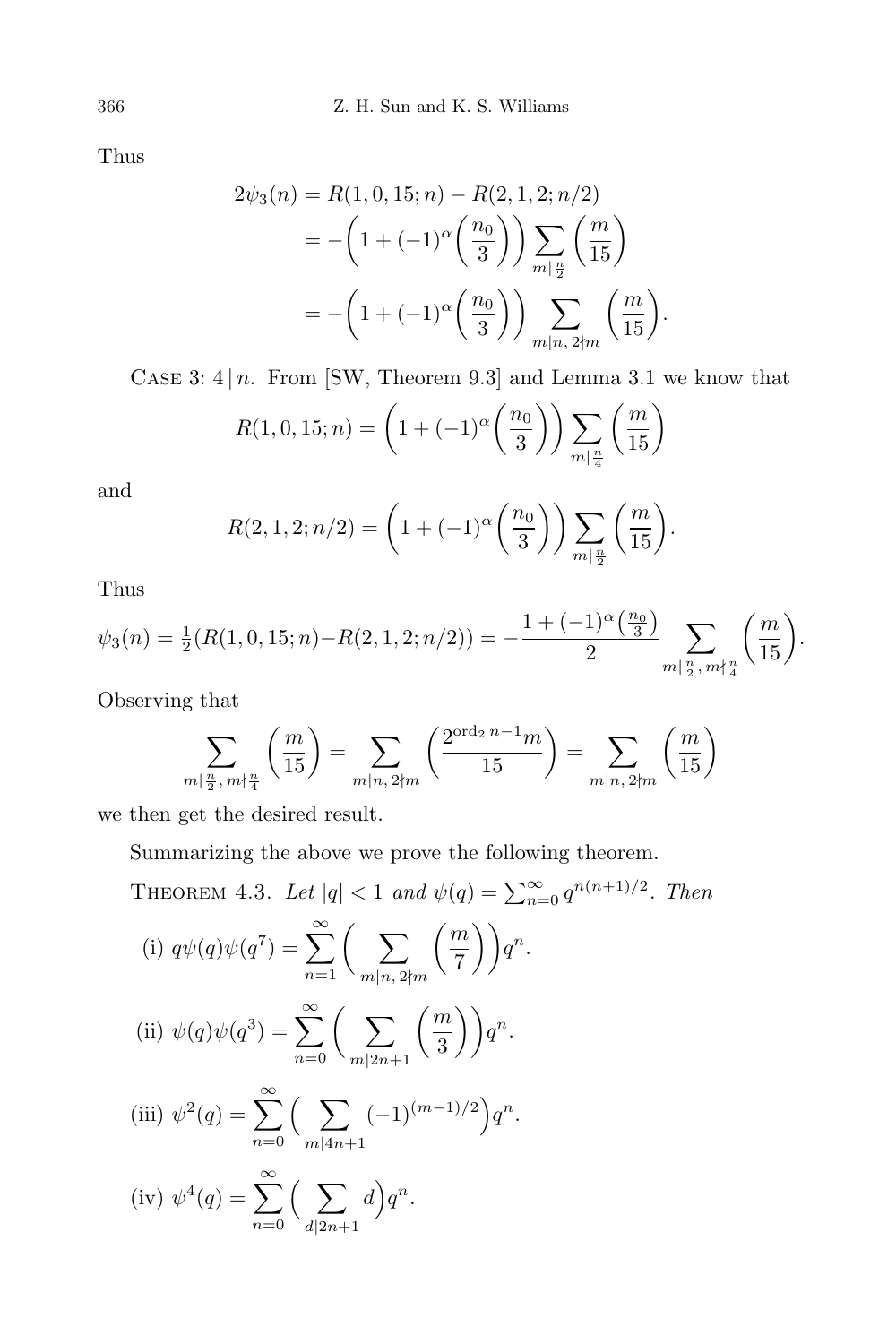*Proof.* From Definition 2.2 we obtain

$$
q\psi(q)\psi(q^7) = \sum_{n=1}^{\infty} (-1)^{n-1} \psi_1(n) q^n.
$$

Then, applying Theorem 4.1, we obtain (i). From Definition 2.2 and Theorem 4.1 we have

$$
q\psi(-q^2)\psi(-q^6) = \sum_{n=1}^{\infty} \psi_2(n)q^n = \sum_{n=0}^{\infty} (-1)^n \left(\sum_{m|2n+1} \left(\frac{m}{3}\right)\right) q^{2n+1}.
$$

Thus

$$
\psi(-q)\psi(-q^{3}) = \sum_{n=0}^{\infty} (-1)^{n} \left(\sum_{m|2n+1} {m \choose 3} \right) q^{n}.
$$

Replacing *q* by  $-q$  we then obtain (ii).

We now consider (iii). It follows from Definition 2.2 and Theorem 4.1 that

$$
q\psi^{2}(-q^{4}) = \sum_{n=1}^{\infty} \psi_{4}(n)q^{n} = \sum_{n=0}^{\infty} (-1)^{n} \left(\sum_{m|4n+1} \left(\frac{-1}{m}\right)\right) q^{4n+1},
$$

from which (iii) follows.

Finally we consider (iv). Let  $r_s(n)$  denote the number of ways in which *n* can be represented as a sum of *s* squares. It is well known that (cf. [IR, pp. 279, 282], [HW, pp. 242, 314])

$$
r_2(n) = 4 \sum_{d|n, 2 \nmid d} (-1)^{(d-1)/2} \quad \text{and} \quad r_4(n) = \begin{cases} 8 \sum_{d|n} d & \text{if } 2 \nmid n, \\ 24 \sum_{d|n, 2 \nmid d} d & \text{if } 2 \mid n. \end{cases}
$$

Set  $\psi^4(q) = \sum_{n=0}^{\infty} c_n q^n$ . From (iii) and the formula for  $r_2(n)$  we see that

$$
16\psi^4(q) = (4\psi^2(q))^2 = \left(\sum_{m=0}^{\infty} r_2(4m+1)q^m\right)^2.
$$

Thus, using the fact that  $r_2(4m + 3) = 0$  we derive that

$$
16c_n = \sum_{\substack{k+m=4n+2\\k,m\equiv 1 \pmod{4}}} r_2(k)r_2(m) = \sum_{\substack{1 \le k \le 4n+2\\k \equiv 1 \pmod{4}}} r_2(k)r_2(4n+2-k)
$$

$$
= \sum_{\substack{1 \le k \le 4n+2\\k \equiv 1 \pmod{2}}} r_2(k)r_2(4n+2-k)
$$

$$
= \sum_{0 \le k \le 4n+2} r_2(k)r_2(4n+2-k) - \sum_{0 \le m \le 2n+1} r_2(2m)r_2(4n+2-2m)
$$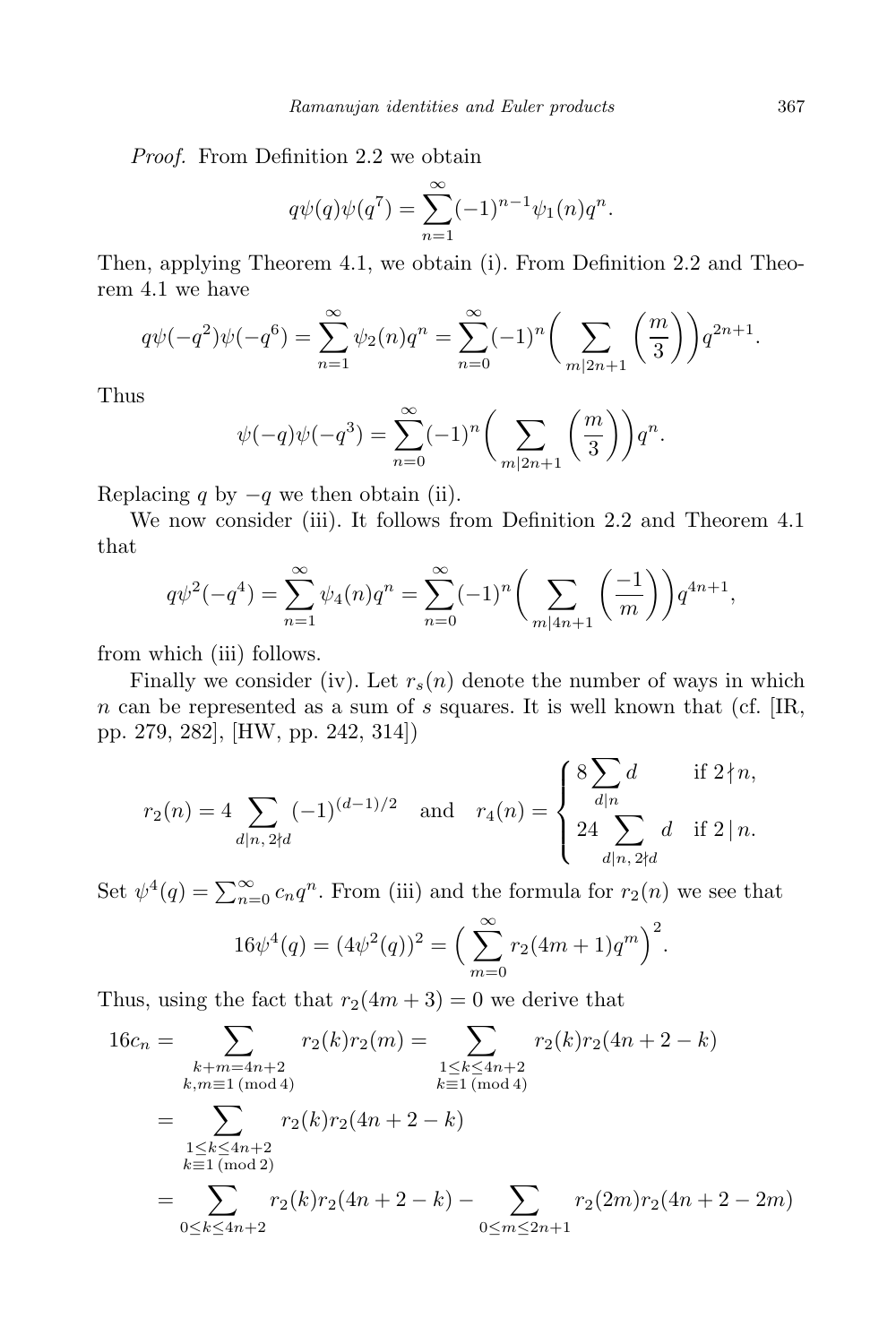368 Z. H. Sun and K. S. Williams

$$
= r_4(4n+2) - \sum_{0 \le m \le 2n+1} r_2(m)r_2(2n+1-m)
$$
  
=  $r_4(4n+2) - r_4(2n+1) = 24 \sum_{d|4n+2, 2 \nmid d} d - 8 \sum_{d|2n+1} d$   
= 16  $\sum_{d|2n+1} d$ .

So (iv) is true and hence the theorem is proved.

COROLLARY 4.1 (Ramanujan). *If*  $|q| < 1$ , *then* 

$$
q\psi(q)\psi(q^7) = \frac{q}{1-q} - \frac{q^3}{1-q^3} - \frac{q^5}{1-q^5} + \frac{q^9}{1-q^9} + \frac{q^{11}}{1-q^{11}} - \frac{q^{13}}{1-q^{13}} + \cdots,
$$
  
where the cycle of coefficients is of length 14.

*where the cycle of coefficients is of length* 14*.*

*Proof.* Since

$$
\sum_{m|n, 2\nmid m} \left(\frac{m}{7}\right) = \sum_{\substack{m|n \ m \equiv 1, 9, 11 \pmod{14}}} 1 - \sum_{\substack{m|n \ m \equiv 3, 5, 13 \pmod{14}}} 1,
$$

the result follows from Theorem 4.3(i).

Remark 4.1. Corollary 4.1 was first found by S. Ramanujan. In [B, pp. 302–303], Berndt wrote: "The first two formulas (Corollary 4.1 is the first item in Entry 17.) are of extreme interest, since they appear to indicate that Ramanujan was acquainted with a theorem equivalent to the addition theorem for elliptic integrals of the second kind. Although it would appear to be very difficult to prove (i) without this addition theorem, it is apparently not found in the notebooks." In 1999, Williams ([W]) gave a proof of Theorem 4.3(i) and Corollary 4.1 without the use of elliptic integrals. Clearly we also prove the above result of Ramanujan without the addition theorem for elliptic integrals.

From Theorem 4.3(ii) one can easily deduce

Corollary 4.2 (Ramanujan ([B], [W, p. 378])). *If <sup>|</sup>q<sup>|</sup> <sup>&</sup>lt;* 1, *then*

$$
q\psi(q^2)\psi(q^6) = \frac{q}{1-q^2} - \frac{q^5}{1-q^{10}} + \frac{q^7}{1-q^{14}} - \frac{q^{11}}{1-q^{22}} + \cdots
$$

REMARK 4.2. By equating powers of  $q^n$  in Theorem 4.3 we obtain

$$
\left| \left\{ (x,y) \middle| n-1 = \frac{x(x+1)}{2} + 7 \cdot \frac{y(y+1)}{2}, x, y \in \mathbb{N} \cup \{0\} \right\} \right| = \sum_{m|n, 2 \nmid m} \left( \frac{m}{7} \right),
$$
  

$$
\left| \left\{ (x,y) \middle| n = \frac{x(x+1)}{2} + 3 \cdot \frac{y(y+1)}{2}, x, y \in \mathbb{N} \cup \{0\} \right\} \right| = \sum_{m|2n+1} \left( \frac{m}{3} \right),
$$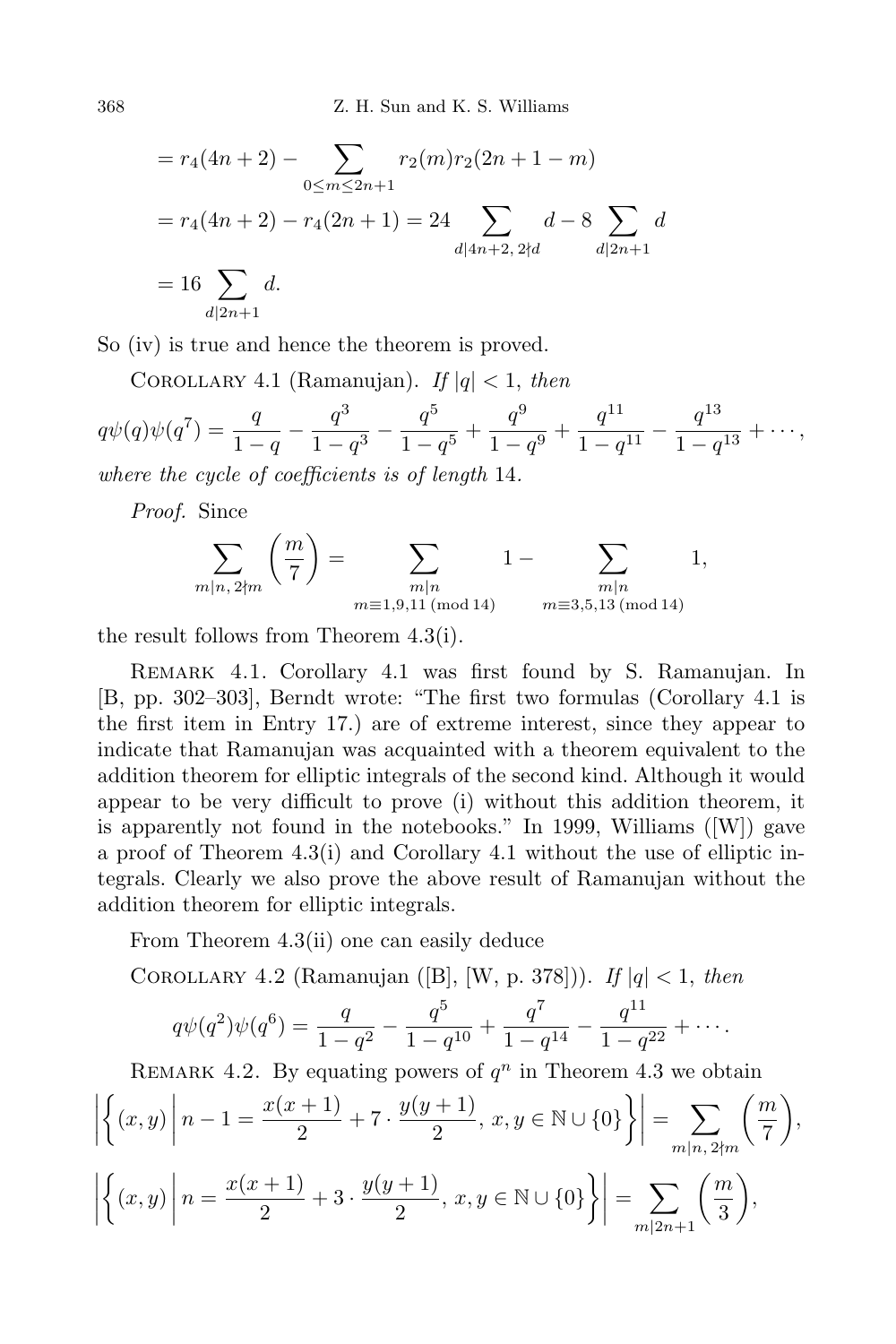*Ramanujan identities and Euler products* 369

$$
\left| \left\{ (x,y) \middle| n = \frac{x(x+1)}{2} + \frac{y(y+1)}{2}, x, y \in \mathbb{N} \cup \{0\} \right\} \right| = \sum_{m|4n+1} (-1)^{(m-1)/2},
$$

$$
\left| \left\{ (x,y,z,t) \middle| n = \frac{x(x+1)}{2} + \frac{y(y+1)}{2} + \frac{z(z+1)}{2} + \frac{t(t+1)}{2}, x, y, z, t \in \mathbb{N} \cup \{0\} \right\} \right| = \sum_{d|2n+1} d.
$$

The last two formulae give the number of representations of  $n \in \mathbb{N}$  as the sum of two and four triangular numbers respectively. Proofs of these formulae have been given by Adiga [A] and Ono, Robins and Wahl [ORW]. The latter formula was known to Legendre [L]. From Definition 2.2, Theorem 4.2 and [W, (53)] we deduce that if  $n = 3^{\alpha}n_0 \geq 2$  (3 $\nmid n_0$ ), then

$$
\left| \{(x,y) \mid n-1 = 3x(x+1)/2 + 5y(y+1)/2, x, y \in \mathbb{N} \cup \{0\} \} \right|
$$

$$
= \frac{1}{2} \left( 1 + (-1)^{\alpha} \left( \frac{n_0}{3} \right) \right) \sum_{m|n, 2 \nmid m} \left( \frac{m}{15} \right)
$$

and

$$
\left| \{(x,y) \mid n-2 = x(x+1)/2 + 15y(y+1)/2, x, y \in \mathbb{N} \cup \{0\} \} \right|
$$
  
= 
$$
\frac{1}{2} \left( 1 - (-1)^{\alpha} \left( \frac{n_0}{3} \right) \right) \sum_{m|n, 2 \nmid m} \left( \frac{m}{15} \right).
$$

Using modular equations Ramanujan proved (see [B, p. 139])

$$
\psi^2(q) = \sum_{k=0}^{\infty} (-1)^k q^{k(k+1)} \frac{1+q^{2k+1}}{1-q^{2k+1}}, \quad \psi^4(q^2) = \sum_{n=0}^{\infty} \frac{(2n+1)q^{2n+1}}{1-q^{4n+2}},
$$

$$
q\psi^8(q) = \sum_{n=0}^{\infty} \frac{n^3 q^n}{1-q^{2n}} \quad (|q| < 1).
$$

THEOREM 4.4. *Let*  $n \in \mathbb{N}$ . *Then* (i)

$$
\phi_1(n) = \begin{cases}\n\sum_{p=2x^2+xy+3y^2} 1 \\
(-1)^{\operatorname{ord}_p n \equiv 1 \pmod{3}} \prod_{p=x^2+xy+6y^2 \neq 23} (1 + \operatorname{ord}_p n) \\
\text{if } 2 | \operatorname{ord}_p n \text{ for every prime } p \text{ with } \left(\frac{p}{23}\right) = -1, \\
\text{and if } \operatorname{ord}_p n \equiv 0, 1 \pmod{3} \text{ for every prime } p = 2x^2 + xy + 3y^2, \\
0 \quad \text{otherwise.} \n\end{cases}
$$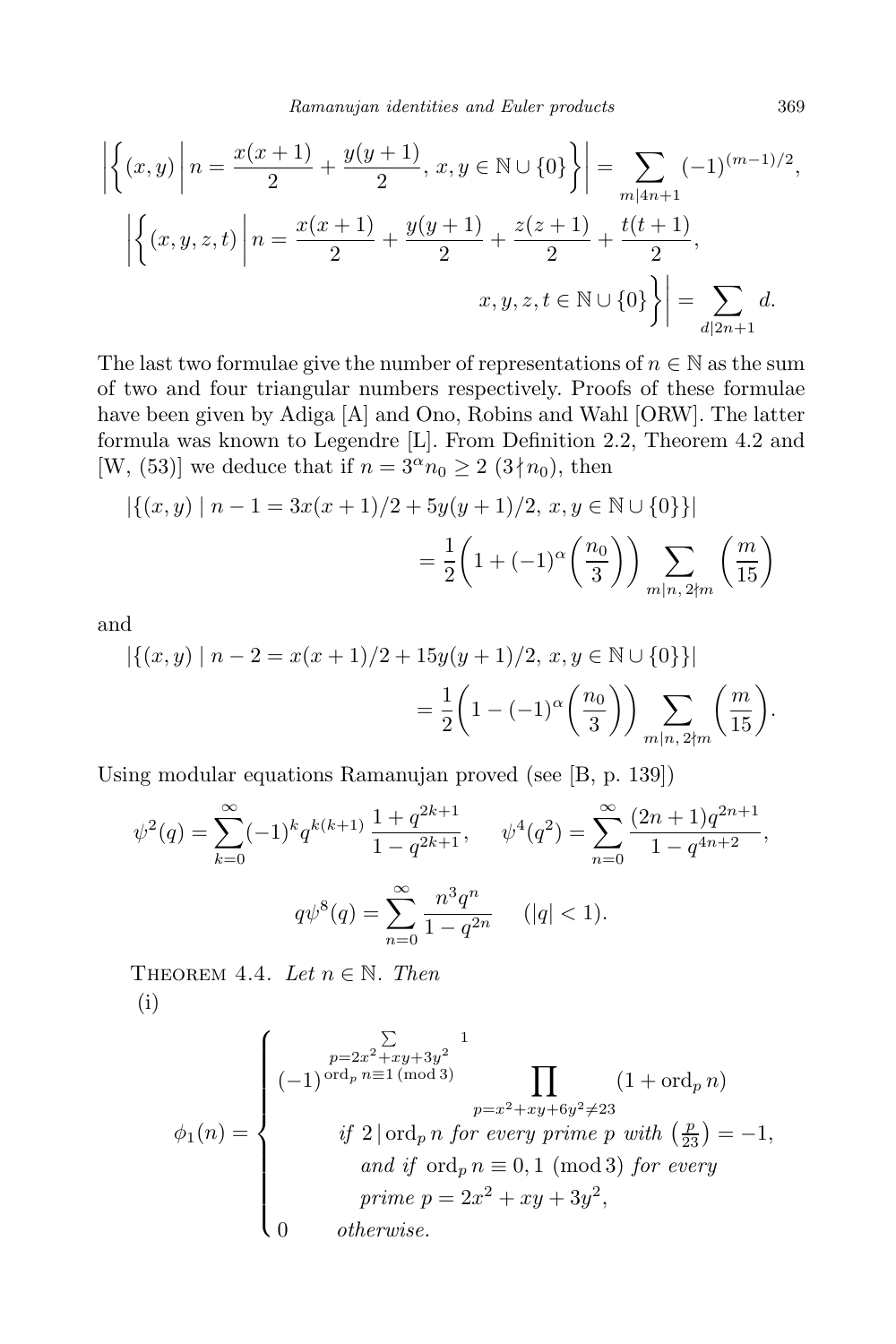(ii) *If*  $2 | n$ , *then*  $\phi_2(n) = 0$ *. If*  $2 \nmid n$ *, then*  $\phi_2(n) =$  $\sqrt{ }$  $\begin{array}{c} \hline \end{array}$  $\begin{array}{c} \hline \end{array}$ (*−*1)  $\sum$ *p*=3*x* <sup>2</sup>+2*xy*+4*y* 2 ord*<sup>p</sup> n≡*1 (mod 3) 1  $\prod$  $p=x^2+11y^2 \neq 11$  $(1 + \operatorname{ord}_p n)$ *if*  $2 | \text{ord}_p n$  *for every odd prime*  $p \equiv 2, 6, 7, 8, 10$  $(mod 11)$ *, and if*  $ord_p n \equiv 0, 1 \pmod{3}$  *for every prime*  $p = 3x^2 + 2xy + 4y^2$ , 0 *otherwise.*

(iii) *If*  $2 | n \text{ or } 3 | n$ , *then*  $\phi_6(n) = 0$ . *If*  $2 | n \text{ and } 3 | n$ , *then* 

$$
\phi_6(n) = \begin{cases}\n\sum_{p=4x^2+2xy+7y^2} 1 \\
(-1)^{\text{ord}_p n \equiv 1 \pmod{3}} \prod_{p=x^2+27y^2} (1+\text{ord}_p n) \\
\text{if } 2 | \text{ord}_p n \text{ for every prime } p \equiv 5 \pmod{6}, \\
\text{and if } \text{ord}_p n \equiv 0, 1 \pmod{3} \text{ for every prime } p = 4x^2 + 2xy + 7y^2, \\
0 \qquad \text{otherwise.} \n\end{cases}
$$

*Proof.* From Theorem 2.2 we know that

$$
\phi_1(n) = \frac{1}{2}(R(1, 1, 6; n) - R(2, 1, 3; n)) = F([2, 1, 3], n) \quad (d = -23),
$$
  
(4.1) 
$$
\phi_2(n) = \frac{1}{2}(R(1, 0, 11; n) - R(3, 2, 4; n)) = F([3, 2, 4], n) \quad (d = -44),
$$
  

$$
\phi_6(n) = \frac{1}{2}(R(1, 0, 27; n) - R(4, 2, 7; n)) = F([4, 2, 7], n) \quad (d = -108).
$$

Thus applying [SW, Theorem 10.2] we obtain the result.

THEOREM 4.5. Let  $n \in \mathbb{N}$ . Then

(i)  
\n
$$
\phi_3(n) = \begin{cases}\n(-1)^{\mu} \prod_{\substack{p \equiv 1,4,16 \pmod{21} \\ \text{if } 3 \nmid n \text{ and } 2 \mid \text{ord}_p n \text{ for every } \\ \text{prime } p \not\equiv 1,4,7,16 \pmod{21}, \\ 0 \qquad \text{otherwise,} \end{cases}
$$

*where*

$$
\mu = \sum_{\substack{p \equiv 2,8,11 \text{ (mod 21)}\\ \text{ord}_p \ n \equiv 2 \text{ (mod 4)}} 1 + \sum_{\substack{p = 4x^2 + xy + 4y^2\\ \text{ord}_p \ n \equiv 1 \text{ (mod 2)}}} 1.
$$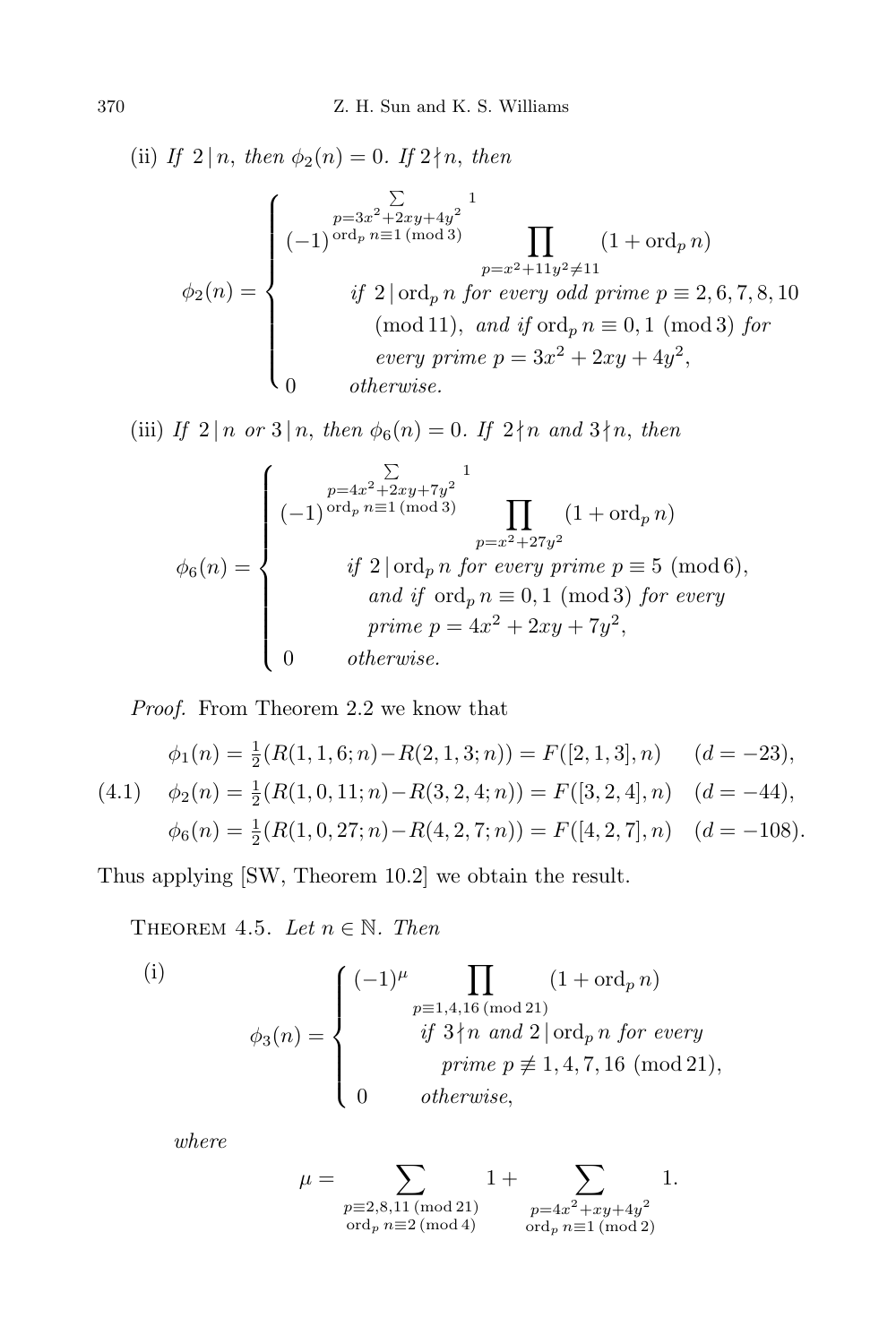*Ramanujan identities and Euler products* 371

(ii)  
\n
$$
\phi_4(n) = \begin{cases}\n(-1)^{\mu} \prod_{\substack{p \equiv 1, 9 \pmod{20} \\ \text{if } 2 \nmid n \text{ and } 2 \mid \text{ord}_p n}} (1 + \text{ord}_p n) \\
\text{if } 2 \nmid n \text{ and } 2 \mid \text{ord}_p n \\
\text{for every prime } p \not\equiv 1, 5, 9 \pmod{20}, \\
0 \qquad \text{otherwise,} \n\end{cases}
$$

*where*

$$
\mu = \sum_{\substack{p\equiv 3,7 \pmod{20} \\ \text{ord}_p \ n\equiv 2 \pmod{4}}} 1 + \sum_{\substack{p=4x^2+5y^2 \\ \text{ord}_p \ n\equiv 1 \pmod{2}}} 1.
$$
\n(iii)\n
$$
\phi_8(n) = \begin{cases}\n(-1)^{\mu} \prod_{\substack{p\equiv 1 \pmod{8} \\ \text{if } 2 \nmid n \text{ and } 2 \mid \text{ord}_p \ n}} (1 + \text{ord}_p n) \\
\text{for every prime } p \not\equiv 1 \pmod{8}, \\
0 \qquad \text{otherwise,} \n\end{cases}
$$

*where*

$$
\mu = \sum_{\substack{p \equiv 3 \pmod{8} \\ \text{ord}_p \ n \equiv 2 \pmod{4}}} 1 + \sum_{\substack{p = 4x^2 + 4xy + 9y^2 \\ \text{ord}_p \ n \equiv 1 \pmod{2}}} 1.
$$

(iv)  
\n
$$
\phi_{12}(n) = \begin{cases}\n(-1)^{\mu} \prod_{\substack{p \equiv 1 \pmod{12} \\ \text{if } (n, 6) = 1 \text{ and } 2 \mid \text{ord}_p \, n}}\n\end{cases}
$$
\n
$$
\phi_{12}(n) = \begin{cases}\n(-1)^{\mu} \prod_{\substack{p \equiv 1 \pmod{12} \\ \text{if } (n, 6) = 1 \text{ and } 2 \mid \text{ord}_p \, n}}\n\end{cases}
$$
\n
$$
\text{for every prime } p \not\equiv 1 \pmod{12},
$$
\n
$$
\text{otherwise,}
$$

*where*

$$
\mu = \sum_{\substack{p \equiv 5 \pmod{12} \\ \text{ord}_p \ n \equiv 2 \pmod{4}}} 1 + \sum_{\substack{p = 4x^2 + 9y^2 \\ \text{ord}_p \ n \equiv 1 \pmod{2}}} 1.
$$

*Proof.* From [SW, Proposition 11.1(i)] we know that  $H(d)$  is a cyclic group of order 4 when *d ∈ {−*63*, −*80*, −*128*, −*144*}*. By Theorem 2.2 we have

$$
\phi_3(n) = \frac{1}{2}(R(1, 1, 16; n) - R(4, 1, 4; n)) = F([2, 1, 8], n) \qquad (d = -63),
$$
  
\n
$$
\phi_4(n) = \frac{1}{2}(R(1, 0, 20; n) - R(4, 0, 5; n)) = F([3, 2, 7], n) \qquad (d = -80),
$$
  
\n
$$
\phi_8(n) = \frac{1}{2}(R(1, 0, 32; n) - R(4, 4, 9; n)) = F([3, 2, 11], n) \qquad (d = -128),
$$
  
\n
$$
\phi_{12}(n) = \frac{1}{2}(R(1, 0, 36; n) - R(4, 0, 9; n)) = F([5, 4, 8], n) \qquad (d = -144).
$$

For any prime *p* it is clear that

 $p \in R([2, 1, 8]) \Leftrightarrow p \equiv 2, 8, 11 \pmod{21}$ ,  $p \neq 7$ ,  $p \in R([1, 1, 16]) \cup R([4, 1, 4]) \Leftrightarrow p \equiv 1, 4, 16 \pmod{21}$ ,  $p \in R([3, 2, 7]) \Leftrightarrow p \equiv 3, 7 \pmod{20}$ ,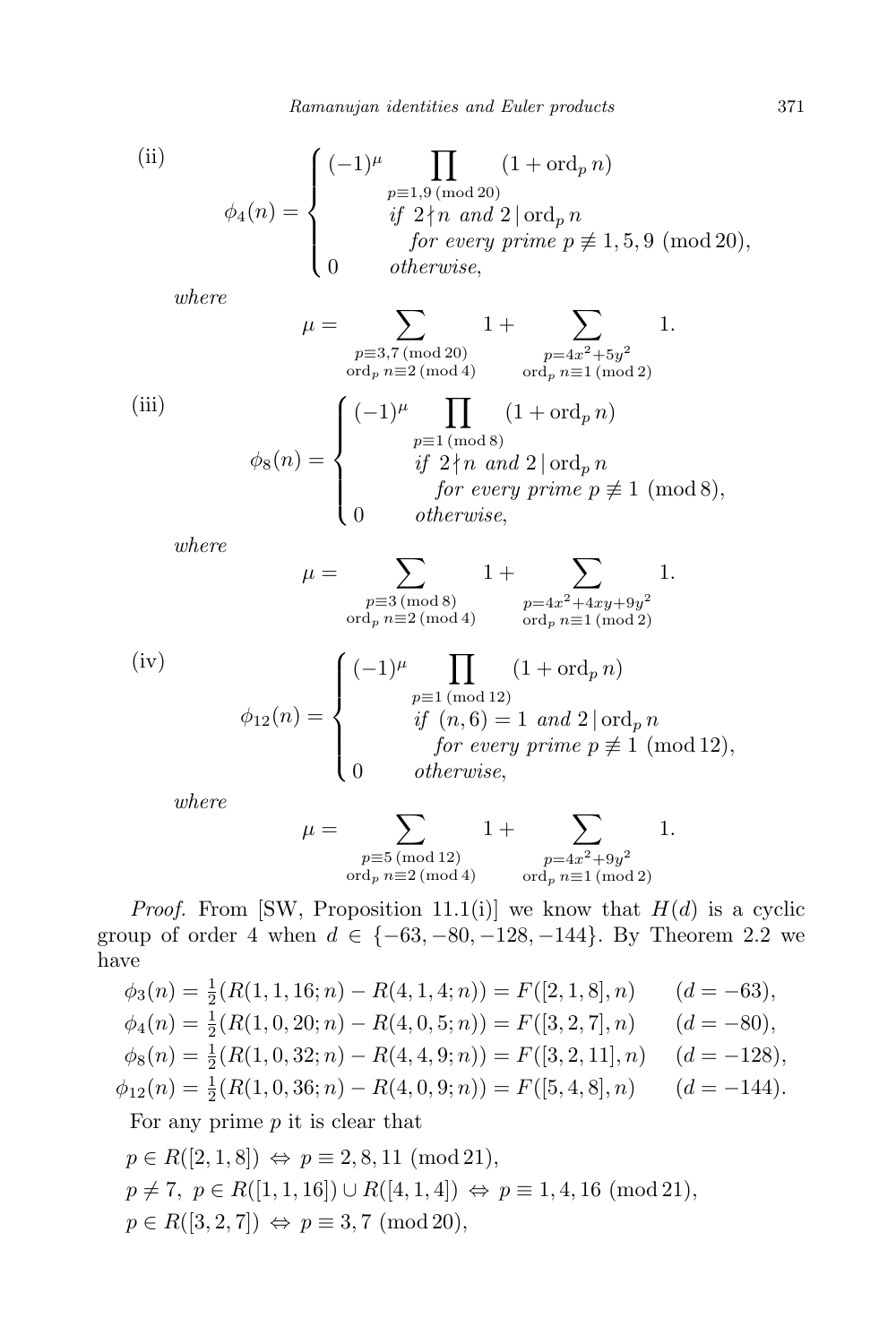$$
p \neq 2, 5, p \in R([1, 0, 20]) \cup R([4, 0, 5]) \Leftrightarrow p \equiv 1, 9 \pmod{20},
$$
  
\n
$$
p \in R([3, 2, 11]) \Leftrightarrow p \equiv 3 \pmod{8},
$$
  
\n
$$
p \neq 2, p \in R([1, 0, 32]) \cup R([4, 4, 9]) \Leftrightarrow p \equiv 1 \pmod{8},
$$
  
\n
$$
p \in R([5, 4, 8]) \Leftrightarrow p \equiv 5 \pmod{12},
$$
  
\n
$$
p \neq 2, p \in R([1, 0, 36]) \cup R([4, 0, 9]) \Leftrightarrow p \equiv 1 \pmod{12}.
$$

Thus applying [SW, Theorem 11.1] in the cases *d* = *−*63*, −*80*, −*128*, −*144 yields the result.

**5. The Euler product for**  $L(M, s)$   $(M \in H(d))$ . Let *d* be a discriminant. Suppose

(5.1) 
$$
H(d) = \{A_1^{k_1} \cdots A_r^{k_r} \mid 0 \le k_1 < h_1, \ldots, 0 \le k_r < h_r\}
$$

with  $h_1 \cdots h_r = h(d)$ . For  $n \in \mathbb{N}$  and  $M = A_1^{m_1} \cdots A_r^{m_r} \in H(d)$ , following [SW, Definition 7.1] we define

(5.2) 
$$
F(M, n) = \frac{1}{w(d)} \sum_{\substack{0 \le k_1 < h_1 \\ \dots \\ 0 \le k_r < h_r}} \cos 2\pi \left( \frac{k_1 m_1}{h_1} + \dots + \frac{k_r m_r}{h_r} \right)
$$

$$
\times R(A_1^{k_1} \cdots A_r^{k_r}, n).
$$

Let  $N(n, d) = \sum_{M \in H(d)} R(M, n)$ . Let  $s \in \mathbb{C}$  be such that  $\text{Re}(s) > 1$ . From [SW, Theorem 4.1] and the same argument as in the proof of [HKW, Corollary 9.1] we know that for any *ε >* 0 there exists a constant  $C(\varepsilon)$  such that  $N(n,d) \leq C(\varepsilon)n^{\varepsilon}$ . Letting  $\varepsilon \in (0, \text{Re}(s) - 1)$  we see that  $\sum_{n=1}^{\infty} N(n, d)n^{-s}$  converges absolutely. Hence  $\sum_{n=1}^{\infty} R(M, n)n^{-s}$ and  $\sum_{n=1}^{\infty} F(M, n) n^{-s}$  converge absolutely since  $R(M, n) \leq N(n, d)$  and *|F*(*M, n*)*|≤N*(*n, d*)*/w*(*d*). Using the same argument, for *p >* 1 and Re(*s*)*>*1 we see that  $\sum_{t=1}^{\infty} F(M, p^t) p^{-st}$  converges absolutely.

DEFINITION 5.1. Let *d* be a discriminant and  $M \in H(d)$ . Let  $s \in \mathbb{C}$  be such that  $Re(s) > 1$ . Define

$$
Z(M, s) = \sum_{n=1}^{\infty} \frac{R(M, n)}{n^s}
$$
 and  $L(M, s) = \sum_{n=1}^{\infty} \frac{F(M, n)}{n^s}$ .

Then  $Z(M, s)$  and  $L(M, s)$  are analytic functions of *s* in Re(*s*) > 1, and they can be continued analytically to the whole complex plane except for a simple pole at  $s = 1$ .

Let *d* be a discriminant and  $M = [a, b, c] \in H(d)$ . For  $\text{Re}(s) > 1$  it is clear that

$$
Z(M, s) = \sum_{n=1}^{\infty} \frac{R(M, n)}{n^{s}} = \sum_{n=1}^{\infty} \frac{R(a, b, c; n)}{n^{s}}
$$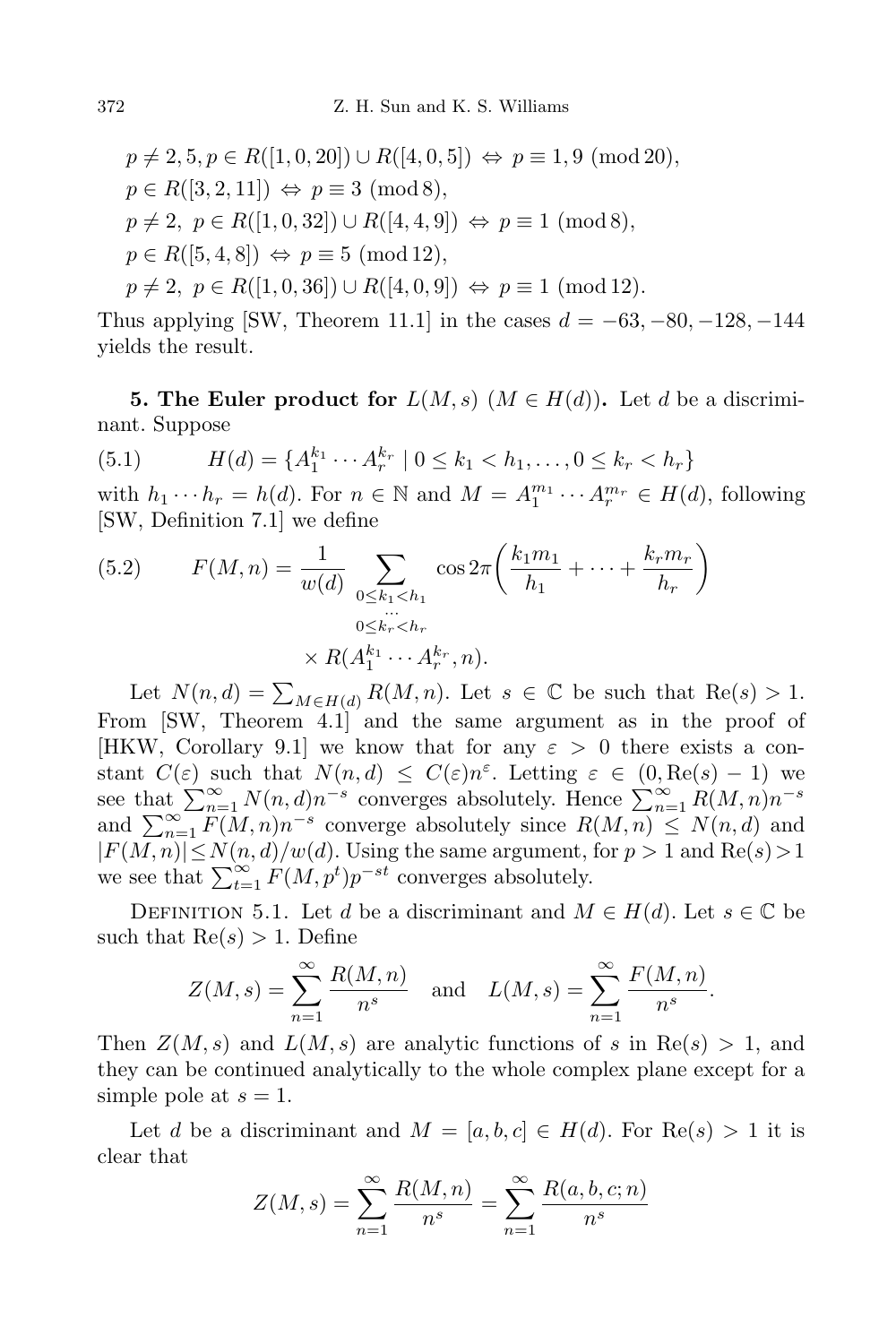$$
= \sum_{n=1}^{\infty} \sum_{\substack{\{x,y\} \text{ is primary} \\ n = ax^2 + bxy + cy^2}} \frac{1}{n^s} = \sum_{\{x,y\} \text{ is primary}} \frac{1}{(ax^2 + bxy + cy^2)^s}.
$$

Thus,

(5.3) 
$$
Z(M, s) = \sum_{\substack{x, y \in \mathbb{Z} \\ (x, y) \neq (0, 0)}} \frac{1}{(ax^2 + bxy + cy^2)^s} \quad \text{for } d < 0
$$

and

(5.4) 
$$
Z(M, s) = \sum_{\substack{x, y \in \mathbb{Z} \\ 2ax + (b - \sqrt{d})y > 0 \\ 1 \leq \left| \frac{2ax + (b + \sqrt{d})y}{2ax + (b - \sqrt{d})y} \right| < \varepsilon(d)^2}} \frac{1}{(ax^2 + bxy + cy^2)^s} \quad \text{for } d > 0.
$$

For a negative discriminant *d* and  $M \in H(d)$ , by (5.3) and a classical result due to M. Lerch (see [D], [ZW], [SC]) we have the following functional equation for  $Z(M, s)$ :

(5.5) 
$$
\left(\frac{\sqrt{-d}}{2\pi}\right)^s \Gamma(s) Z(M, s) = \left(\frac{\sqrt{-d}}{2\pi}\right)^{1-s} \Gamma(1-s) Z(M, 1-s),
$$

where *Γ*(*s*) is the Gamma function.

For a positive discriminant *d* and  $M \in H(d)$ , we do not know if  $Z(M, s)$ has a functional equation like (5.5).

THEOREM 5.1. Let *d* be a discriminant. Let  $M \in H(d)$  and  $s \in \mathbb{C}$ .

(i) If  $\text{Re}(s) > 1$ , then

$$
L(M,s) = \prod_p \left(1 + \sum_{t=1}^{\infty} F(M, p^t) p^{-st}\right).
$$

(ii) If  $d < 0$  and  $s \neq 0, 1$ , then

$$
\left(\frac{\sqrt{-d}}{2\pi}\right)^s \Gamma(s) L(M,s) = \left(\frac{\sqrt{-d}}{2\pi}\right)^{1-s} \Gamma(1-s) L(M,1-s).
$$

*Proof.* From [SW, Theorem 7.2] we know that  $F(M, n)$  is a multiplicative function of  $n \in \mathbb{N}$ . By the previous argument,  $L(M, s)$  and  $\sum_{t=1}^{\infty} F(M, p^t) p^{-st}$  converge absolutely if Re(*s*) *>* 1. Thus, for  $m \in \mathbb{N}$  and  $Re(s) > 1$  we have

$$
\prod_{p \le m} \left( 1 + \sum_{t=1}^{\infty} F(M, p^t) p^{-st} \right) = \sum_{n} F\left(M, \prod_{p \le m} p^{\text{ord}_p n}\right) \left(\prod_{p \le m} p^{\text{ord}_p n}\right)^{-s}
$$

$$
= \sum_{n=1}^{m} \frac{F(M, n)}{n^s} + R_m(M, s),
$$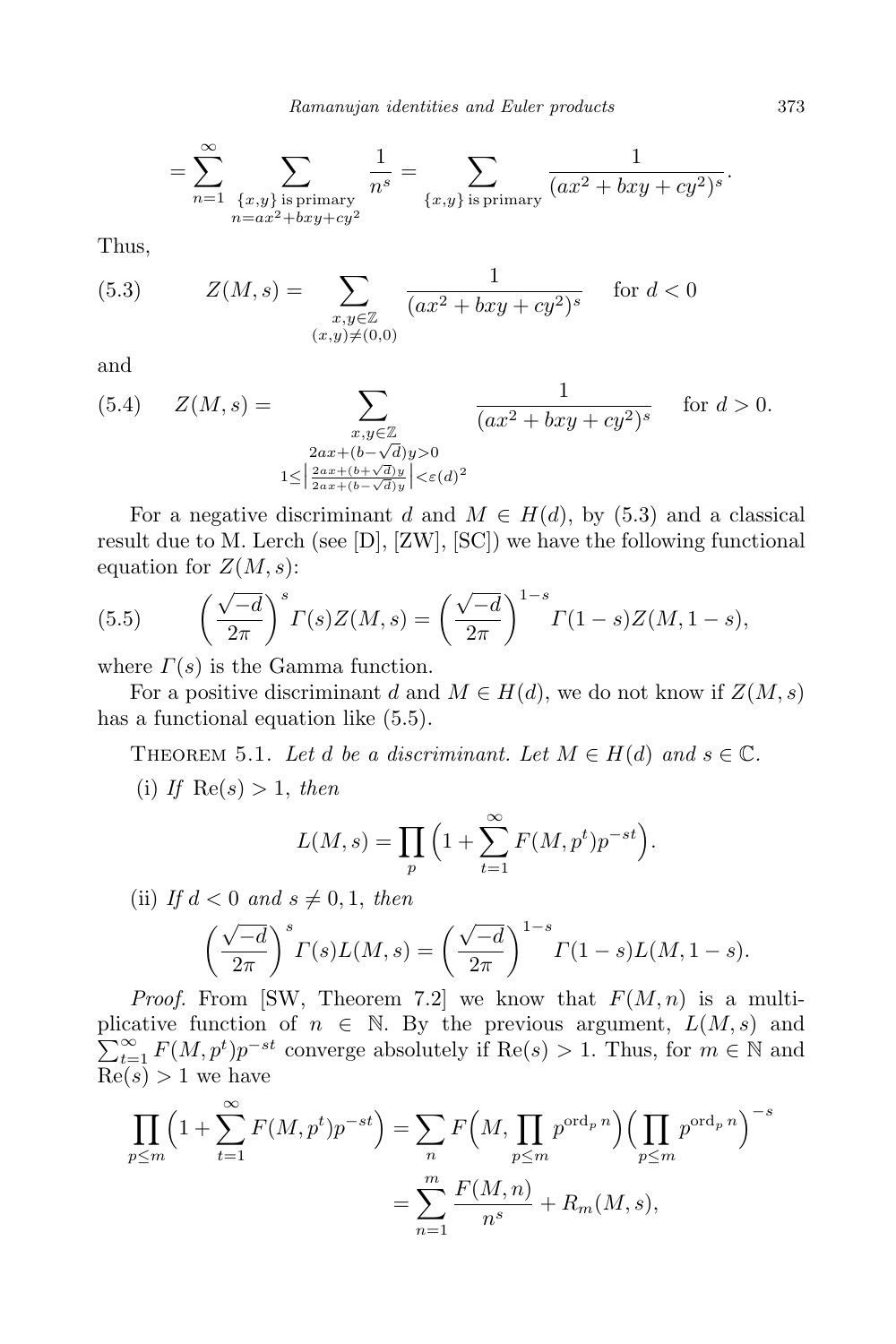where the first sum is taken over all those positive integers *n* whose prime divisors are less than *m*, and clearly

$$
|R_m(M,s)| \leq \sum_{n=m+1}^{\infty} |F(M,n)n^{-s}|.
$$

 $\sum_{n=1}^{\infty} F(M, n) n^{-s}$  $\sum$  $\sum_{n=m+1}^{\infty} F(M, n) n^{-s}$  converges absolutely, we see that if  $m \to \infty$ , then  $\sum_{n=m+1}^{\infty} |F(M, n) n^{-s}| \to 0$  and so  $R_m(M, s) \to 0$ . Therefore

$$
\prod_{p} \left( 1 + \sum_{t=1}^{\infty} F(M, p^t) p^{-st} \right)
$$

converges and

$$
L(M, s) = \sum_{n=1}^{\infty} \frac{F(M, n)}{n^s} = \prod_p \left(1 + \sum_{t=1}^{\infty} F(M, p^t) p^{-st}\right) \text{ for } \text{Re}(s) > 1.
$$

This proves (i).

Now we consider (ii). Suppose  $H(d)$  is given by (5.1),  $d < 0$  and  $M =$  $A_1^{m_1} \cdots A_r^{m_r}$ . From (5.2) we see that

$$
L(M,s) = \frac{1}{w(d)} \sum_{\substack{0 \le k_1 < h_1 \\ \dots \\ 0 \le k_r < h_r}} \cos 2\pi \left( \frac{k_1 m_1}{h_1} + \dots + \frac{k_r m_r}{h_r} \right) \sum_{n=1}^{\infty} \frac{R(A_1^{k_1} \cdots A_r^{k_r}, n)}{n^s}
$$
\n
$$
= \frac{1}{w(d)} \sum_{\substack{0 \le k_1 < h_1 \\ \dots \\ 0 \le k_r < h_r}} \cos 2\pi \left( \frac{k_1 m_1}{h_1} + \dots + \frac{k_r m_r}{h_r} \right) \cdot Z(A_1^{k_1} \cdots A_r^{k_r}, s).
$$

Thus applying (5.5) we obtain

$$
w(d)\left(\frac{\sqrt{-d}}{2\pi}\right)^s \Gamma(s)L(M,s)
$$
  
= 
$$
\sum_{\substack{0 \le k_1 < h_1 \\ \dots \\ 0 \le k_r < h_r}} \cos 2\pi \left(\frac{k_1 m_1}{h_1} + \dots + \frac{k_r m_r}{h_r}\right) \cdot \left(\frac{\sqrt{-d}}{2\pi}\right)^s \Gamma(s)Z(A_1^{k_1} \cdots A_r^{k_r}, s)
$$
  
= 
$$
\sum_{\substack{0 \le k_1 < h_1 \\ \dots \\ 0 \le k_r < h_r}} \cos 2\pi \left(\frac{k_1 m_1}{h_1} + \dots + \frac{k_r m_r}{h_r}\right) \cdot \left(\frac{\sqrt{-d}}{2\pi}\right)^{1-s}
$$
  

$$
\times \Gamma(1-s)Z(A_1^{k_1} \cdots A_r^{k_r}, 1-s)
$$
  
= 
$$
w(d)\left(\frac{\sqrt{-d}}{2\pi}\right)^{1-s} \Gamma(1-s)L(M, 1-s).
$$

So (ii) is true and the proof is complete.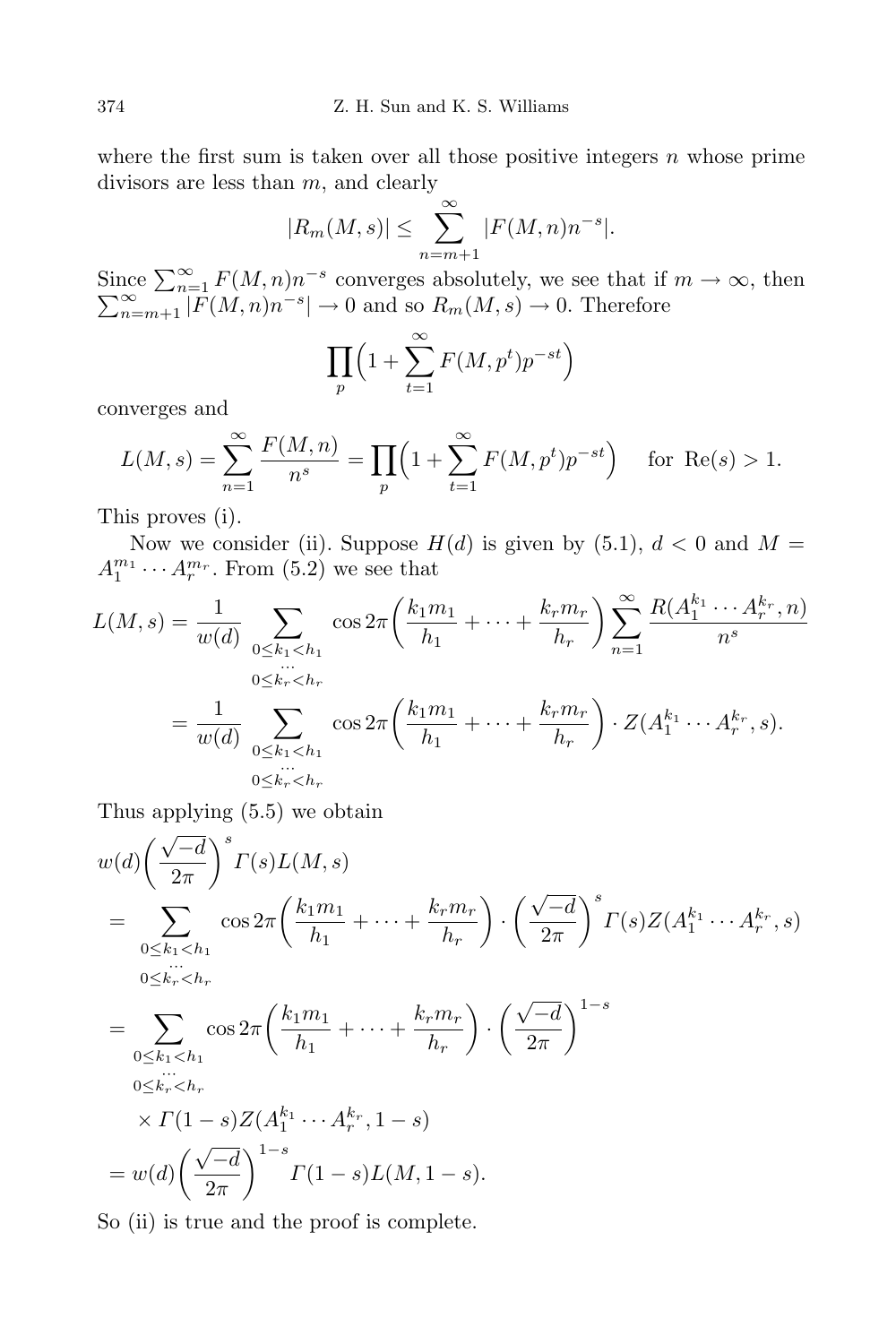Let *d* be a discriminant with conductor  $f$ , and let  $H(d)$  be given by (5.1). For  $K \in H(d)$  we use  $R(K)$  to denote the set of integers represented by forms in *K*. Let *p* be a prime not dividing the conductor *f*. When  $p | d$ , from [MW, Lemma 5.3 (or [SW, Theorem 8.1(ii)]) we know that  $p$  is represented by exactly one class  $A \in H(d)$  and  $A = A_1^{\varepsilon_1 h_1/2}$  $A_1^{\varepsilon} A_1^{h_1/2} \cdots A_r^{\varepsilon_r h_r/2}$  with  $\varepsilon_1, \ldots, \varepsilon_r \in$ *{*0*,* 1*}*.

Let  $M = A_1^{m_1} \cdots A_r^{m_r} \in H(d)$  and  $t \in \mathbb{N} \cup \{0\}$ . By [SW, Theorem 8.1] we have

(5.6) 
$$
F(M, p^t)
$$

$$
= \begin{cases} (1 + (-1)^t)/2 & \text{if } \left(\frac{d}{p}\right) = -1, \\ (-1)^t \sum_{j=1}^r \varepsilon_j m_j & \text{if } p | d \text{ and } p \in R(A_1^{\varepsilon_1 h_1/2} \cdots A_r^{\varepsilon_r h_r/2}), \\ U_t \left(\cos 2\pi \sum_{j=1}^r \frac{a_j m_j}{h_j}\right) & \text{if } p \nmid d \text{ and } p \in R(A_1^{a_1} \cdots A_r^{a_r}), \end{cases}
$$

where  ${U_n(x)}$  is the Chebyshev polynomial of the second kind given by

(5.7) 
$$
U_0(x) = 1
$$
,  $U_1(x) = 2x$ ,  $U_{n+1}(x) = 2xU_n(x) - U_{n-1}(x)$   $(n \ge 1)$ .

It is well known that (cf. [MOS, p. 259])

(5.8) 
$$
\sum_{n=0}^{\infty} U_n(x)q^n = \frac{1}{1 - 2xq + q^2} \quad (|x| < 1, |q| < 1).
$$

Thus, if p is a prime such that  $\left(\frac{d}{n}\right)$  $\left(\frac{d}{p}\right) = 1$  and so *p* is represented by some class  $A_1^{a_1} \cdots A_r^{a_r} \in H(d)$ , then for  $s \in \mathbb{C}$  with  $Re(s) > 1$  we have

$$
(5.9) \quad 1 + \sum_{t=1}^{\infty} F(A_1^{m_1} \cdots A_r^{m_r}, p^t) p^{-st}
$$

$$
= \sum_{t=0}^{\infty} U_t \left( \cos 2\pi \left( \frac{a_1 m_1}{h_1} + \cdots + \frac{a_r m_r}{h_r} \right) \right) \cdot p^{-st}
$$

$$
= \frac{1}{1 - 2 \cos 2\pi \left( \frac{a_1 m_1}{h_1} + \cdots + \frac{a_r m_r}{h_r} \right) \cdot p^{-s} + p^{-2s}}.
$$

Now we are in a position to give

THEOREM 5.2. Let *d* be a discriminant with conductor  $f$ . Let  $H(d)$  be *given by* (5.1)*. Let*  $M = A_1^{m_1} \cdots A_r^{m_r} \in H(d)$  and  $s \in \mathbb{C}$  with  $\text{Re}(s) > 1$ *. Then*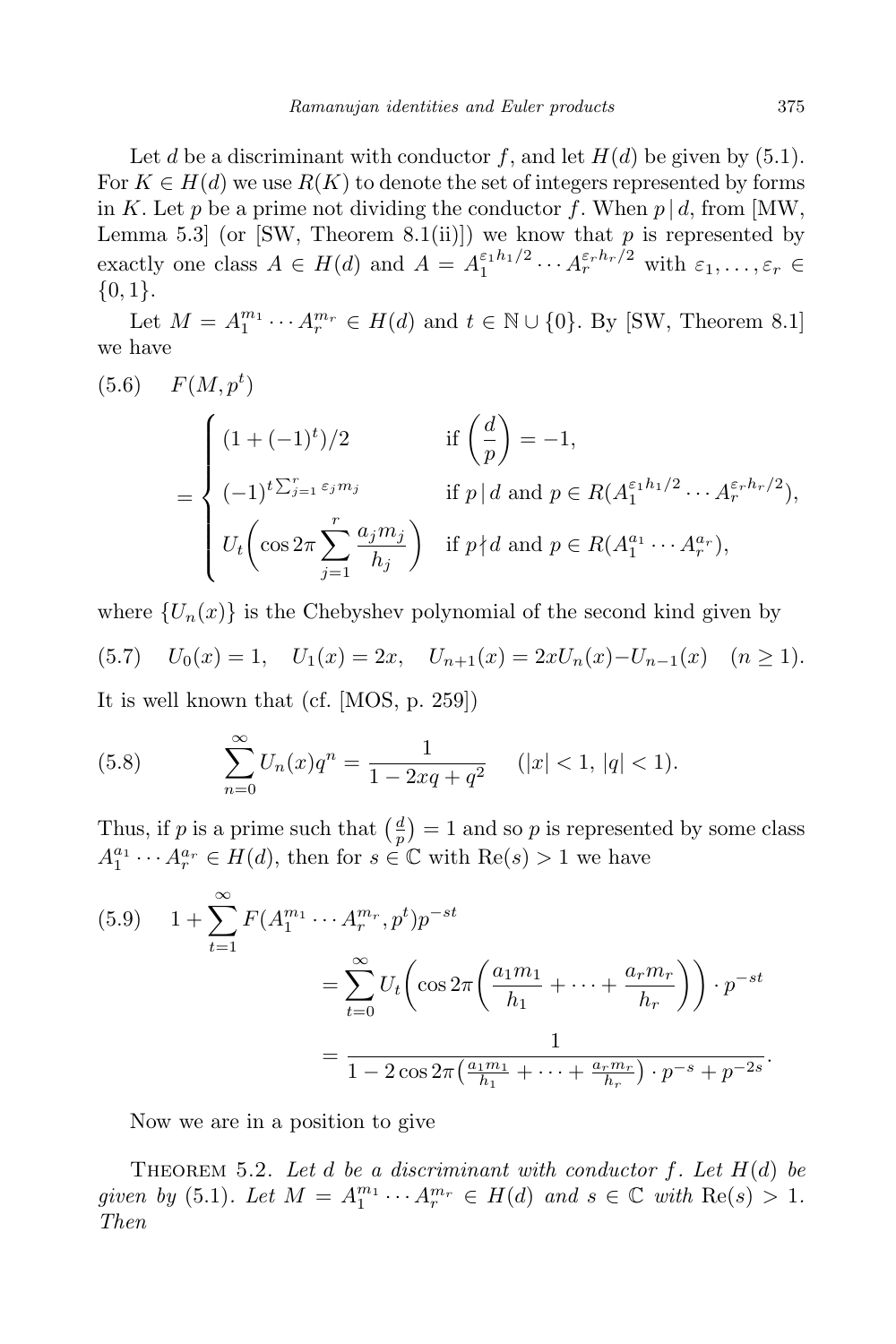$$
\sum_{n=1}^{\infty} \frac{F(M,n)}{n^s}
$$
\n
$$
= \prod_{\substack{(\frac{d}{p})=-1}} \frac{1}{1-p^{-2s}} \prod_{\substack{p\in R(A_1^{e_1h_1/2}\cdots A_r^{e_rh_r/2})\\p|d, p\nmid f}} \frac{1}{1-(-1)^{\varepsilon_1m_1+\cdots+\varepsilon_r m_r}p^{-s}}
$$
\n
$$
\times \prod_{\substack{p\in R(A_1^{a_1}\cdots A_r^{a_r})\\p\nmid d}} \frac{1}{1-2\cos 2\pi \left(\frac{a_1m_1}{h_1}+\cdots+\frac{a_r m_r}{h_r}\right)\cdot p^{-s}+p^{-2s}},
$$

*where*  $\varepsilon_1, \ldots, \varepsilon_r \in \{0, 1\}$  *are chosen such that*  $p \in R(A_1^{\varepsilon_1 h_1/2})$  $A_1^{\varepsilon_1 h_1/2} \cdots A_r^{\varepsilon_r h_r/2}$ *when*  $p \mid d$  *and*  $p \nmid f$ , *and*  $a_1, \ldots, a_r \in \mathbb{Z}$  *are chosen so that*  $p \in R(A_1^{a_1} \cdots$  $\cdots$   $A_r^{a_r}$  *) when*  $\left(\frac{d}{p}\right)$  $\frac{d}{p}$ ) = 1.

*Proof.* Since  $F(M, n)$  is a multiplicative function of *n* (see [SW, Theorem 7.2]), by the argument similar to the proof of Theorem 5.1(i) we see that

(5.10) 
$$
\prod_{p \nmid f} \left( 1 + \sum_{t=1}^{\infty} F(M, p^t) p^{-st} \right) = \sum_{\substack{n=1 \ (n, f) = 1}}^{\infty} \frac{F(M, n)}{n^s}.
$$

Let *p* be a prime not dividing *f*. If  $\left(\frac{d}{n}\right)$  $\frac{d}{p}$ ) = -1, it follows from (5.6) that

$$
1 + \sum_{t=1}^{\infty} F(M, p^t) p^{-st} = \sum_{t=0}^{\infty} \frac{1 + (-1)^t}{2} p^{-st} = \frac{1}{1 - p^{-2s}}.
$$

If  $p \mid d$ , then  $p$  is represented by exactly one class  $A$  in  $H(d)$ , and  $A =$  $A_1^{\varepsilon_1 h_1/2}$  $A_1^{\varepsilon_1 h_1/2} \cdots A_r^{\varepsilon_r h_r/2}$  with  $\varepsilon_1, \ldots, \varepsilon_r \in \{0, 1\}$ . By (5.6) we obtain

$$
1 + \sum_{t=1}^{\infty} F(M, p^t) p^{-st} = \sum_{t=0}^{\infty} (-1)^t \sum_{j=1}^r \varepsilon_j m_j p^{-st} = \frac{1}{1 - (-1)^{\sum_{j=1}^r \varepsilon_j m_j} p^{-s}}.
$$

If  $\left(\frac{d}{n}\right)$  $\frac{d}{p}$  = 1 so that *p* is represented by some class  $A_1^{a_1} \cdots A_r^{a_r} \in H(d)$ , by  $(5.9)$  we have

$$
1 + \sum_{t=1}^{\infty} F(M, p^t) p^{-st} = \frac{1}{1 - 2 \cos 2\pi \left(\frac{a_1 m_1}{h_1} + \dots + \frac{a_r m_r}{h_r}\right) \cdot p^{-s} + p^{-2s}}.
$$

Now putting all the above together we deduce the desired result.

From Theorem 5.2 we have

COROLLARY 5.1. Let *d* be a discriminant with conductor  $f$  and  $2 \nmid h(d)$ . *Let*  $H(d)$  *be given by* (5.1)*. For*  $M = A_1^{m_1} \cdots A_r^{m_r} \in H(d)$  *and*  $s \in \mathbb{C}$  *with*  $Re(s) > 1$  *we have*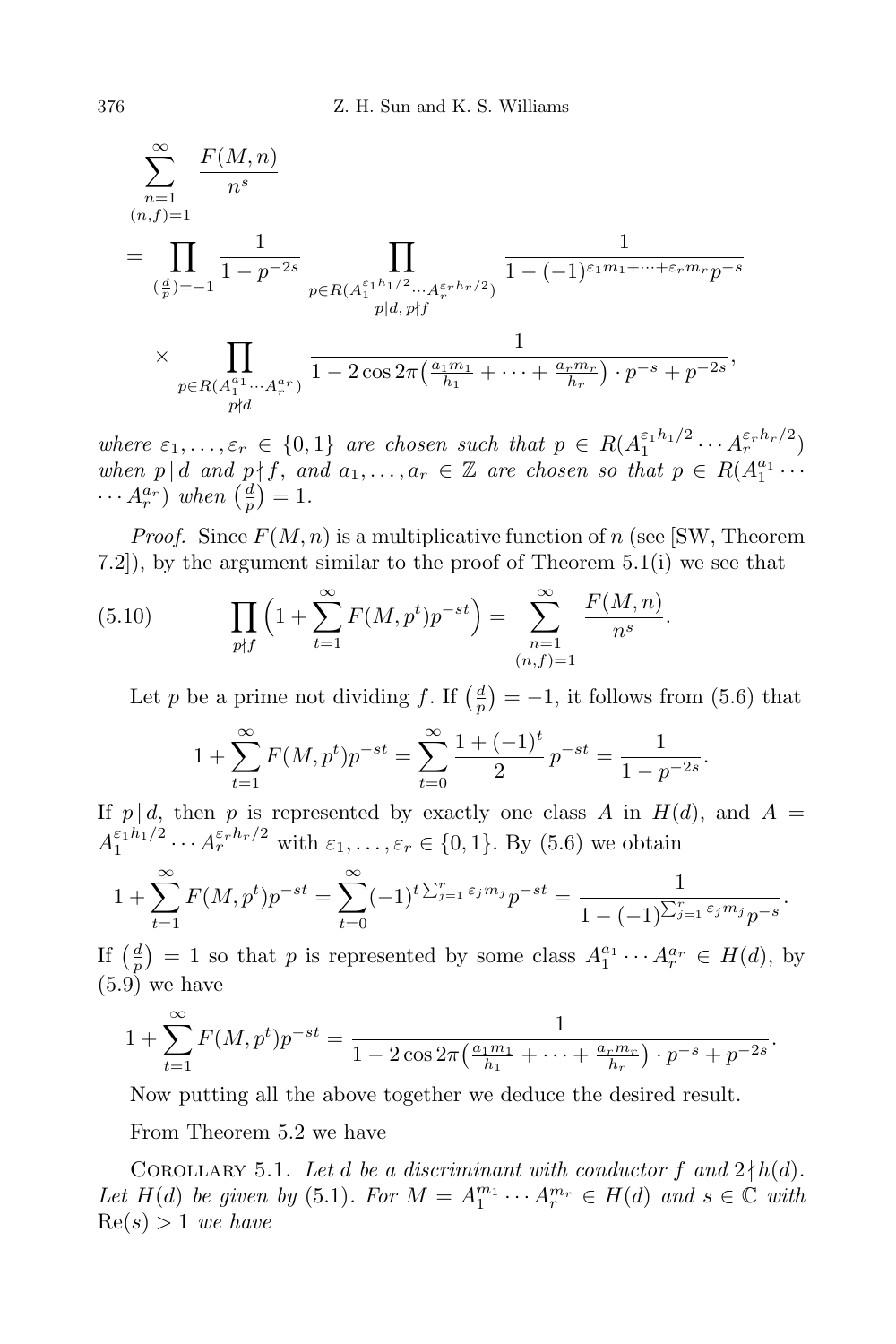$$
\sum_{n=1}^{\infty} \frac{F(M,n)}{n^s}
$$
\n
$$
= \prod_{\substack{(\frac{d}{p})=-1 \\ p \in R(A_1^{a_1} \cdots A_r^{a_r})}} \frac{1}{1-p^{-2s}} \prod_{\substack{p|d, p \nmid f}} \frac{1}{1-p^{-s}}
$$
\n
$$
\times \prod_{\substack{p \in R(A_1^{a_1} \cdots A_r^{a_r}) \\ p \nmid d}} \frac{1}{1-2 \cos 2\pi \left(\frac{a_1 m_1}{h_1} + \cdots + \frac{a_r m_r}{h_r}\right) \cdot p^{-s} + p^{-2s}},
$$

*where*  $a_1, \ldots, a_r \in \mathbb{Z}$  are determined by  $p \in R(A_1^{a_1} \cdots A_r^{a_r})$  when  $\left(\frac{d}{p}\right)$  $\frac{a}{p}$ ) = 1.

*Proof.* If *p* is a prime such that  $p \mid d$  and  $p \nmid f$ , then we must have  $p \in R(I)$ since  $2 \nmid h(d)$ . Now the result follows from Theorem 5.2.

Let *d* be a discriminant with conductor *f*. Suppose  $m \in \mathbb{N}$  and  $m \mid f$ . In [SW, Lemma 2.1] we showed that any class in *H*(*d*) can be written as  $[a, bm, cm^2]$ , where  $a, b, c \in \mathbb{Z}$ ,  $(a, m) = 1$  and  $gcd(a, b, c) = 1$ . Following [SW] and [KW1] we define  $\varphi_{1,m}([a, bm, cm^2]) = [a, b, c]$ . From [SW, Theorem 2.1] or [KW1, p. 355] we know that  $\varphi_{1,m}$  is a surjective homomorphism from *H*(*d*) to *H*( $d/m<sup>2</sup>$ ). Thus, if *H*(*d*) is cyclic with generator *A*, then  $\varphi_{1,m}(A)$ is a generator of  $H(d/m^2)$ .

THEOREM 5.3. Let *d* be a discriminant with conductor  $f$  and  $d_0 = d/f^2$ . *Suppose that*  $H(d)$  *is cyclic with generator A and order h. Let*  $k \in \mathbb{Z}$  *and*  $s \in \mathbb{C}$  *with*  $\text{Re}(s) > 1$ *. For a prime p let*  $\alpha_p = \text{ord}_p f$ ,  $h_p = h(d/p^{2\alpha_p})$ , *and let*  $\beta_{k,p}$  *denote the maximum*  $j \in \{0, 1, \ldots, \alpha_p\}$  *such that*  $h/h(d/p^{2j}) \mid k$ *. Then*

$$
L(A^k, s)
$$
  
=  $\prod_{p \nmid f} \frac{1}{1 - (1 + (\frac{d_0}{p})) \cos \frac{2\pi k a_p}{h} p^{-s} + (\frac{d_0}{p}) p^{-2s}} \prod_{\substack{p \mid f \\ h \nmid kh_p}} \frac{1 - p^{(1-2s)(1+\beta_{k,p})}}{1 - p^{1-2s}}$   
 $\times \prod_{\substack{p \mid f \\ h \mid kh_p}} \left( \frac{1 - p^{\alpha_p(1-2s)}}{1 - p^{1-2s}} + \frac{p^{\alpha_p(1-2s) - 1}(p - (\frac{d_0}{p}))}{1 - (1 + (\frac{d_0}{p})) \cos \frac{2\pi k a_p}{h} p^{-s} + (\frac{d_0}{p}) p^{-2s}} \right),$ 

*where*  $a_p \in \mathbb{Z}$  *is uniquely determined by*  $0 \le a_p \le h_p/2$ ,  $p \in R(A_p^{a_p})$  *and*  $A_p = \varphi_{1,p} \alpha_p(A)$ .

*Proof.* Let *p* be a prime such that  $p \mid f$  (that is  $\alpha_p \in \mathbb{N}$ ). Since

$$
h(d/p^{2\beta_{k,p}}) | h(d/p^{2j}) \quad \text{ for } j \leq \beta_{k,p},
$$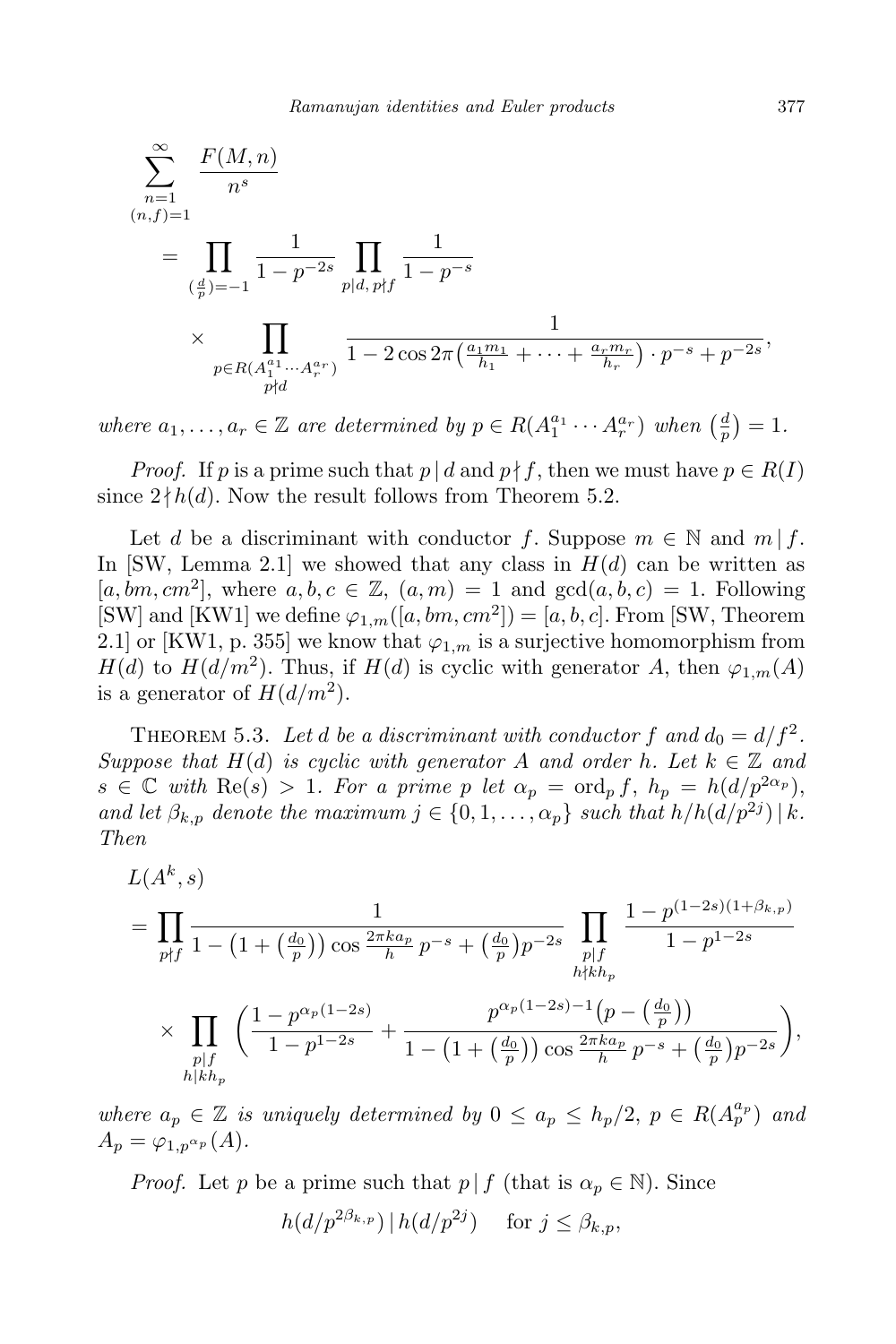we see that

$$
h/h(d/p^{2j})\,|\,k \quad \text{ for } j=0,1,\ldots,\beta_{k,p}.
$$

Thus, applying [SW, Theorem 8.4] we obtain

$$
1 + \sum_{t=1}^{2\alpha_p - 1} F(A^k, p^t) p^{-st}
$$
  
=  $1 + \sum_{j=1}^{\alpha_p - 1} F(A^k, p^{2j}) p^{-2js} = \sum_{j=0}^{\min\{\beta_{k,p}, \alpha_p - 1\}} p^j \cdot p^{-2js}$   
= 
$$
\sum_{j=0}^{\min\{\beta_{k,p}, \alpha_p - 1\}} p^{j(1-2s)} = \frac{1 - p^{\min\{\beta_{k,p} + 1, \alpha_p\}(1-2s)}}{1 - p^{1-2s}}.
$$

Now suppose  $t \in \mathbb{N}$  and  $t \geq 2\alpha_p$ . From [SW, Theorem 8.3(ii)] (with  $n = p^t$ ,  $m = p^{\alpha_p}$  and  $s = k$ ) we know that

$$
F(A^k, p^t) = \begin{cases} p^{\alpha_p} \left( 1 - \frac{1}{p} \left( \frac{d_0}{p} \right) \right) F(A_p^{k_p}, p^{t - 2\alpha_p}) & \text{if } \beta_{k,p} = \alpha_p, \\ 0 & \text{if } \beta_{k,p} < \alpha_p, \end{cases}
$$

where

$$
A_p = \varphi_{1,p^{\alpha_p}}(A) \in H(d/p^{2\alpha_p})
$$
 and  $k_p = kh_p/h \in \mathbb{Z}$ .

Thus, if  $\beta_{k,p} = \alpha_p$ , then

$$
\sum_{t=2\alpha_p}^{\infty} F(A^k, p^t) p^{-st} = p^{\alpha_p} \left( 1 - \frac{1}{p} \left( \frac{d_0}{p} \right) \right) \sum_{t=2\alpha_p}^{\infty} F(A_p^{k_p}, p^{t-2\alpha_p}) p^{-st}
$$

$$
= p^{\alpha_p (1-2s)} \left( 1 - \frac{1}{p} \left( \frac{d_0}{p} \right) \right) \sum_{j=0}^{\infty} F(A_p^{k_p}, p^j) p^{-js}.
$$

Since  $\varphi_{1,p^{\alpha_p}}$  is a surjective homomorphism from  $H(d)$  to  $H(d/p^{2\alpha_p})$ , we see that  $A_p$  is a generator of  $H(d/p^{2\alpha_p})$ . Note that

$$
d/p^{2\alpha_p} = d_0(f/p^{\alpha_p})^2, \quad p \nmid f/p^{\alpha_p} \quad \text{and} \quad k/h = k_p/h_p.
$$

By the proof of Theorem 5.2 the sum

$$
1 + \sum_{j=1}^{\infty} F(A_p^{k_p}, p^j) p^{-js}
$$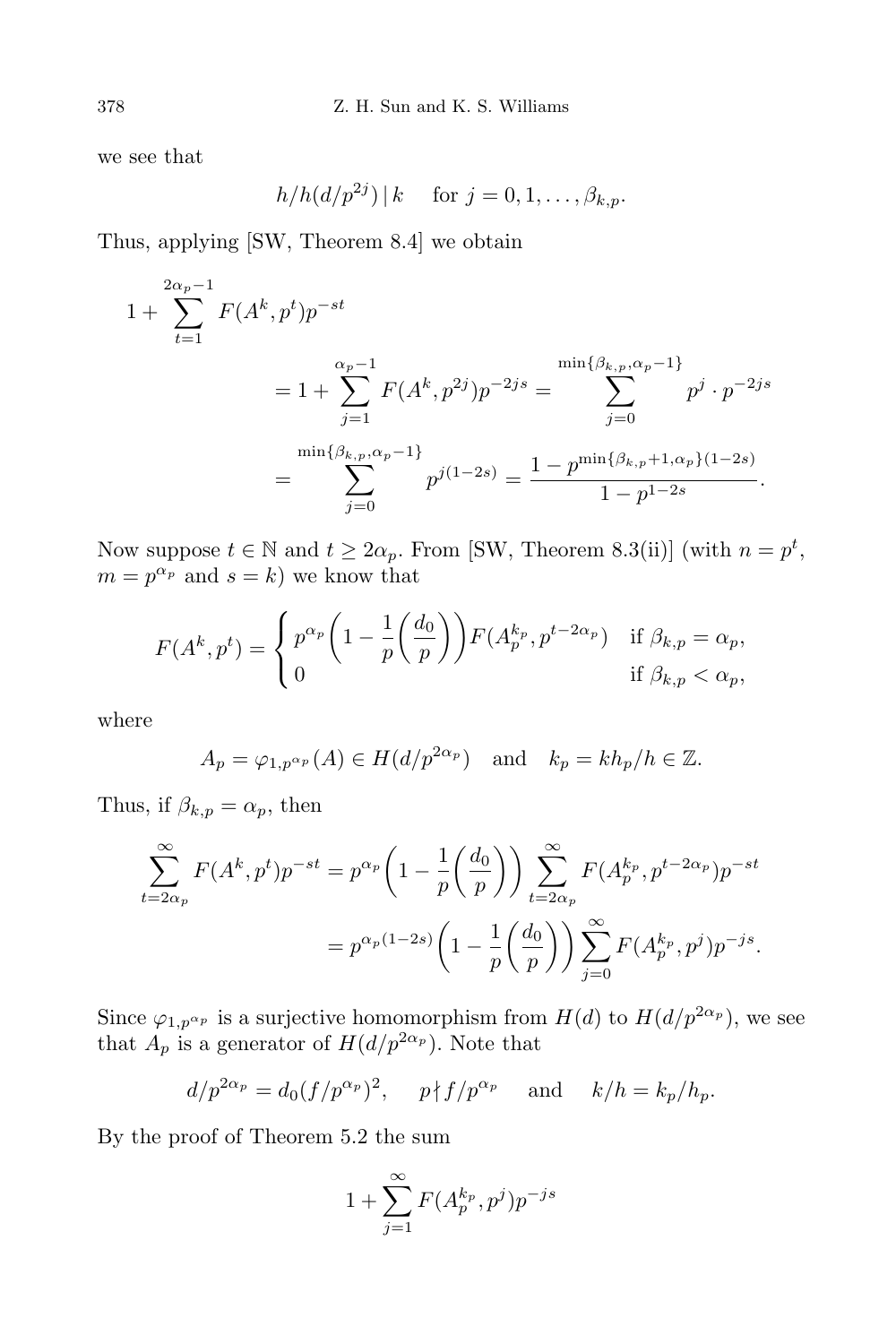is equal to

$$
\begin{cases}\n\frac{1}{1 - p^{-2s}} & \text{if } \left(\frac{d_0}{p}\right) = -1, \\
\frac{1}{1 - (-1)^{\varepsilon_p k_p} p^{-s}} & \text{if } p | d_0 \text{ and } p \in R(A_p^{\varepsilon_p h_p/2}), \\
\frac{1}{1 - 2 \cos \frac{2\pi a_p k_p}{h_p} p^{-s} + p^{-2s}} & \text{if } \left(\frac{d_0}{p}\right) = 1 \text{ and } p \in R(A_p^{a_p}), \\
= \frac{1}{1 - (1 + (\frac{d_0}{p})) \cos \frac{2\pi k a_p}{h} p^{-s} + (\frac{d_0}{p}) p^{-2s}},\n\end{cases}
$$

where  $\varepsilon_p \in \{0,1\}$  is given by  $p \in R(A_p^{\varepsilon_p h_p/2})$  when  $p|d_0$ , and  $a_p \in \mathbb{Z}$  is determined by  $0 \le a_p \le h_p/2$  and  $p \in R(A_p^{a_p})$  when  $\left(\frac{d_0}{p}\right) = 0, 1$ . Thus

$$
1 + \sum_{t=1}^{\infty} F(A^k, p^t) p^{-st} = 1 + \sum_{t=1}^{2\alpha_p - 1} F(A^k, p^t) p^{-st} + \sum_{t=2\alpha_p}^{\infty} F(A^k, p^t) p^{-st}
$$
  
= 
$$
\begin{cases} \frac{1 - p^{(1-2s)(1+\beta_{k,p})}}{1 - p^{1-2s}} & \text{if } \beta_{k,p} < \alpha_p, \\ \frac{1 - p^{\alpha_p(1-2s)}}{1 - p^{1-2s}} + \frac{p^{\alpha_p(1-2s)-1}(p - \left(\frac{d_0}{p}\right))}{1 - \left(1 + \left(\frac{d_0}{p}\right)\right) \cos \frac{2\pi k a_p}{h} p^{-s} + \left(\frac{d_0}{p}\right) p^{-2s}} & \text{if } \beta_{k,p} = \alpha_p. \end{cases}
$$

By (5.10) and Theorem 5.2 we have

$$
\prod_{p \nmid f} \left( 1 + \sum_{t=1}^{\infty} F(A^k, p^t) p^{-st} \right) = \prod_{\substack{(\frac{d}{p})=-1}} \frac{1}{1-p^{-2s}} \prod_{\substack{p \in R(A^{\varepsilon h/2}) \\ p | d, p \nmid f}} \frac{1}{1 - (-1)^{k\varepsilon} p^{-s}}
$$

$$
\times \prod_{\substack{(\frac{d}{p})=1 \\ (\frac{d}{p})=1}} \frac{1}{1 - 2 \cos \frac{2\pi k a}{h} p^{-s} + p^{-2s}}
$$

$$
= \prod_{p \nmid f} \frac{1}{1 - (1 + (\frac{d_0}{p})) \cos \frac{2\pi k a_p}{h} p^{-s} + (\frac{d_0}{p}) p^{-2s}},
$$

where  $\varepsilon \in \{0, 1\}$  is given by  $p \in R(A^{\varepsilon h/2})$  when  $p \mid d$ , and  $a \in \mathbb{Z}$  is determined by  $0 \le a \le h/2$  and  $p \in R(A^a)$  when  $\left(\frac{d}{p}\right)$  $(\frac{d}{p}) = 0, 1.$ 

Note that  $A_p = A$  when  $p \nmid f$ . Putting all the above together with Theorem 5.1(i) gives the result.

COROLLARY 5.2. Let *d* be a discriminant with conductor f and  $d_0 =$  $d/f^2$ . Suppose that  $H(d)$  is cyclic with generator *A* and  $h = h(d) \equiv 1$ (mod 2)*. Let*  $k \in \mathbb{Z}$ *. For a prime p let*  $\alpha_p = \text{ord}_p f$ ,  $h_p = h(d/p^{2\alpha_p})$ , and let  $\beta_{k,p}$  *denote the maximum number*  $j \in \{0, 1, \ldots, \alpha_p\}$  *such that*  $h/h(d/p^{2j}) \mid k$ *.*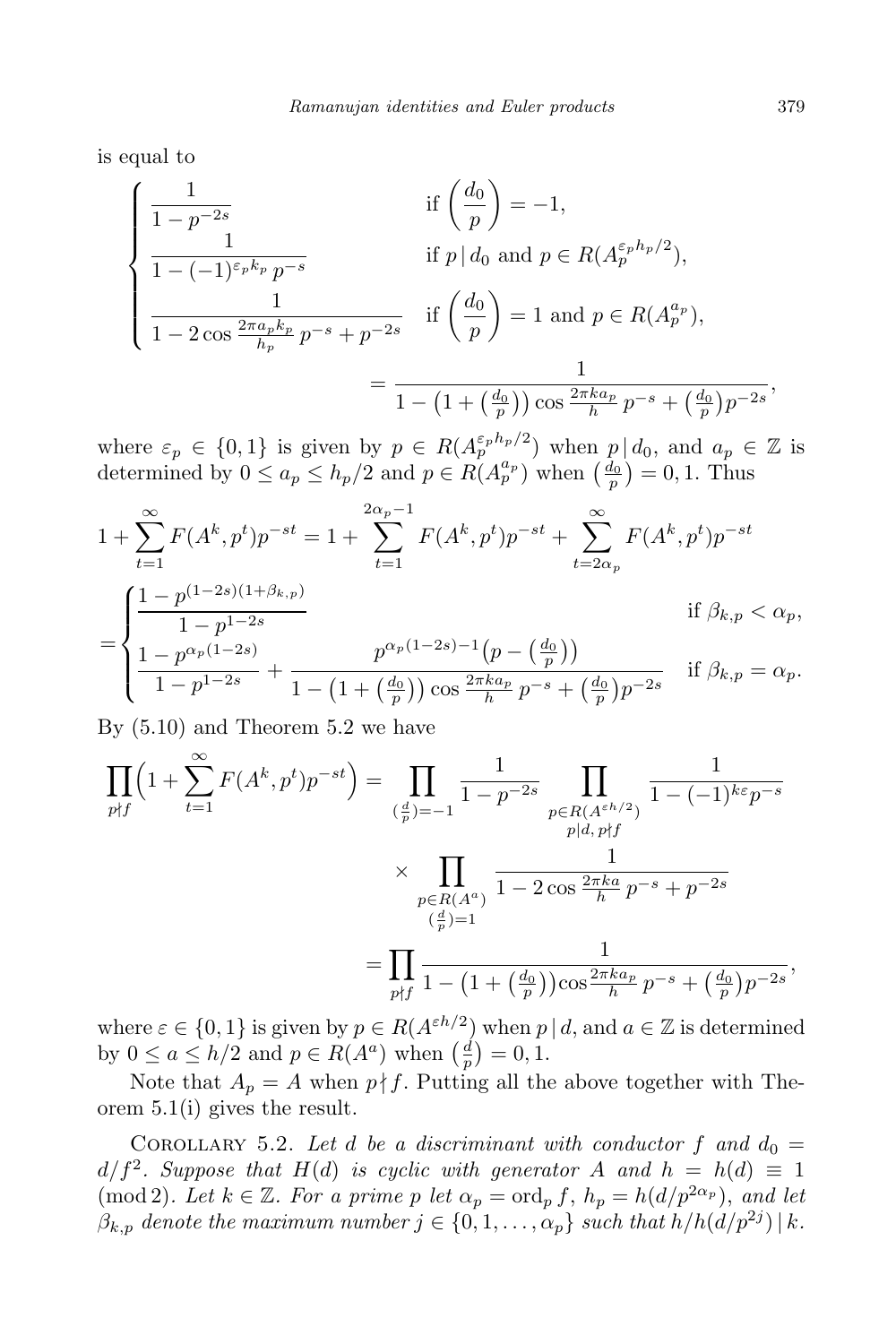$$
For \ s \in \mathbb{C} \ with \ \text{Re}(s) > 1 \ we \ have
$$
\n
$$
L(A^{k}, s)
$$
\n
$$
= \prod_{\left(\frac{d}{p}\right)=-1} \frac{1}{1-p^{-2s}} \prod_{p|d, p \nmid f} \frac{1}{1-p^{-s}} \prod_{\substack{p \in R(A^{a}) \\ (\frac{d}{p})=1}} \frac{1}{1-2\cos\frac{2\pi ka}{h}p^{-s}+p^{-2s}}
$$
\n
$$
\times \prod_{\substack{p|f \\ h \nmid kh_p}} \frac{1-p^{(1-2s)(1+\beta_{k,p})}}{1-p^{1-2s}} \prod_{\substack{p|f, h \mid kh_p \\ (\frac{d_0}{p})=1}} \left(\frac{1-p^{\alpha_p(1-2s)}}{1-p^{1-2s}}+\frac{p^{\alpha_p(1-2s)-1}(p+1)}{1-p^{-2s}}\right)
$$
\n
$$
\times \prod_{\substack{p|f, h \mid kh_p \\ p|d_0}} \left(\frac{1-p^{\alpha_p(1-2s)}}{1-p^{1-2s}}+\frac{p^{\alpha_p(1-2s)}}{1-p^{-s}}\right)
$$
\n
$$
\times \prod_{\substack{p|f, h \mid kh_p \\ \left(\frac{d_0}{p}\right)=1, p \in R(A^{a_p})}} \left(\frac{1-p^{\alpha_p(1-2s)}}{1-p^{1-2s}}+\frac{p^{\alpha_p(1-2s)-1}(p-1)}{1-2\cos\frac{2\pi ka_p}{h}p^{-s}+p^{-2s}}\right),
$$

*where*  $a \in \mathbb{Z}$  *is determined by*  $0 \leq a \leq (h-1)/2$  *and*  $p \in R(A^a)$  *when*  $\left(\frac{d}{n}\right)$  $\frac{d}{p}$ ) = 1,  $A_p = \varphi_{1,p} \alpha_p(A)$ , and  $a_p \in \mathbb{Z}$  is determined by  $0 \le a_p \le (h_p - 1)/2$ *and*  $p \in R(A_p^{a_p})$  *when*  $p | f$  *and*  $\left(\frac{d_0}{p}\right) = 1$ *.* 

*Proof.* If *p* is a prime such that  $p \mid d$  and  $p \nmid f$ , from [MW, Lemma 5.3] or [SW, Lemma 5.2] we know that *p* is represented by unique class *M* in *H*(*d*) and  $M = M^{-1}$ . Thus we must have  $p \in R(I)$  since  $H(d)$  is cyclic and  $2 \nmid h(d)$ . Now the result follows from Theorem 5.3.

THEOREM 5.4. Let *d* be a discriminant such that  $h(d) = 5$ . Let *f* be the *conductor of d, and let*  $A$  *be a generator of*  $H(d)$ *. Let* 

$$
F(A,n) = \frac{1}{w(d)} \left( R(I,n) + \frac{\sqrt{5}-1}{2} R(A,n) - \frac{\sqrt{5}+1}{2} R(A^2,n) \right),
$$
  

$$
F(A^2,n) = \frac{1}{w(d)} \left( R(I,n) - \frac{\sqrt{5}+1}{2} R(A,n) + \frac{\sqrt{5}-1}{2} R(A^2,n) \right).
$$

*For*  $s \in \mathbb{C}$  *with*  $\text{Re}(s) > 1$  *we have* 

$$
\sum_{\substack{n=1 \ (n,f)=1}}^{\infty} \frac{F(A,n)}{n^s} = \prod_{\substack{(\frac{d}{p})=-1}} \frac{1}{1-p^{-2s}} \prod_{\substack{p|d \ p\not= f}} \frac{1}{1-p^{-s}} \prod_{\substack{p\in R(I) \ p\not= d}} \frac{1}{(1-p^{-s})^2}
$$

$$
\times \prod_{p\in R(A)} \frac{1}{1-\frac{\sqrt{5}-1}{2}p^{-s}+p^{-2s}} \prod_{p\in R(A^2)} \frac{1}{1+\frac{\sqrt{5}+1}{2}p^{-s}+p^{-2s}},
$$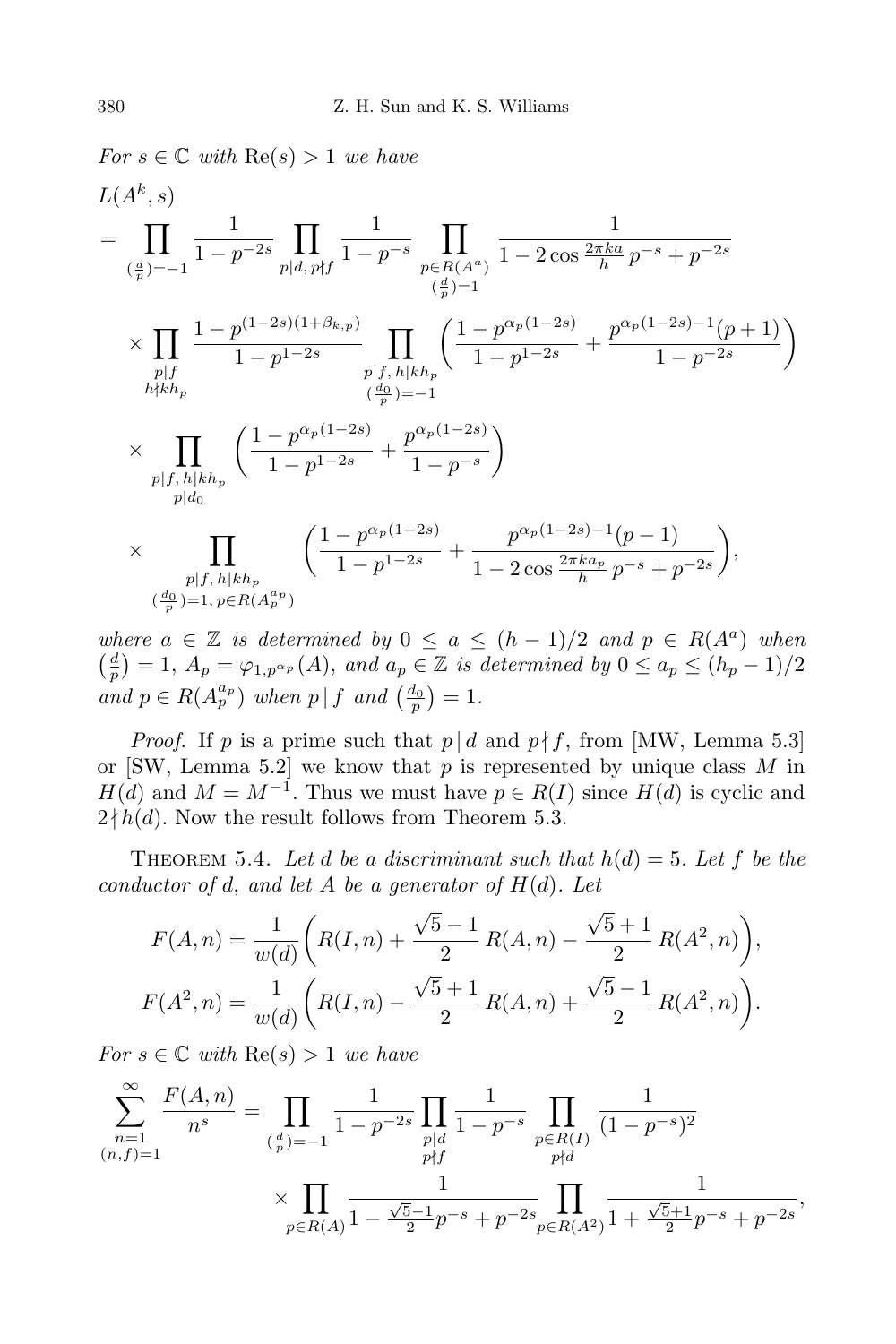$$
\sum_{n=1}^{\infty} \frac{F(A^2, n)}{n^s} = \prod_{\substack{(\frac{d}{p})=-1}} \frac{1}{1-p^{-2s}} \prod_{\substack{p|d\\p\nmid f}} \frac{1}{1-p^{-s}} \prod_{\substack{p\in R(I)\\p\nmid d}} \frac{1}{(1-p^{-s})^2}
$$

$$
\times \prod_{p\in R(A^2)} \frac{1}{1-\frac{\sqrt{5}-1}{2}p^{-s}+p^{-2s}} \prod_{p\in R(A)} \frac{1}{1+\frac{\sqrt{5}+1}{2}p^{-s}+p^{-2s}}.
$$

*Proof.* The result follows from Corollary 5.1, [SW, Theorem 7.4] and the facts

$$
\cos\frac{2\pi}{5} = \sin\frac{\pi}{10} = \frac{\sqrt{5} - 1}{4}, \quad \cos\frac{4\pi}{5} = -\cos\frac{\pi}{5} = -\frac{\sqrt{5} + 1}{4}.
$$

From Theorem 5.2 and [SW, Theorem 7.4] we can easily deduce

THEOREM 5.5. Let *d* be a discriminant such that  $h(d) = 6$ . Let *f* be the *conductor of d, and let A be a generator of*  $H(d)$ *. Let* 

$$
F(A, n) = \frac{1}{w(d)} (R(I, n) + R(A, n) - R(A^2, n) - R(A^3, n)),
$$
  
\n
$$
F(A^2, n) = \frac{1}{w(d)} (R(I, n) - R(A, n) - R(A^2, n) + R(A^3, n)),
$$
  
\n
$$
F(A^3, n) = \frac{1}{w(d)} (R(I, n) - 2R(A, n) + 2R(A^2, n) - R(A^3, n)).
$$

*For*  $j = 1, 2, 3$  *and*  $s \in \mathbb{C}$  *with*  $\text{Re}(s) > 1$  *we have* 

$$
\sum_{n=1}^{\infty} \frac{F(A^j, n)}{n^s}
$$
\n
$$
= \prod_{\substack{(\frac{d}{p})=-1}} \frac{1}{1-p^{-2s}} \prod_{\substack{p\in R(I) \\ p|d, p\nmid f}} \frac{1}{1-p^{-s}} \prod_{\substack{p\in R(A^3) \\ p|d, p\nmid f}} \frac{1}{1-(-1)^j p^{-s}}
$$
\n
$$
\times \prod_{\substack{p\in R(I) \\ p\nmid d}} \frac{1}{(1-p^{-s})^2} \prod_{\substack{p\in R(A) \\ p\in R(A)}} \frac{1}{1-c_j p^{-s} + p^{-2s}}
$$
\n
$$
\times \prod_{\substack{p\in R(A^2) \\ p\in R(A^2)}} \frac{1}{1-(-1)^j c_j p^{-s} + p^{-2s}} \prod_{\substack{p\in R(A^3) \\ p\nmid d}} \frac{1}{(1-(-1)^j p^{-s})^2},
$$

*where*

$$
c_j = 2 \cos \frac{j\pi}{3} = \begin{cases} 1 & \text{if } j = 1, \\ -1 & \text{if } j = 2, \\ -2 & \text{if } j = 3. \end{cases}
$$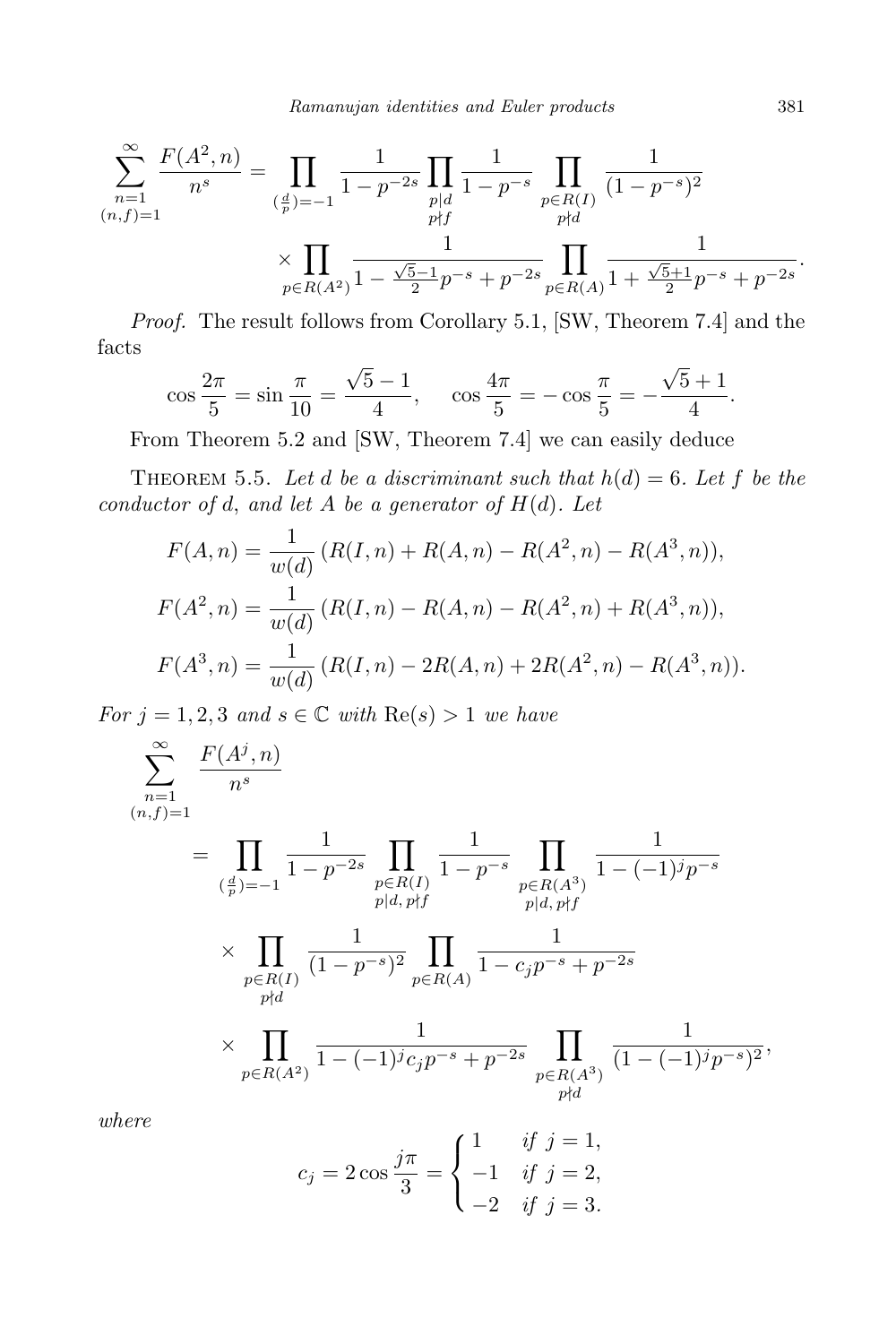**6. The Euler product for**  $L(A, s)$  when  $H(d) = \{I, A\}$ . Let *d* be a discriminant with  $h(d) = 2$ . Suppose *I* is the principal class and *A* is the generator of  $H(d)$ . We recall that

$$
F(A, n) = \begin{cases} R(I, n) - R(A, n) & \text{if } d > 0, \\ \frac{1}{2}(R(I, n) - R(A, n)) & \text{if } d < 0 \end{cases}
$$

and

$$
L(A, s) = \sum_{n=1}^{\infty} \frac{F(A, n)}{n^s}
$$
 (Re(s) > 1).

Putting  $h = 2$  and  $k = 1$  in Theorem 5.3 we deduce

THEOREM 6.1. Let  $d$  be a discriminant with conductor  $f$ . Suppose  $h(d)$  $= 2$  *and*  $H(d) = \{I, A\}$ *. For a prime p let*  $\alpha_p$  *be the nonnegative integer such that*  $p^{\alpha_p} \parallel f$ ,  $h_p = h(d/p^{2\alpha_p})$ , and let  $\beta_p$  denote the maximum  $j \in$  $\{0, 1, \ldots, \alpha_p\}$  *such that*  $h(d/p^{2j}) = 2$ *. Then for*  $s \in \mathbb{C}$  *with*  $\text{Re}(s) > 1$  *we have*

$$
L(A,s) = \prod_{\substack{p|d,p \nmid f \\ p \in R(I)}} \frac{1}{1-p^{-s}} \prod_{\substack{p|d,p \nmid f \\ p \in R(A)}} \frac{1}{1+p^{-s}} \prod_{\substack{(\frac{d}{p})=-1 \\ p \in R(A)}} \frac{1}{1-p^{-2s}} \times \prod_{\substack{p|d\\ p \nmid d}} \frac{1}{(1-p^{-s})^2} \prod_{\substack{p \in R(A) \\ p \nmid d}} \frac{1}{(1+p^{-s})^2} \prod_{\substack{p|f \\ h_p=1}} \frac{1-p^{(1-2s)(1+\beta_p)}}{1-p^{1-2s}} \times \prod_{\substack{p|f \\ p \nmid f}} \left(\frac{1-p^{\alpha_p(1-2s)}}{1-p^{1-2s}} + \frac{p^{\alpha_p(1-2s)-1}(p - \left(\frac{d_0}{p}\right))}{1 - (-1)^{\alpha_p}(1 + \left(\frac{d_0}{p}\right)p^{-s} + \left(\frac{d_0}{p}\right)p^{-2s}}\right),
$$

*where*  $a_p = 0$  *or* 1 *according as p is represented by the principal class in*  $H(d/p^{2\alpha_p})$  *or not.* 

THEOREM 6.2. Let  $d < 0$  be a discriminant with  $h(d) = 2$ , which is *given in* [SW, Table 9.1]*. Let*  $f$  *be the conductor of*  $d$  *and*  $H(d) = \{I, A\}$ *with*  $A^2 = I$ *. Let*  $s \in \mathbb{C}$  *with*  $\text{Re}(s) > 1$ *.* 

 $(i)$  *If*  $d \neq -60$ *, then* 

$$
L(A,s) = \prod_{\substack{(\frac{d}{p})=-1}} \frac{1}{1-p^{-2s}} \prod_{\substack{p|d, p\nmid f \ p\in R(I) \\ p\in R(I)}} \frac{1}{1-p^{-s}} \prod_{\substack{p|d, p\nmid f \ p\in R(A) \\ p\in R(A)}} \frac{1}{(1-p^{-s})^2} \prod_{\substack{p|d, p\nmid f \ p\in R(A) \\ p\nmid d}} \frac{1}{(1+p^{-s})^2},
$$

*where*  $I, A$  *and the conditions for*  $p \in R(I)$  *and*  $p \in R(A)$  *are given in* [SW, Table 9.1].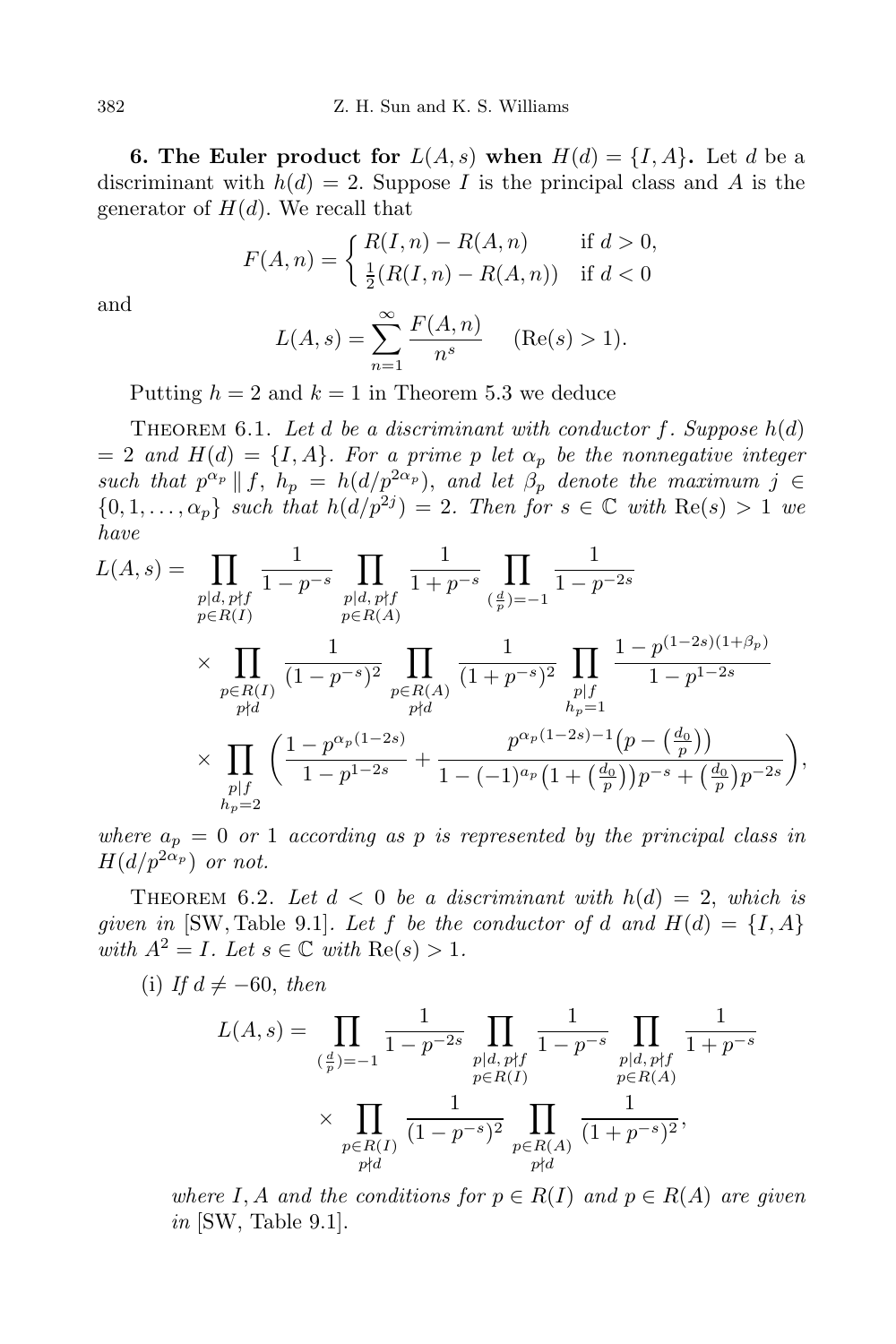(ii) If 
$$
d = -60
$$
, then  $I = [1, 0, 15]$ ,  $A = [3, 0, 5]$  and  
\n
$$
L(A, s)
$$
\n
$$
= \frac{1 + 2^{1-s} + 2^{1-2s}}{(1 + 2^{-s})^2} \cdot \frac{1}{1 + 3^{-s}} \cdot \frac{1}{1 + 5^{-s}} \prod_{p \equiv 7, 11, 13, 14 \pmod{15}} \frac{1}{1 - p^{-2s}}
$$
\n
$$
\times \prod_{p \equiv 1, 4 \pmod{15}} \frac{1}{(1 - p^{-s})^2} \prod_{\substack{p \equiv 2, 8 \pmod{15} \\ p \neq 2}} \frac{1}{(1 + p^{-s})^2}.
$$

*Proof.* If  $d \neq -60$  and *p* is a prime such that  $p \mid f$ , by [SW, Tables 9.1, 9.2 and (9.3)] we see that  $h(d/p^2) = 1$ . Hence  $h_p = h(d/p^{2\alpha_p}) = 1$  for  $\alpha_p = \text{ord}_p f$  by [SW, Theorem 8.3(ii)]. Now applying Theorem 6.1 and [SW, Table 9.1] we obtain (i).

Now suppose  $d = -60$ . Then  $f = 2$  and  $d_0 = d/f^2 = -15$ . Let p be an odd prime. By [SW, Table 9.1] we have  $H(-60) = \{[1, 0, 15], [3, 0, 5]\},\$ *H*( $-15$ ) = {[1, 1, 4]*,* [2*,* 1*,* 2]*}*, *p* ∈ *R*([1*,* 0*,* 15])  $\Leftrightarrow$  *p* ≡ 1*,* 4 (mod 15)  $\Leftrightarrow$  *p* ∈  $R([1, 1, 4])$ , and  $p \in R([3, 0, 5]) \Leftrightarrow p \in R([2, 1, 2]) \Leftrightarrow p = 3, 5 \text{ or } p \equiv 2, 8$ (mod 15). If *p* is a prime such that  $p \mid f$ , we must have  $p = 2$ ,  $\alpha_p = 1$ ,  $h_p = 2$  and  $\left(\frac{d_0}{p}\right) = \left(\frac{-15}{2}\right) = 1$ . Thus applying Theorem 6.1 and the above we obtain (ii). The proof is now complete.

THEOREM 6.3. Let  $s \in \mathbb{C}$  with  $\text{Re}(s) > 1$ . Then

$$
\sum_{n=1}^{\infty} \frac{\psi_2(n)}{n^s} = \frac{1}{1+3^{-s}} \prod_{p\equiv 5 \pmod{6}} \frac{1}{1-p^{-2s}} \prod_{p\equiv 1 \pmod{12}} \frac{1}{(1-p^{-s})^2}
$$

$$
\times \prod_{p\equiv 7 \pmod{12}} \frac{1}{(1+p^{-s})^2}
$$

*and*

$$
\sum_{n=1}^{\infty} \frac{\psi_4(n)}{n^s}
$$
  
= 
$$
\prod_{p\equiv 3 \pmod{4}} \frac{1}{1-p^{-2s}} \prod_{p\equiv 1 \pmod{8}} \frac{1}{(1-p^{-s})^2} \prod_{p\equiv 5 \pmod{8}} \frac{1}{(1+p^{-s})^2}.
$$

*Proof.* From [SW, Table 9.1] we see that  $H(-48) = \{[1, 0, 12], [3, 0, 4]\}$ and  $H(-64) = \{ [1, 0, 16], [4, 4, 5] \}.$  Thus  $\psi_2(n) = F([3, 0, 4], n)$  and  $\psi_4(n) =$  $F([4,4,5], n)$  by Theorem 2.1. Now applying Theorem 6.2(i) and [SW, Table 9.1] we obtain the result.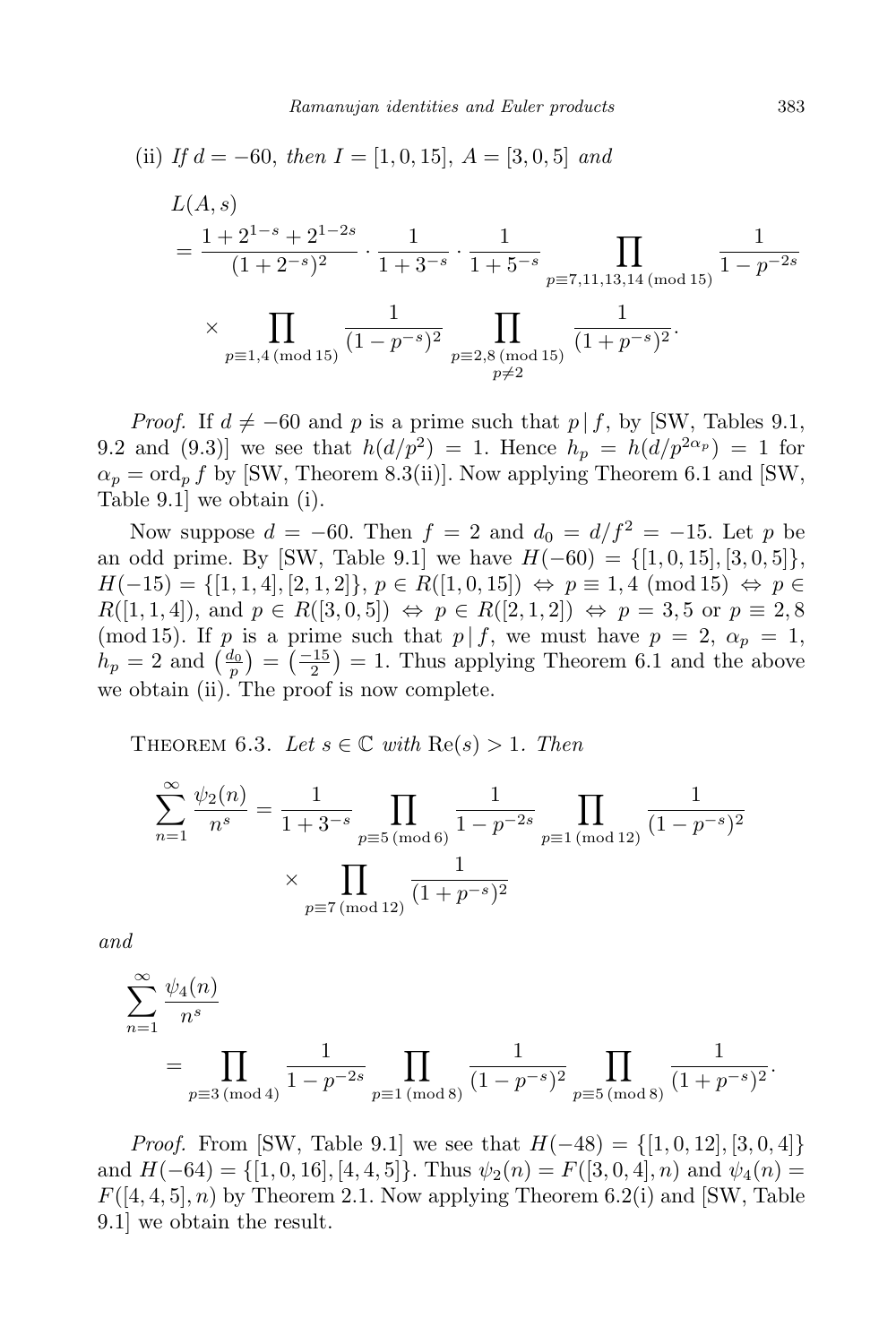THEOREM 6.4. *For*  $n \in \mathbb{N}$  *we have* 

$$
f_4(1,4;n) + f_4(3,4;n) = \begin{cases} (-1)^{(n-1)/2} \sum_{m|n} \left( \frac{m}{7} \right) & \text{if } 2 \nmid n, \\ 0 & \text{if } 2 \mid n. \end{cases}
$$

*For*  $s \in \mathbb{C}$  *with*  $\text{Re}(s) > 1$  *we have* 

$$
\sum_{n=1}^{\infty} \frac{f_4(1,4;n) + f_4(3,4;n)}{n^s}
$$
  
=  $\frac{1}{1+7^{-s}} \prod_{p \equiv 3,5,6 \pmod{7}} \frac{1}{1-p^{-2s}} \prod_{p \equiv 1,9,25 \pmod{28}} \frac{1}{(1-p^{-s})^2}$   

$$
\times \prod_{p \equiv 11,15,23 \pmod{28}} \frac{1}{(1+p^{-s})^2}.
$$

*Proof.* From Theorem 2.3 and [SW, Table 9.1] we see that

$$
f_4(1,4;n) + f_4(3,4;n) = \frac{1}{2}(R(1,0,28;n) - R(4,0,7;n)) = F([4,0,7],n).
$$

But according to [SW, Theorem 9.2] and Lemma 3.1,

$$
F([4,0,7],n) = \begin{cases} (-1)^{(n-1)/2} \sum_{m|n} \left(\frac{-7}{m}\right) = (-1)^{(n-1)/2} \sum_{m|n} \left(\frac{m}{7}\right) & \text{if } 2 \nmid n, \\ 0 & \text{if } 2 \mid n. \end{cases}
$$

Thus the result follows from Theorem 6.2 and [SW, Table 9.1].

REMARK 6.1. Comparing Theorems 4.1 and 6.4 we conclude that  $f_4(1,4;n) + f_4(3,4;n) = (-1)^{(n-1)/2} \psi_1(n)$  for odd *n*.

**7.** The Euler product for  $L(A, s)$  when  $H(d) = \{I, A, A^2\}$ . Let *d* be a discriminant with  $h(d) = 3$ . Suppose *I* is the principal class and *A* is a generator of  $H(d)$ . We recall that

$$
F(A, n) = \frac{1}{w(d)} (R(I, n) - R(A, n)) = \begin{cases} R(I, n) - R(A, n) & \text{if } d > 0, \\ \frac{1}{2}(R(I, n) - R(A, n)) & \text{if } d < 0 \end{cases}
$$

and

$$
L(A, s) = \sum_{n=1}^{\infty} \frac{F(A, n)}{n^{s}} \quad (\text{Re}(s) > 1).
$$

THEOREM 7.1. Let  $d < 0$  be a discriminant with  $h(d) = 3$ . (The values *of such d are given for example in* [WH, Proposition] *or* [SW, Lemma 10.1].) Let *f* be the conductor of *d* and  $H(d) = \{I, A, A^2\}$  with  $A^3 = I$ *. Let*  $s \in \mathbb{C}$ *with*  $\text{Re}(s) > 1$ *.*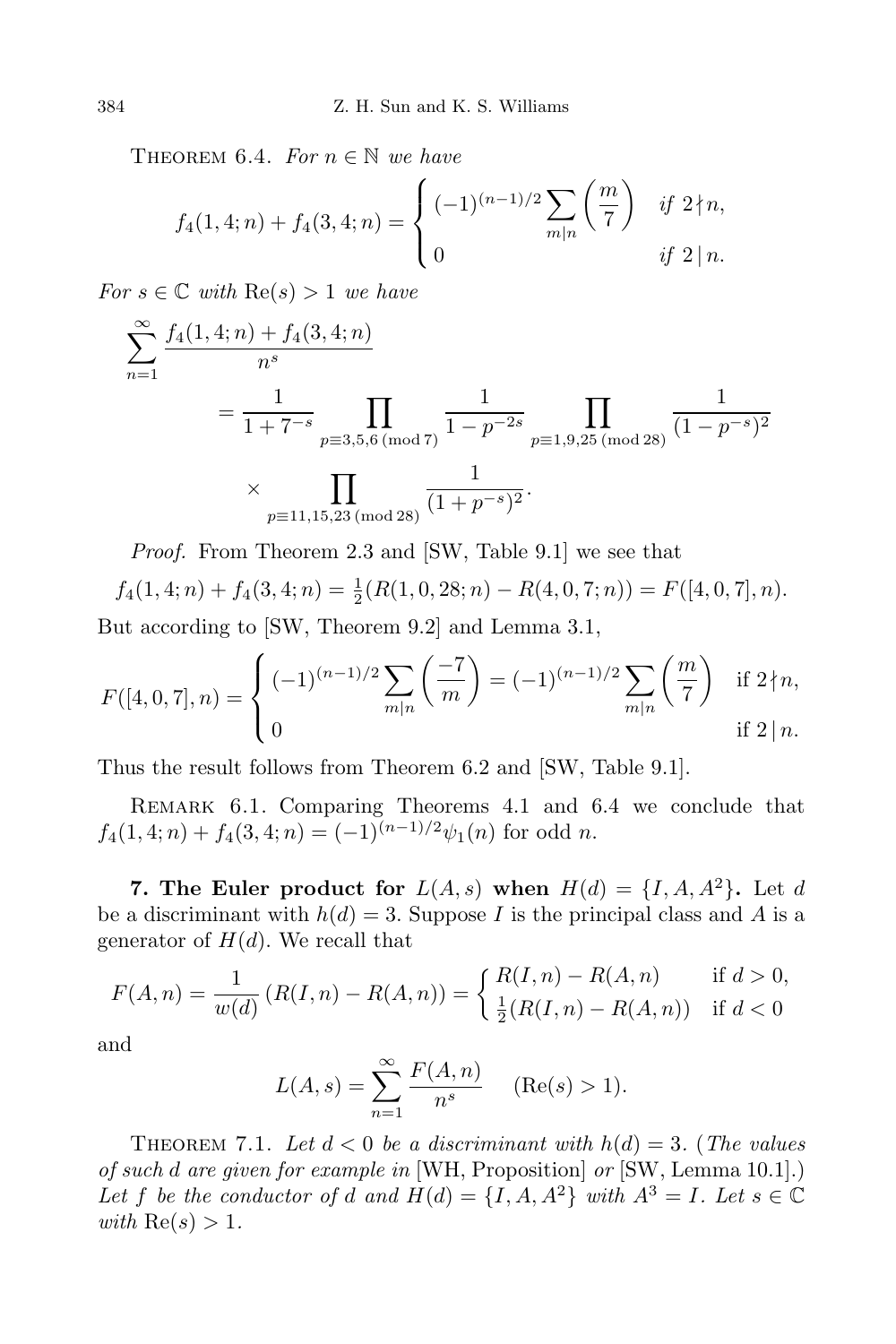(i) If 
$$
d \neq -92, -124
$$
, then  
\n
$$
L(A, s) = \prod_{\substack{p|d \ p \neq f}} \frac{1}{1 - p^{-s}} \prod_{\substack{(\frac{d}{p}) = -1 \\ p \in R(I)}} \frac{1}{(1 - p^{-2s})} \times \prod_{\substack{p \in R(I) \\ p \nmid d}} \frac{1}{(1 - p^{-s})^2} \prod_{p \in R(A)} \frac{1}{1 + p^{-s} + p^{-2s}}.
$$

(ii) *If d* = *−*92, *then I* = [1*,* 0*,* 23], *A* = [3*,* 2*,* 8] *and*

$$
L(A,s) = \frac{1 + 2^{-s} + 2^{1-2s}}{1 + 2^{-s} + 2^{-2s}} \cdot \frac{1}{1 - 23^{-s}} \prod_{\left(\frac{p}{23}\right) = -1} \frac{1}{1 - p^{-2s}}
$$
  
 
$$
\times \prod_{p=x^2 + 23y^2 \neq 23} \frac{1}{(1 - p^{-s})^2} \prod_{p=3x^2 + 2xy + 8y^2} \frac{1}{1 + p^{-s} + p^{-2s}}.
$$

(iii) *If d* = *−*124, *then I* = [1*,* 0*,* 31], *A* = [5*,* 4*,* 7] *and*

$$
L(A,s) = \frac{1 + 2^{-s} + 2^{1-2s}}{1 + 2^{-s} + 2^{-2s}} \cdot \frac{1}{1 - 31^{-s}} \prod_{\left(\frac{p}{31}\right) = -1} \frac{1}{1 - p^{-2s}}
$$
  
\$\times \prod\_{p=x^2+31y^2 \neq 31} \frac{1}{(1 - p^{-s})^2} \prod\_{p=5x^2+4xy+7y^2} \frac{1}{1 + p^{-s} + p^{-2s}}.

*Proof.* We first suppose  $d \neq -92, -124$ . Let p be a prime dividing the conductor *f* and  $p^{\alpha_p} \parallel f$ . From [SW, (9.3)] and [SW, Lemma 10.1] we know that  $h(d/p^2) = 1$  and therefore  $h(d/p^{2j}) = 1$  for  $j = 1, \ldots, \alpha_p$  by [SW, Remark 2.2. Thus putting  $h = 3$  and  $k = 1$  in Corollary 5.2 yields the result in this case.

If  $d = -92, -124$  and *p* is a prime such that  $p \mid f$ , then  $p = f = 2$ ,  $\left(\frac{d/4}{p}\right) = 1$  and  $h(d/p^2) = 3$ . We note that  $H(-92) = \{[1, 0, 23], [3, 2, 8],$ [3*, −*2*,* 8]*}*, *H*(*−*124) = *{*[1*,* 0*,* 31], [5*,* 4*,* 7], [5*, −*4*,* 7]*}*, *H*(*−*23) = *{*[1*,* 1*,* 6], [2*,* 1*,* 3], [2*, −*1*,* 3]*}*, *H*(*−*31) = *{*[1*,* 1*,* 8], [2*,* 1*,* 4], [2*, −*1*,* 4]*}*. Thus putting  $h = 3, k = 1$  and  $d = -92, -124$  in Corollary 5.2 we obtain (ii) and (iii). The proof is now complete.

THEOREM 7.2. Let  $s \in \mathbb{C}$  with  $\text{Re}(s) > 1$ . Then

$$
\sum_{n=1}^{\infty} \frac{\phi_1(n)}{n^s} = \frac{1}{1 - 23^{-s}} \prod_{\left(\frac{p}{23}\right) = -1} \frac{1}{1 - p^{-2s}} \prod_{p=2x^2 + xy + 3y^2} \frac{1}{1 + p^{-s} + p^{-2s}}
$$

$$
\times \prod_{p=x^2 + xy + 6y^2 \neq 23} \frac{1}{(1 - p^{-s})^2},
$$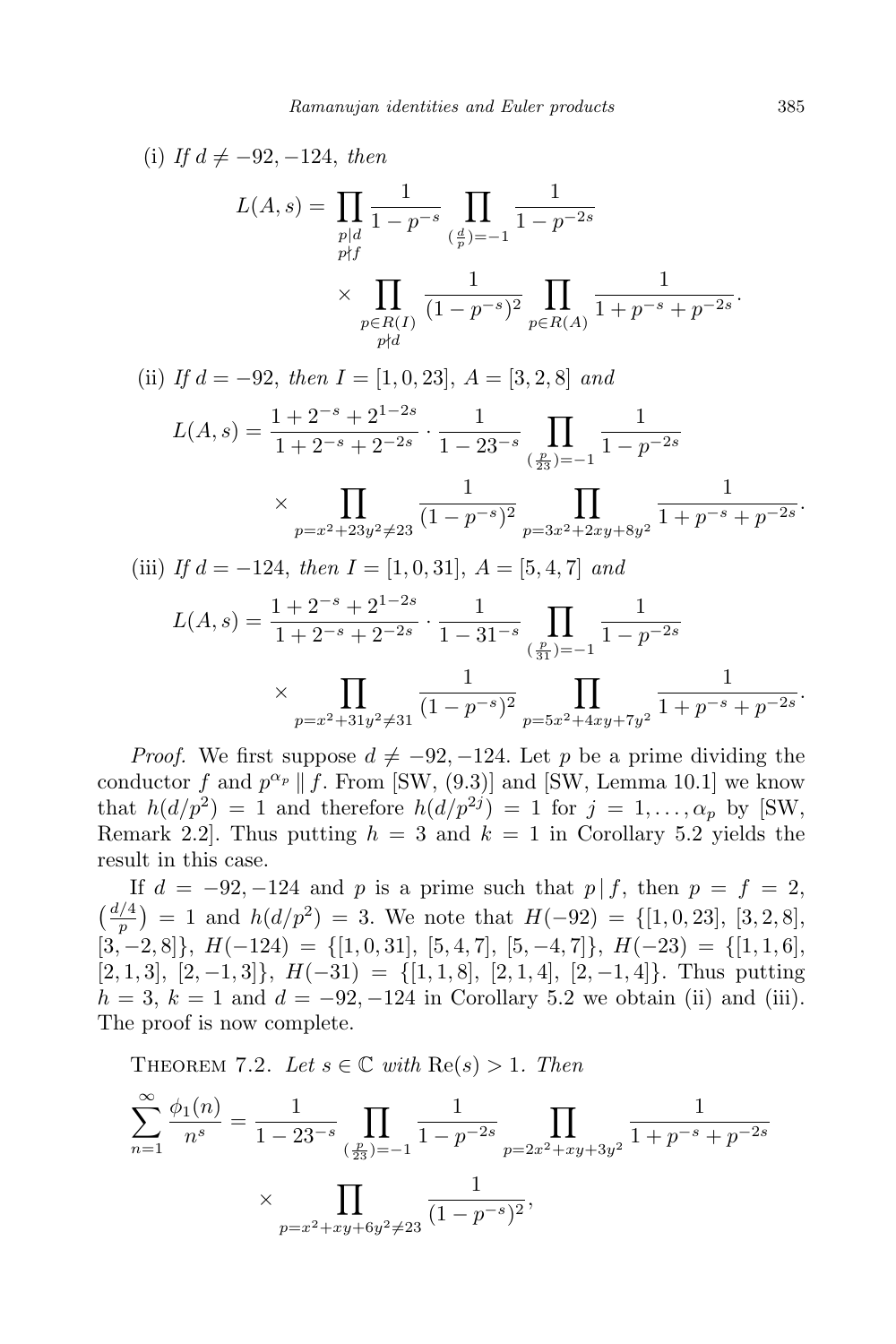386 Z. H. Sun and K. S. Williams

$$
\sum_{n=1}^{\infty} \frac{\phi_2(n)}{n^s} = \frac{1}{1 - 11^{-s}} \prod_{\substack{p \equiv 2, 6, 7, 8, 10 \pmod{11}}} \frac{1}{1 - p^{-2s}}
$$

$$
\times \prod_{\substack{p = 3x^2 + 2xy + 4y^2}} \frac{1}{1 + p^{-s} + p^{-2s}}
$$

$$
\times \prod_{\substack{p = x^2 + 11y^2 \neq 11}} \frac{1}{(1 - p^{-s})^2}
$$

*and*

$$
\sum_{n=1}^{\infty} \frac{\phi_6(n)}{n^s} = \prod_{p \equiv 5 \pmod{6}} \frac{1}{1 - p^{-2s}} \prod_{p = x^2 + 27y^2} \frac{1}{(1 - p^{-s})^2}
$$

$$
\times \prod_{p = 4x^2 + 2xy + 7y^2} \frac{1}{1 + p^{-s} + p^{-2s}}.
$$

*Proof.* The result follows from the fact that  $h(-23) = h(-44) = h(-108)$  $= 3, (4.1)$  and Theorem 7.1.

REMARK 7.1. Note that an odd prime *p* is represented by  $x^2 + xy + 6y^2$  if and only if *p* is represented by  $x^2 + 23y^2$ . The formula for  $\phi_1(n)$  in Theorem 7.2 was essentially conjectured by Ramanujan ([R1]). In [Ra], Rangachari outlined a proof of this result using class field theory and modular forms. The formula for  $\phi_2(n)$  in Theorem 7.2 corrects the incorrect formula of Ramanujan and Rangachari (see [Ra]).

THEOREM 7.3. *For*  $s \in \mathbb{C}$  *with*  $\text{Re}(s) > 1$  *we have* 

$$
\sum_{n=1}^{\infty} \frac{f_2(1,5;n) + f_2(3,5;n)}{n^s}
$$
\n
$$
= \frac{1}{1 - 19^{-s}} \prod_{\substack{\left(\frac{p}{19}\right) = -1 \\ p \neq 2}} \frac{1}{1 - p^{-2s}} \prod_{p=x^2 + 19y^2 \neq 19} \frac{1}{(1 - p^{-s})^2}
$$
\n
$$
\times \prod_{p=4x^2 + 2xy + 5y^2} \frac{1}{1 + p^{-s} + p^{-2s}}.
$$

*Proof.* From Theorem 2.4 we see that

$$
f_2(1,5;n) + f_2(3,5;n) = \frac{1}{2}(R(1,0,19;n) - R(4,2,5;n))
$$
  
= F([4,2,5], n).

Since  $h(-76) = 3$ , applying Theorem 7.1(i) we deduce the result.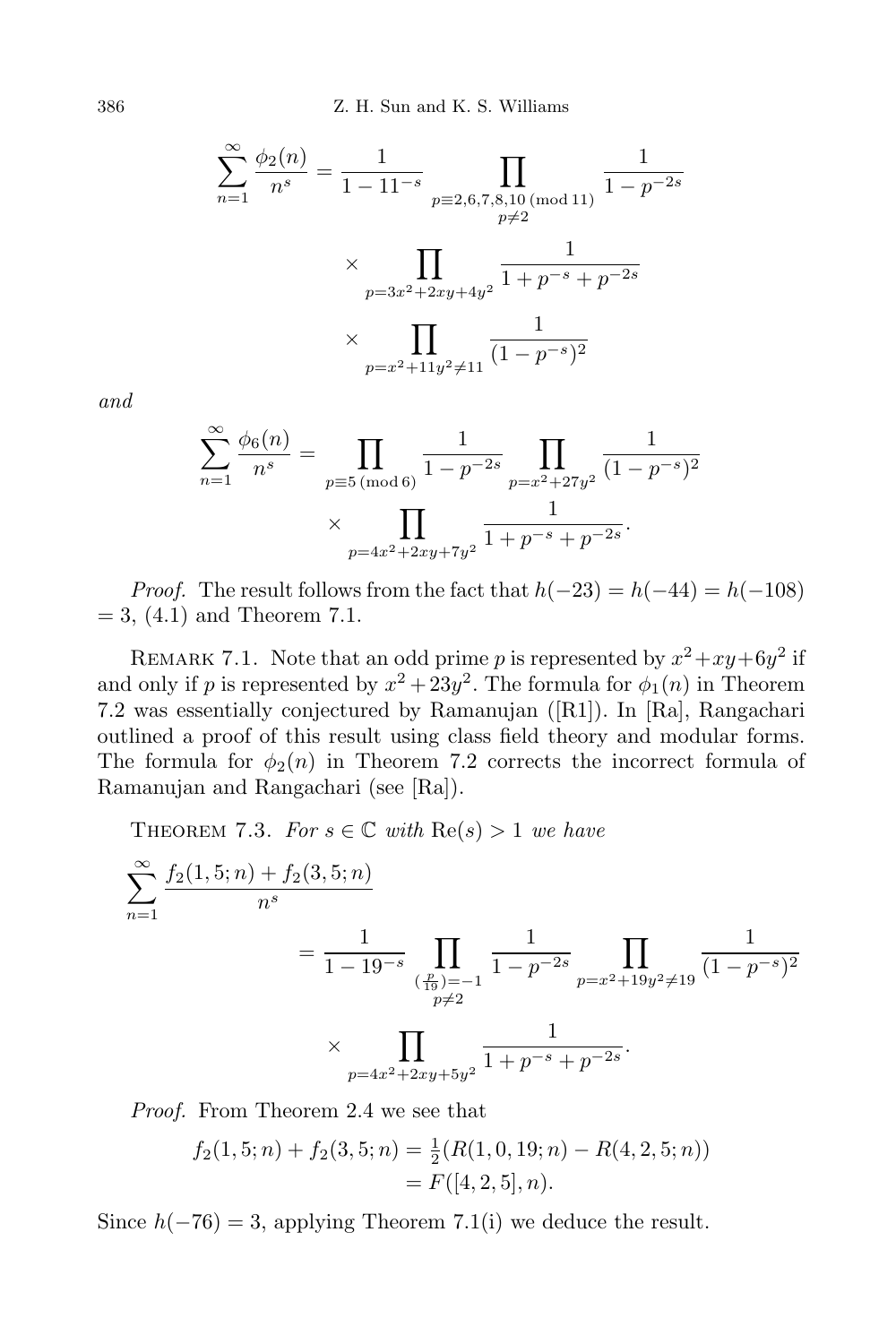**8. Euler products for**  $L(A, s)$  and  $L(A^2, s)$  when  $H(d) = \{I, A, A^2, \}$ *A*<sup>3</sup>**}**. Let *d* be a discriminant such that  $H(d) = \{I, A, A^2, A^3\}$  with  $A^4 = I$ . From [SW, Theorem 7.4] we know that for  $n \in \mathbb{N}$ ,

$$
F(A, n) = (R(I, n) - R(A^2, n))/w(d)
$$

and

$$
F(A^2, n) = (R(I, n) - 2R(A, n) + R(A^2, n))/w(d).
$$

Thus for  $s \in \mathbb{C}$  with  $\text{Re}(s) > 1$  we have

$$
L(A, s) = \sum_{n=1}^{\infty} \frac{F(A, n)}{n^s} = \sum_{n=1}^{\infty} \frac{(R(I, n) - R(A^2, n))/w(d)}{n^s}
$$

and

$$
L(A^2, s) = \sum_{n=1}^{\infty} \frac{F(A^2, n)}{n^s} = \sum_{n=1}^{\infty} \frac{(R(I, n) - 2R(A, n) + R(A^2, n))/w(d)}{n^s}.
$$

Let *d* be a discriminant with conductor *f*. If *p* is a prime such that  $p | d$ and  $p \nmid f$ , then *p* is represented by a unique class *M* in  $H(d)$  and  $M = M^{-1}$ . Thus, if  $H(d) = \{I, A, A^2, A^3\}$  with  $A^4 = I$ , then either  $p \in R(I)$  or  $p \in R(I)$  $R(A^2)$ .

THEOREM 8.1. Let  $d < 0$  be a discriminant such that  $H(d) = \{I, A, A^2, \ldots, A^d\}$  $A^3$ *} with*  $A^4 = I$ *, which is given in* [SW, Proposition 11.1(i)]*. Let f be the conductor of d and*  $s \in \mathbb{C}$  *with*  $\text{Re}(s) > 1$ *.* 

(i) If 
$$
d \neq -220, -252
$$
, then  
\n
$$
L(A, s) = \prod_{\substack{(\frac{d}{p})=-1}} \frac{1}{1-p^{-2s}} \prod_{\substack{p|d, p\nmid f \ p\in R(I)}} \frac{1}{1-p^{-s}} \prod_{\substack{p|d, p\nmid f \ p\in R(A^2) \\ p\in R(A^2)}} \frac{1}{1+p^{-s}}
$$
\n
$$
\times \prod_{\substack{p\nmid d \ p\in R(I)}} \frac{1}{(1-p^{-s})^2} \prod_{\substack{p\nmid d \ p\in R(A^2) \\ p\in R(A^2)}} \frac{1}{(1+p^{-s})^2} \prod_{\substack{p\in R(A) \\ p\in R(A^2)}} \frac{1}{1+p^{-2s}}.
$$

(ii) *If*  $d = -220$  *and so*  $F(A, n) = \frac{1}{2}(R(1, 0, 55; n) - R(5, 0, 11; n))$ *, then* 

$$
L(A,s) = \frac{1+2^{1-2s}}{1+2^{-2s}} \cdot \frac{1}{(1+5^{-s})(1+11^{-s})} \prod_{\substack{(\frac{p}{11}) = -(\frac{p}{5})}} \frac{1}{1-p^{-2s}}
$$
  
 
$$
\times \prod_{\substack{(\frac{p}{11}) = (\frac{p}{5}) = -1}} \frac{1}{1+p^{-2s}}
$$
  
 
$$
\times \prod_{p=x^2+55y^2} \frac{1}{(1-p^{-s})^2} \prod_{\substack{p=5x^2+11y^2 \\ p \neq 5,11}} \frac{1}{(1+p^{-s})^2}.
$$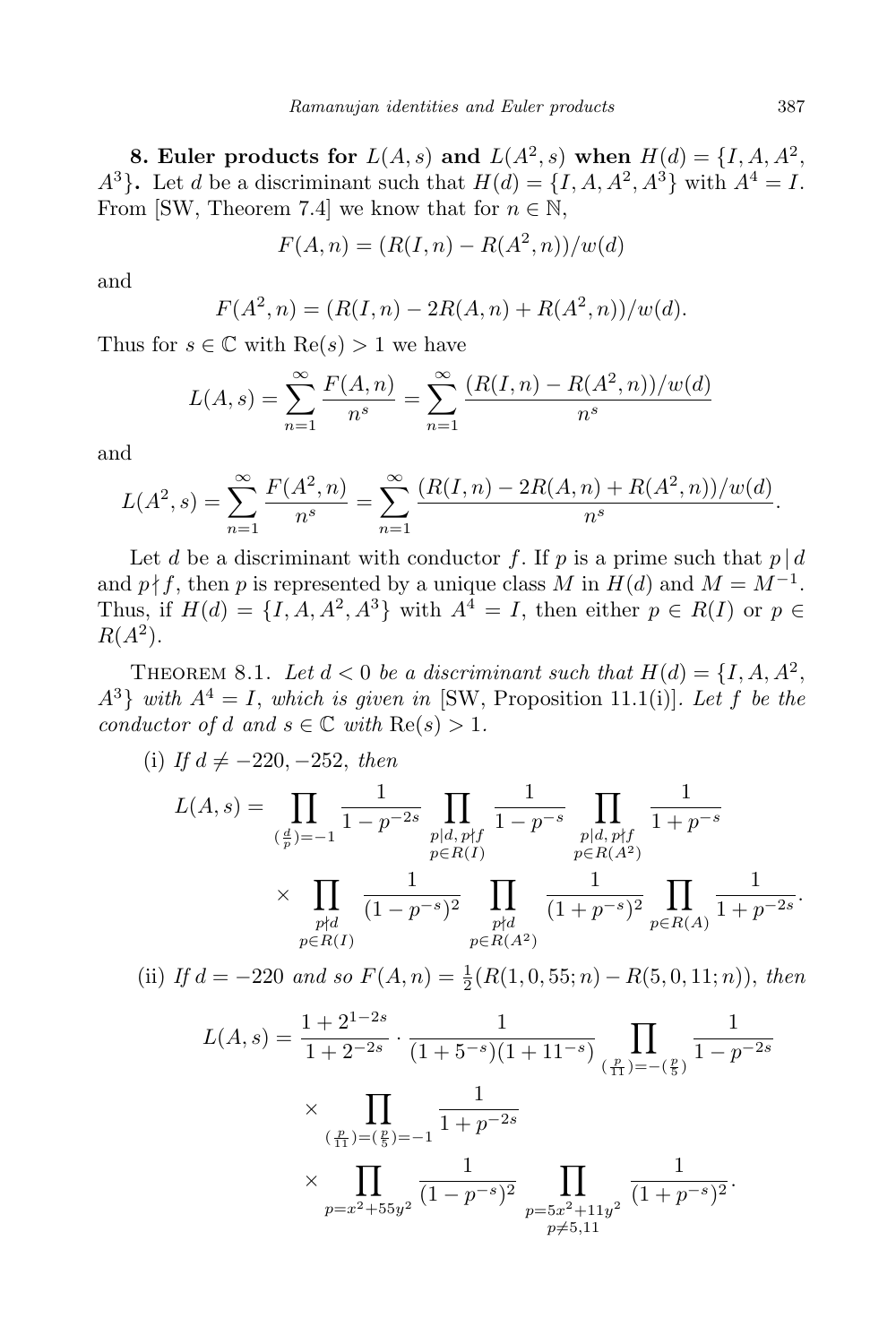(iii) *If*  $d = -252$  *and so*  $F(A, n) = \frac{1}{2}(R(1, 0, 63; n) - R(7, 0, 9; n))$ , *then* 

$$
L(A, s) = \frac{1 + 2^{1-2s}}{1 + 2^{-2s}} \cdot \frac{1}{1 + 7^{-s}} \prod_{\substack{p \equiv 3, 5, 6 \pmod{7} \\ p \neq 3}} \frac{1}{1 - p^{-2s}}
$$
  
\$\times \prod\_{\substack{p \equiv 2, 8, 11 \pmod{21} \\ p \neq 2}} \frac{1}{1 + p^{-2s}}\$  
\$\times \prod\_{\substack{p \equiv x^2 + 63y^2}} \frac{1}{(1 - p^{-s})^2} \prod\_{\substack{p \equiv 7x^2 + 9y^2 \\ p \neq 7}} \frac{1}{(1 + p^{-s})^2}\$.

*Proof.* Let *p* be a prime such that  $p \mid f$  and  $p^{\alpha_p} \mid f$ . If  $d \neq -220, -252$ , by [SW, Proposition 11.1(i) and Remark 2.2] we have  $h(d/p^2) = 1, 2$  and so  $h(d/p^{2\alpha_p}) = 1,2$ . Thus putting  $h = 4, k = 1$  and  $\beta_{k,p} = 0$  (if  $p|f$ ) in Theorem 5.3 we obtain (i).

If  $d = -220$ , then  $f = 2$ ,  $d_0 = d/f^2 = -55$ ,  $\left(\frac{d_0}{2}\right) = 1$  and  $h(d/2^2) =$  $h(d_0) = h(-55) = 4$ . Note that

$$
H(-220) = \{ [1, 0, 55], [7, 2, 8], [5, 0, 11], [7, -2, 8] \},
$$
  

$$
H(-55) = \{ [1, 1, 14], [2, 1, 7], [4, 3, 4], [2, -1, 7] \},
$$

and for any prime  $p, p \in R(A) \Leftrightarrow p \in R([7, 2, 8]) \Leftrightarrow \left(\frac{p}{11}\right) = \left(\frac{p}{5}\right)$  $(\frac{p}{5}) = -1.$ Now putting  $d = -220$ ,  $h = 4$ ,  $k = 1$ ,  $a_2 = 1$  and  $a_5 = a_{11} = 2$  in Theorem 5.3 and then applying the above we see that (ii) holds.

If  $d = -252$ , then  $f = 6$ ,  $d_0 = d/f^2 = -7$ ,  $I = [1, 0, 63]$ ,  $A = [8, 6, 9]$ ,  $A^2 = [7, 0, 9]$ , and for any prime  $p, p \in R(A) \Leftrightarrow p > 2$  and  $p \equiv 2, 8, 11$ (mod 21). Let *p* be a prime dividing *f*, then  $p = 2$  or 3. Note that  $H(-63) =$  $\{[1, 1, 16], [2, 1, 8], [4, 1, 4], [2, -1, 8]\}, \left(\frac{d_0}{2}\right) = \left(\frac{-7}{2}\right) = 1$  and  $h(d/3^2) =$  $h(-28) = 2$ . Putting  $d = -252$ ,  $h = 4$ ,  $k = 1$ ,  $a_2 = 1$ ,  $a_7 = 2$  and  $\beta_{1,3} = 0$ in Theorem 5.3 and then applying the above we obtain the result.

By the above, the theorem is proved.

THEOREM 8.2. Let  $s \in \mathbb{C}$  with  $\text{Re}(s) > 1$ . Then

(i) 
$$
\sum_{n=1}^{\infty} \frac{\phi_3(n)}{n^s} = \frac{1}{1+7^{-s}} \prod_{\substack{p\equiv 3,5,6 \pmod{7} \\ p\neq 3}} \frac{1}{1-p^{-2s}} \prod_{\substack{p\equiv 2,8,11 \pmod{21} \\ p\equiv 4x^2+xy+4y^2\neq 7}} \frac{1}{(1+p^{-2s})^2}
$$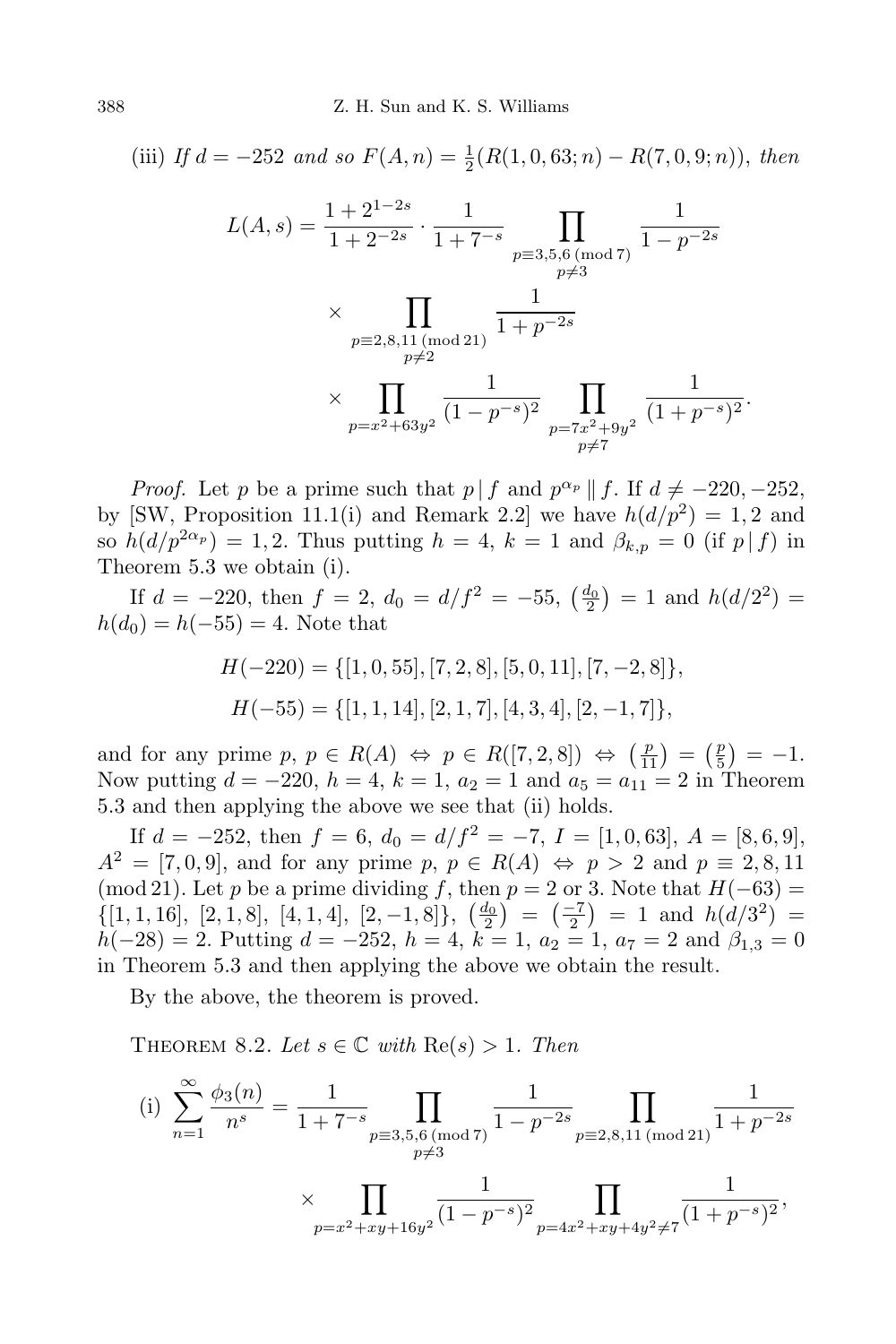(ii) 
$$
\sum_{n=1}^{\infty} \frac{\phi_4(n)}{n^s} = \frac{1}{1+5^{-s}} \prod_{p \equiv 11,13,17,19 \pmod{20}} \frac{1}{1-p^{-2s}}
$$

$$
\times \prod_{p \equiv 3,7 \pmod{20}} \frac{1}{1+p^{-2s}} \prod_{p=x^2+20y^2} \frac{1}{(1-p^{-s})^2}
$$

$$
\times \prod_{p=4x^2+5y^2 \neq 5} \frac{1}{(1+p^{-s})^2},
$$
(iii) 
$$
\sum_{n=1}^{\infty} \frac{\phi_8(n)}{n^s} = \prod_{p \equiv 5,7 \pmod{8}} \frac{1}{1-p^{-2s}} \prod_{p \equiv 3 \pmod{8}} \frac{1}{1+p^{-2s}}
$$

$$
\times \prod_{p=x^2+32y^2} \frac{1}{(1-p^{-s})^2} \prod_{p=4x^2+4xy+9y^2} \frac{1}{(1+p^{-s})^2},
$$
(iv) 
$$
\sum_{n=1}^{\infty} \frac{\phi_{12}(n)}{n^s} = \prod_{\substack{p \equiv 3 \pmod{4} \\ p \neq 3}} \frac{1}{1-p^{-2s}} \prod_{p \equiv 5 \pmod{12}} \frac{1}{1+p^{-2s}}
$$

$$
\times \prod_{p=x^2+36y^2} \frac{1}{(1-p^{-s})^2} \prod_{p=4x^2+9y^2} \frac{1}{(1+p^{-s})^2}.
$$

*Proof.* By Theorem 8.1(i) and the proof of Theorem 4.5 we obtain the result.

Remark 8.1. In his lost notebook (see [R2]), Ramanujan conjectured the Euler product for  $\sum_{n=1}^{\infty} \phi_3(n) n^{-s}$ . But his formula is erroneous. So Rangachari's proof of this result is also somewhat wrong. In [R1] Ramanujan conjectured Theorem 8.2(iv). We have established these results in a unified and natural way.

THEOREM 8.3. Let  $s \in \mathbb{C}$  with  $\text{Re}(s) > 1$ . Then

(i) 
$$
\sum_{n=1}^{\infty} \frac{f_1(1,5;n) + f_1(3,5;n)}{n^s}
$$
  
= 
$$
\frac{1}{1+3^{-s}} \cdot \frac{1}{1+13^{-s}} \prod_{(\frac{p}{13})=-(\frac{p}{3})} \frac{1}{1-p^{-2s}} \prod_{(\frac{p}{13})=(\frac{p}{3})=-1} \frac{1}{1+p^{-2s}}
$$
  

$$
\times \prod_{p=x^2+xy+10y^2} \frac{1}{(1-p^{-s})^2} \prod_{p=3x^2+3xy+4y^2 \neq 3,13} \frac{1}{(1+p^{-s})^2},
$$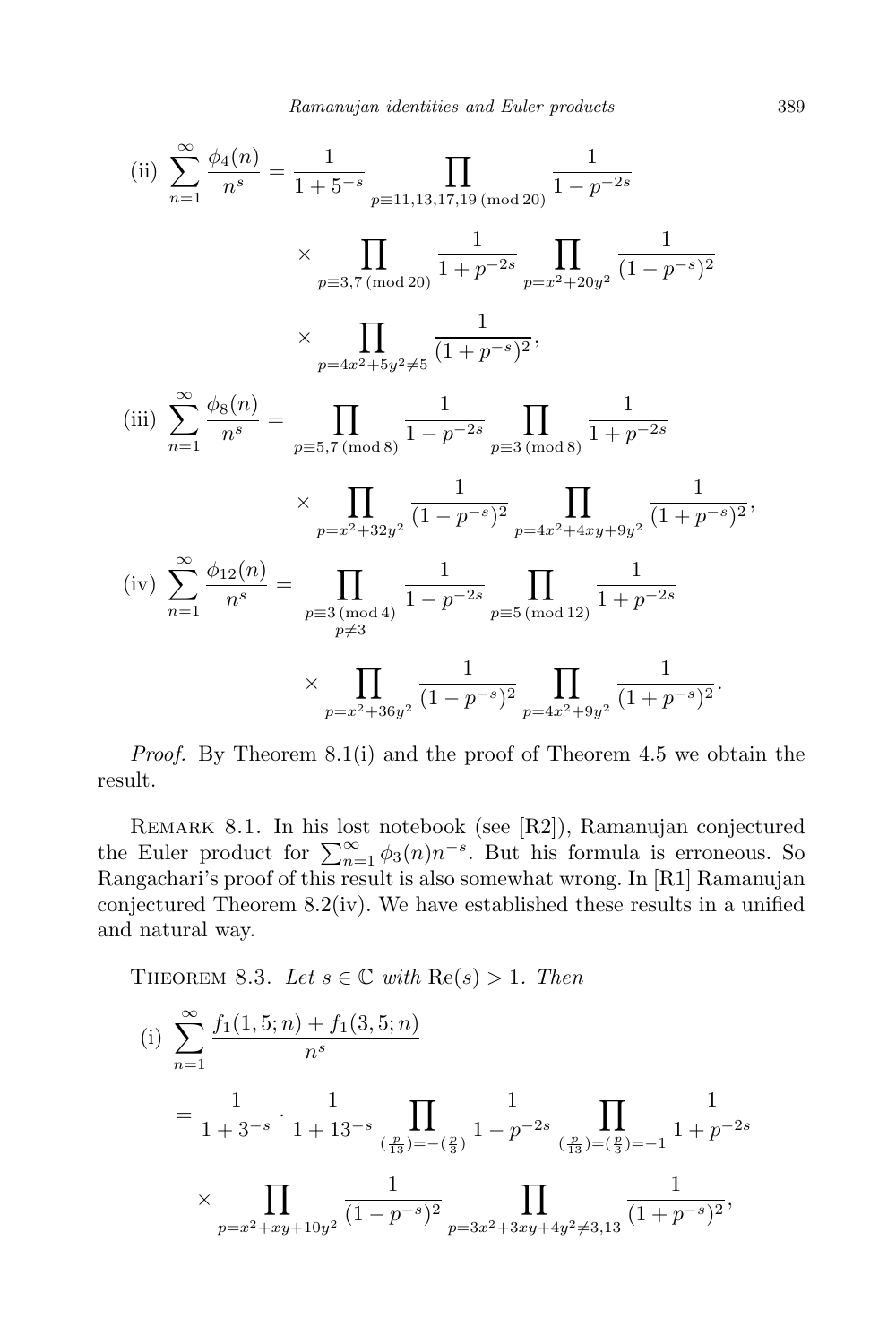(ii) 
$$
\sum_{n=1}^{\infty} \frac{f_8(1,5;n) + f_8(3,5;n)}{n^s}
$$
  
\n
$$
= \prod_{p\equiv 3 \pmod{4}} \frac{1}{1-p^{-2s}} \prod_{p\equiv 5 \pmod{8}} \frac{1}{1+p^{-2s}} \prod_{p=x^2+64y^2} \frac{1}{(1-p^{-s})^2}
$$
  
\n
$$
\times \prod_{p=4x^2+4xy+17y^2} \frac{1}{(1+p^{-s})^2},
$$
  
\n(iii) 
$$
\sum_{n=1}^{\infty} \frac{f_{20}(1,5;n) + f_{20}(3,5;n)}{n^s}
$$
  
\n
$$
= \prod_{p\equiv 3 \pmod{4}} \frac{1}{1-p^{-2s}} \prod_{p\equiv 13,17 \pmod{20}} \frac{1}{1+p^{-2s}} \prod_{p=x^2+100y^2} \frac{1}{(1-p^{-s})^2}
$$
  
\n
$$
\times \prod_{p=4x^2+25y^2} \frac{1}{(1+p^{-s})^2}.
$$

*Proof.* From [SW, Proposition 11.1(i)] we know that  $H(d)$  is a cyclic group of order 4 for  $d \in \{-39, -256, -400\}$ . Actually,

$$
H(-39) = \{ [1, 1, 10], [2, 1, 5], [3, 3, 4], [2, -1, 5] \},
$$
  
\n
$$
H(-256) = \{ [1, 0, 64], [5, 2, 13], [4, 4, 17], [5, -2, 13] \},
$$
  
\n
$$
H(-400) = \{ [1, 0, 100], [8, 4, 13], [4, 0, 25], [8, -4, 13] \}.
$$

Thus, by Theorem 2.4 we have

$$
f_1(1,5;n) + f_1(3,5;n) = (R(1,1,10;n) - R(4,3,3;n))/2 = F([2,1,5],n),
$$
  
\n
$$
f_8(1,5;n) + f_8(3,5;n) = (R(1,0,64;n) - R(4,-4,17;n))/2
$$
  
\n
$$
= F([5,2,13],n)
$$

and

$$
f_{20}(1,5;n) + f_{20}(3,5;n) = (R(1,0,100;n) - R(4,-16,41;n))/2
$$
  
= F([8,4,13], n).

For a prime *p* it is clear that

$$
p \in R([2, 1, 5]) \Leftrightarrow \left(\frac{p}{13}\right) = \left(\frac{p}{3}\right) = -1,
$$
  
\n
$$
p \in R([5, 2, 13]) \Leftrightarrow p \equiv 5 \text{ (mod 8)},
$$
  
\n
$$
p \in R([8, 4, 13]) \Leftrightarrow p \equiv 13, 17 \text{ (mod 20)}.
$$

Now combining all the above with Theorem 8.1(i) in the cases  $d =$ *−*39*, −*256*, −*400 yields the result.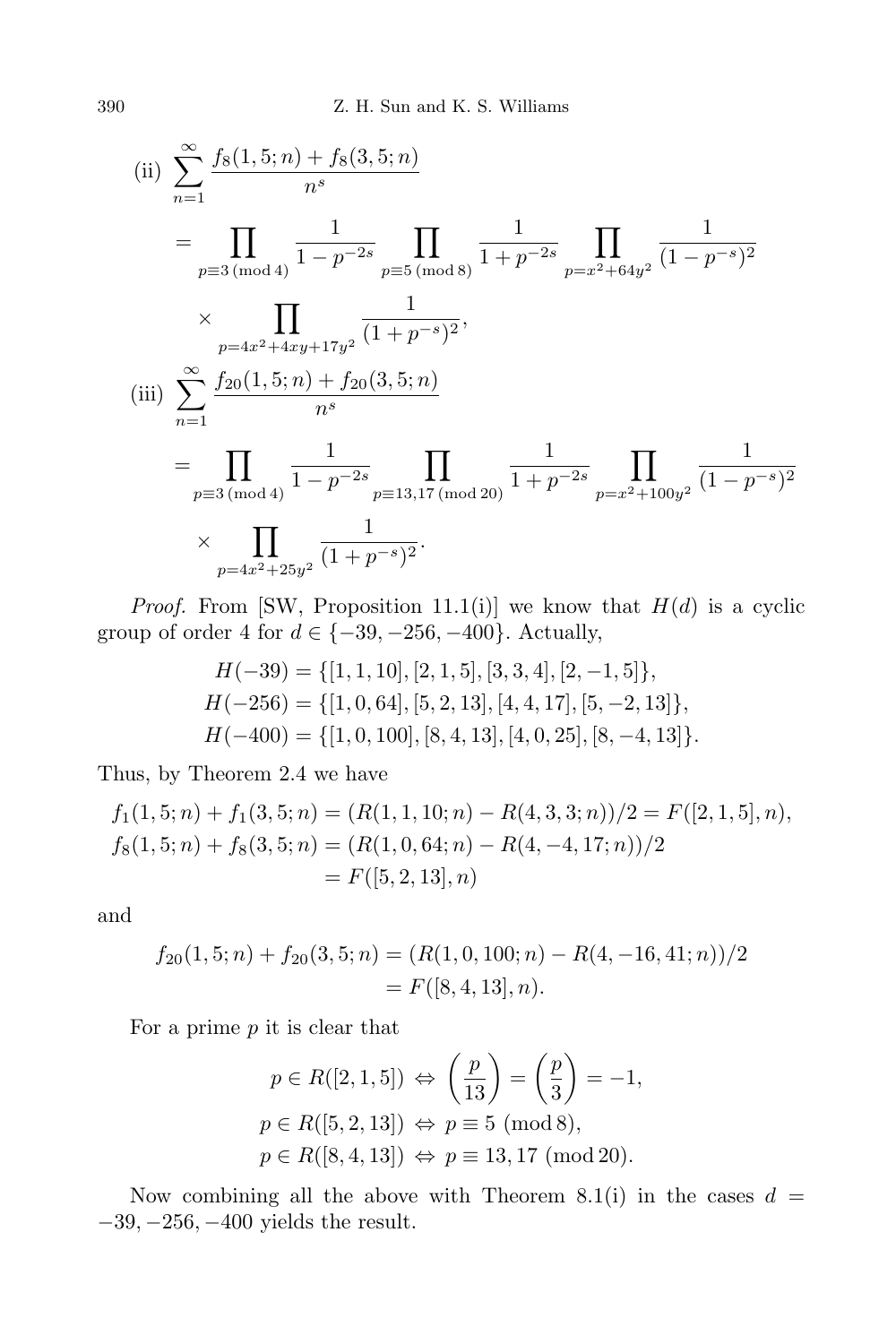REMARK 8.2. By [SW, Theorems 10.2 and 11.1] and the proofs of Theorems 7.3 and 8.3, we may obtain explicit formulas for  $f_k(1, 5; n) + f_k(3, 5; n)$ in the cases  $k = 1, 2, 8, 20$ .

THEOREM 8.4. *Let*  $d < 0$  *be a discriminant such that*  $H(d) = \{I, A, A^2, A^3\}$ *with*  $A^4 = I$ *.* (*The values of such d are given in* [SW, Proposition 11.1(i)]*.*) Let *f* be the conductor of *d* and  $s \in \mathbb{C}$  with  $\text{Re}(s) > 1$ . Then

$$
L(A^2, s) = c(d, s) \prod_{p|d, p \nmid f} \frac{1}{1 - p^{-s}} \prod_{\substack{\left(\frac{d}{p}\right) = -1 \\ p \in R(A)}} \frac{1}{1 - p^{-2s}}
$$
  
 
$$
\times \prod_{\substack{p \in R(I) \cup R(A^2) \\ p \nmid d}} \frac{1}{(1 - p^{-s})^2} \prod_{p \in R(A)} \frac{1}{(1 + p^{-s})^2},
$$

*where*

$$
c(d,s) = \begin{cases} 1 + 2^{1-2s} & \text{if } d = -128, -256, \\ \frac{1 + 2^{1-s} + 2^{1-2s}}{(1+2^{-s})^2} & \text{if } d = -220, -252, \\ \frac{1 + 2^{-s} + 2^{1-2s}}{1+2^{-s}} & \text{if } d = -80, -144, -208, -400, -592, \\ 1 & \text{otherwise.} \end{cases}
$$

*Proof.* By Theorem 5.3, the result is true when  $f = 1$ . Now suppose  $f > 1$  and  $d_0 = d/f^2$ . Let *p* be a prime such that  $p \mid f$ . Suppose  $p^{\alpha_p} \mid f, h_p =$  $h(d/p^{2\alpha}p)$  and  $\beta_{2,p}$  is the maximum  $j \in \{0, 1, \ldots, \alpha_p\}$  such that  $2 | h(d/p^{2j})$ . From [SW, Proposition 11.1(i)] we know that all possible  $(d, f)$  with  $f > 1$ are given below:

$$
(d, f) = (-63, 3), (-80, 2), (-128, 22), (-144, 2 \cdot 3), (-171, 3),(-196, 7), (-208, 2), (-220, 2), (-252, 2 \cdot 3), (-256, 23),(-275, 5), (-363, 11), (-387, 3), (-400, 2 \cdot 5), (-475, 5),(-507, 13), (-592, 2), (-603, 3), (-1467, 3).
$$

From [SW, Proposition 11.1, Lemma 9.2 and (9.3)] we also have

$$
h_p = h\left(\frac{d}{p^{2\alpha}}\right) = \begin{cases} 1 & \text{if } d \notin \{-80, -144, -208, -220, -252, -400, -592\} \\ & \text{or } p > 2, \\ 2 & \text{if } d \in \{-80, -144, -208, -400, -592\} \text{ and } p = 2, \\ 4 & \text{if } d \in \{-220, -252\} \text{ and } p = 2. \end{cases}
$$

If  $p > 2$ , then  $h_p = h(d/p^2) = 1$ . Thus  $4 \nmid 2h_p$ ,  $\beta_{2,p} = 0$  and hence  $(1 - p^{(1-2s)(1+\beta_{2,p})})/(1 - p^{1-2s}) = 1$ . Thus applying Theorem 5.3 we see that the result is true in the cases  $d = -63, -171, -196, -275, -363, -387,$ *−*475*, −*507*, −*603*, −*1467*.*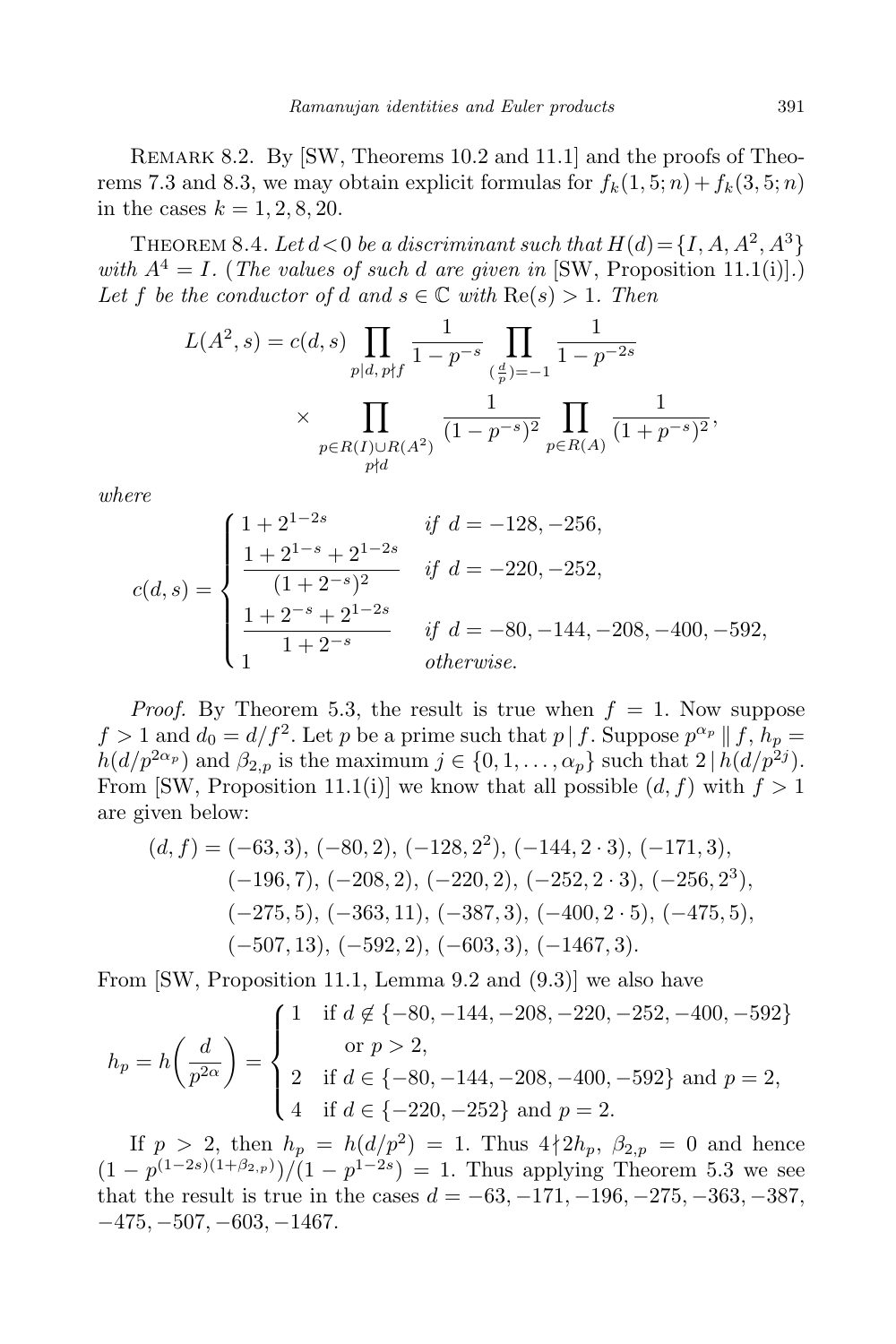If  $d = -128, -256$ , then  $p = 2$ ,  $p \mid d_0, h_p = 1, 4 \nmid 2h_p$  and  $\beta_{2,p} = 1$ , thus putting  $d = -128, -256$  and  $k = 2$  in Theorem 5.3 we obtain the result.

If  $d = -220$ , then  $p = f = 2$ ,  $h_p = h(-55) = 4$ ,  $4 | 2h_p$ ,  $\left(\frac{d_0}{p}\right) = \left(\frac{-55}{2}\right) = 1$ , thus putting  $d = -220$ ,  $k = 2$  and  $a_2 = 1$  in Theorem 5.3 yields the result.

If *d* = −252, then *f* = 6, *d*<sub>0</sub> = −63 and so *p* = 2,3. Observe that  $h_2 = h(-63) = 4, 4|2h_2$  and  $\left(\frac{d_0}{2}\right) = \left(\frac{-63}{2}\right) = 1$ . Putting  $d = -252$  and  $k = 2$  in Theorem 5.3 gives the result.

If  $d = -80, -144, -208, -400, -592$ , then  $2 | f$ . Let  $p = 2$ . Then  $\alpha_p = 1$ ,  $h_p = 2$ , 4 | 2*h*<sub>p</sub>, *p* | *d*<sub>0</sub> and *p* is represented by the generator of *H*(*d/p*<sup>2</sup>) by [SW, Table 9.1]. Thus applying Theorem 5.3 and the above we obtain the result.

Combining the above we prove the theorem.

We remark that the conditions for  $p \in R(I) \cup R(A^2)$  or  $p \in R(A)$  in Theorem 8.4 can be described by certain congruence conditions.

## **References**

- [A] C. Adiga, *On the representations of an integer as a sum of two or four triangular numbers*, Nihonkai Math. J. 3 (1992), 125–131.
- [B] B. C. Berndt, *Ramanujan's Notebooks* (*Part III* ), Springer, New York, Berlin, 1991.
- [BO] B. C. Berndt and K. Ono, *Ramanujan's unpublished manuscript on the partition and tau functions with proofs and commentary*, Sem. Lothar. Combin. 42 (1999), 63 pp.; also in: The Andrews Festschrift, D. Foata and G.-N. Han (eds.), Springer, Berlin, 2001, pp. 39–110.
- [D] L. E. Dickson, *History of the Theory of Numbers* (*Vol. III* ), Chelsea, New York, 1952, p. 42.
- [Di] P. G. L. Dirichlet, *Lectures on Number Theory* (Supplements by R. Dedekind), transl. by J. Stillwell, Amer. Math. Soc., 1999, 217–221.
- [HW] G. H. Hardy and E. M. Wright, *An Introduction to the Theory of Numbers*, 5th ed., Oxford Univ. Press, Oxford, 1981, pp. 242, 282–286, 314.
- [H] L. K. Hua, *Introduction to Number Theory*, Springer, Berlin, 1982, p. 282.
- [HKW] J. G. Huard, P. Kaplan and K. S. Williams, *The Chowla–Selberg formula for genera*, Acta Arith. 73 (1995), 271–301.
- [IR] K. Ireland and M. Rosen, *A Classical Introduction to Modern Number Theory*, Springer, New York, 1982, pp. 279–282.
- [KW1] P. Kaplan and K. S. Williams, *The genera representing a positive integer* , Acta Arith. 102 (2002), 353–361.
- [KW2] —, —, *On the number of representations of a positive integer by a binary quadratic form*, ibid. 114 (2004), 87–98.
- [L] A. M. Legendre, *Trait´e des Fonctions Elliptiques*, Vol. 3, Paris, 1832.
- [MOS] W. Magnus, F. Oberhettinger and R. P. Soni, *Formulas and Theorems for the Special Functions of Mathematical Physics*, 3rd ed., Springer, New York, 1966, pp. 256–259.
- [M] L. J. Mordell, *On Mr Ramanujan's empirical expansions of modular functions*, Proc. Cambridge Philos. Soc. 19 (1917), 117–124.